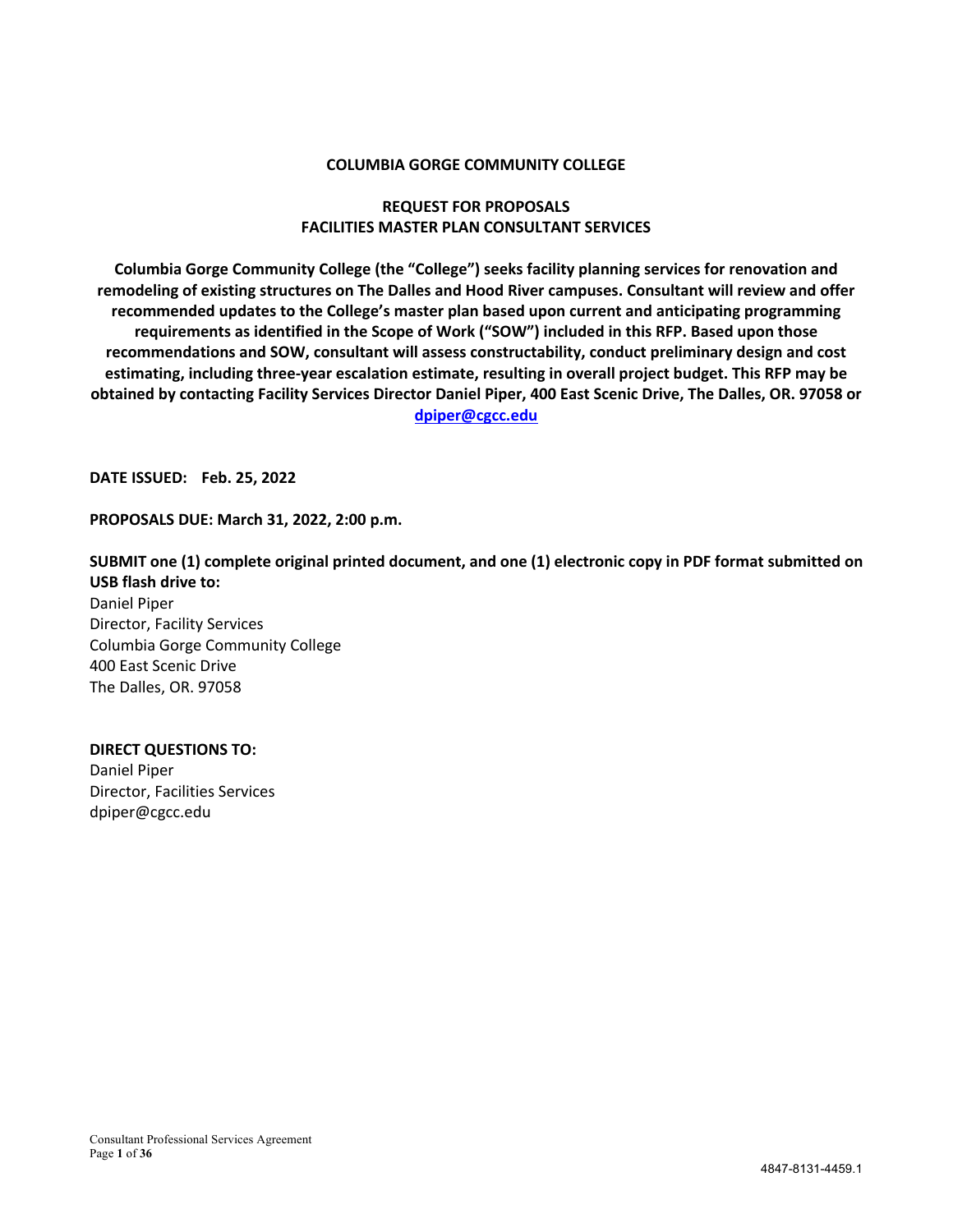# **CONTENTS**

| <b>SECTION 1</b> |  |
|------------------|--|
| SECTION 2        |  |
| <b>SECTION 3</b> |  |
| <b>SECTION 4</b> |  |
| <b>SECTION 5</b> |  |
| <b>SECTION 6</b> |  |
| SECTION 7        |  |
| <b>SECTION 8</b> |  |
| SECTION 9        |  |
| ATTACHMENT A     |  |
| ATTACHMENT B     |  |
| ATTACHMENT C     |  |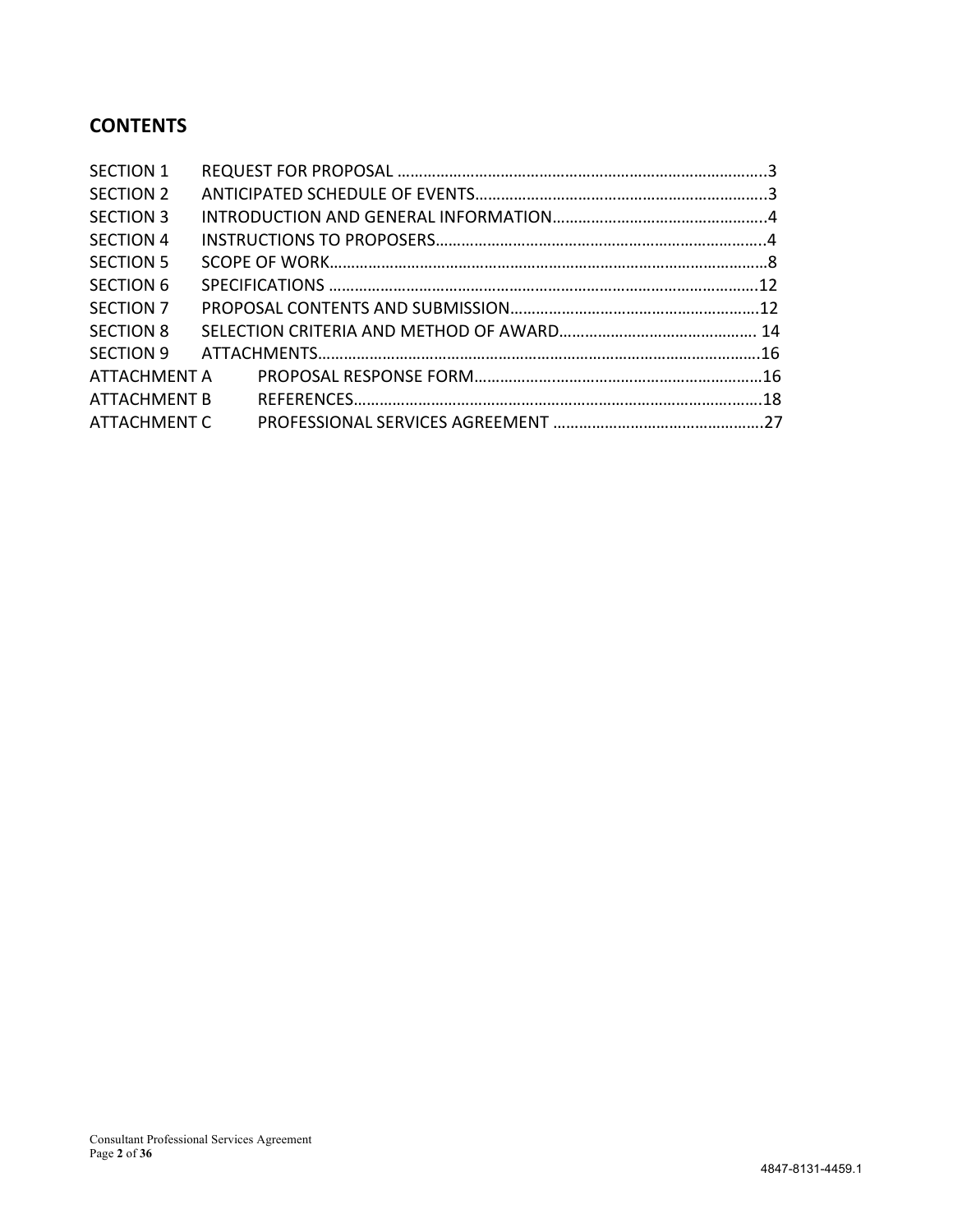# **SECTION 1 REQUEST FOR PROPOSAL (RFP)**

Sealed proposals for RFP **Facilities Master Plan Consultant Services** for Columbia Gorge Community College (CGCC) will be accepted by Daniel Piper, Director of Facility Services, until 2:00 p.m., local time, **March 31, 2022.** Proposals received after the time fixed for receiving proposals cannot and will not be considered. There will be no pre-proposal meeting for this RFP.

A complete set of RFP documents may be obtained from the Administrative Services Office by emailing: dpiper@cgcc.edu. RFP documents are available in the Facility Services office of Columbia Gorge Community College, 400 East Scenic Drive, The Dalles, OR. 97058. Contact Facility Services Director Dan Piper to schedule review, dpiper@cgcc.edu

No Proposer may withdraw its bid after the hour set for the opening thereof and before award of the Contract, unless award is delayed beyond ninety (90) days from the bid opening date.

The College is not responsible for any Proposers' costs incurred while submitting bid; all Proposers who respond to solicitations do so solely at their own expense. Columbia Gorge Community College, a Community College District created within the context of Oregon Revised Statutes, is an Equal Opportunity Employer. Minority and Women-Owned Businesses are encouraged to participate in this solicitation.

The College may waive any or all informalities and irregularities, may reject any bid not in compliance with all prescribed public procurement procedures and requirements, and may reject for good cause any or all Proposals upon a finding of the College that it is in the public interest to do so.

The Director of Facility Services is the sole point of contact for this solicitation. All communication between the Proposer and the College regarding this solicitation shall be in writing, submitted by email, to the Director of Facility Services at the emails listed on Page 1. Email inquiries shall be identified in the subject lines as "**RFP Facility Master Plan Consulting Services"**. Statements made by College representatives, including but not limited to oral or written responses to a request for clarification, are not binding on College unless confirmed by written addendum.

#### **SECTION 2 ANTICIPATED SCHEDULE OF EVENTS**

The schedule of events set out herein represents the College's best estimate of the schedule that will be followed. If a component of this schedule, such as the opening date, is delayed, the rest of the schedule will be shifted accordingly.

2.1 SOLICITATION SCHEDULE ISSUE RFP Feb. 25, 2022 DEADLINE FOR QUESTIONS OR CLARIFICATIONS March 11, 2022 DEADLINE FOR PROTESTS OF RFP March 18, 2022 5:00 p.m. LAST ADDENDA ISSUED March 23, 2022 RFP CLOSES AND PROPOSALS DUE March 31, 2022 2:00 p.m. EVALUATION April 4-7, 2022 INTERVIEWS (if held) April 11-14, 2022 NOTICE OF INTENT TO AWARD April 15, 2022\* DEADLINE FOR PROTESTS OF AWARD April 22, 2022 5:00 p.m. AWARD OF CONTRACT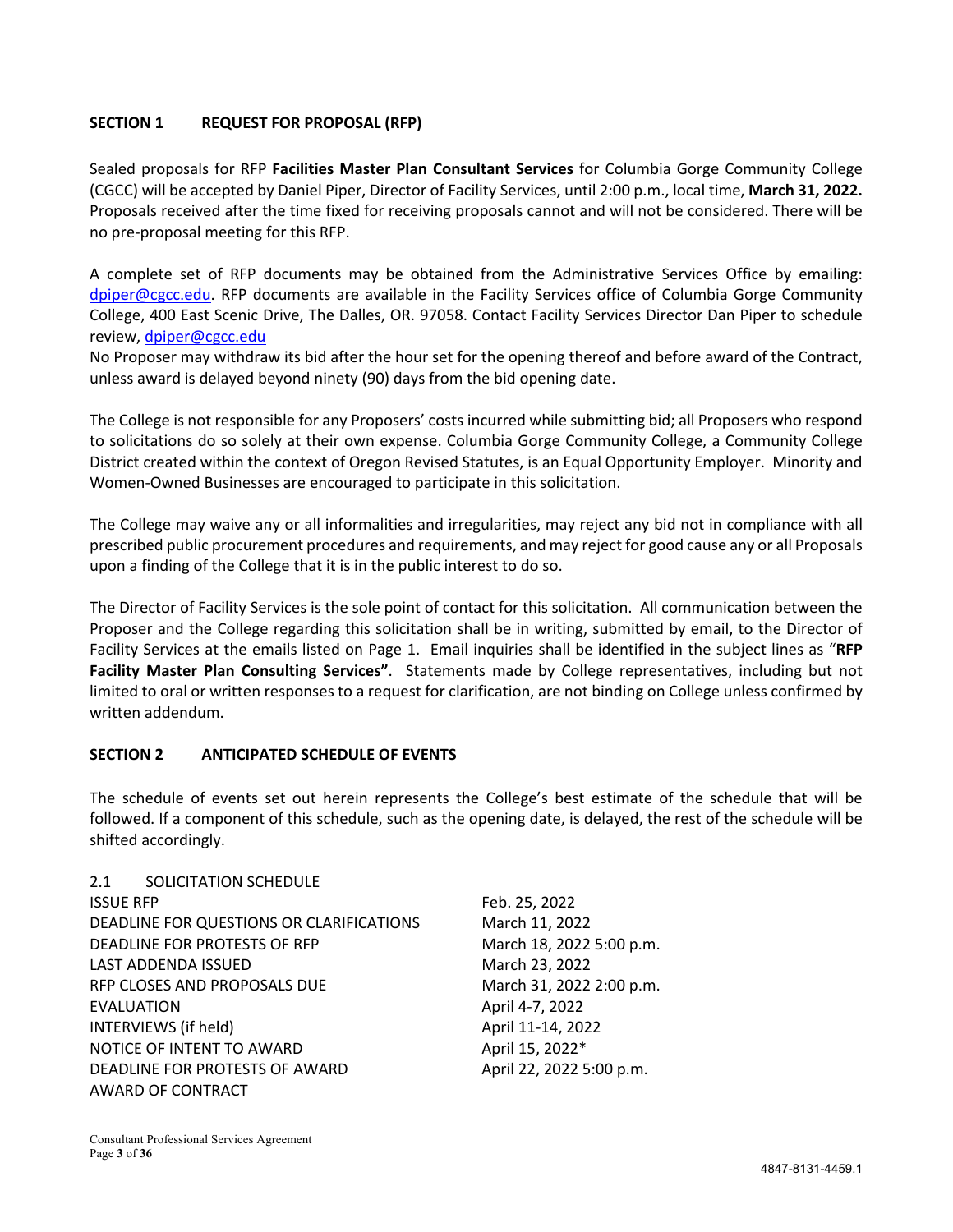\*Pending Board of Education Approval

# **SECTION 3 INTRODUCTION AND GENERAL INFORMATION**

# 3.1 LANGUAGE

Conditions of RFP that include the word "must," "will," or "shall" describe a mandatory requirement. All specifications are defined as mandatory minimum requirements unless otherwise stated. FAILURE TO MEET A MANDATORY REQUIREMENT SHALL DISQUALIFY A PROPOSAL. This solicitation document and the Proposer's response information shall become part of the Contract.

# 3.2 STATUTORY AUTHORITY

This RFP and the resulting Contract are governed by Oregon Law. Specific laws and rules that govern the solicitation process are found in Chapters 279A and 279C of the Oregon Revised Statutes, and Division 137-46 and 137-48 of the Administrative Rules of the Oregon Department of Administrative Services. The RFP and resulting Contract may be subject to other laws and rules. Proposers should obtain and become acquainted with the applicable provisions of the above laws and rules. This RFP is a formal solicitation pursuant to ORS 279C.

# **SECTION 4 INSTRUCTIONS TO PROPOSERS**

#### 4.1 RFP CLARIFICATION AND PROTESTS; ADDENDA

4.1.1 The Director of Facility Services shall be the sole points of contact for the College during this procurement. Any Proposer requiring clarification of the information provided in this RFP may submit specific questions or comments in writing to the Director of Facility Services by deadline specified in Section 2. Any Proposer wishing to protest this RFP must submit protests to the Director of Facility Services by deadline specified in Section 2.

4.1.2 The Proposer's written request for clarification or protest of the RFP must include all of the following and otherwise comply with OAR 137-048-0240(1):

- Sufficient information to identify the solicitation that is subject of the protest or request;
- The reasons for the protest or request, including any grounds that demonstrate how the procurement process is contrary to law or how the solicitation document is unnecessarily restrictive, or is legally flawed;
- Evidence or supporting documentation that supports the grounds on which the protest is based; and
- A statement of the desired changes to the procurement process or the solicitation document that the Proposer believes will remedy the conditions upon which the Proposer based its protest or request.

4.1.3 It is the Proposer's responsibility, prior to the applicable deadlines indicated in Section 2, to ask questions, request changes or clarifications, or inform the College if it believes the language, specifications, or requirements of an RFP are ambiguous, contradictory, contrary to law or unnecessarily restrictive.

4.1.4 Questions and requests for clarification submitted after the pertinent deadline specified in Section 2 may not be answered. Clarifications of any provision of the solicitation document are binding only if the College amends the solicitation document by Addendum.

4.1.5 Failure of Proposer to comply with provisions of Section 4.1.2 waives Proposer's rights to contend later that either the RFP or contract is ambiguous, contradictory, contrary to law or likely to unnecessarily restrictive.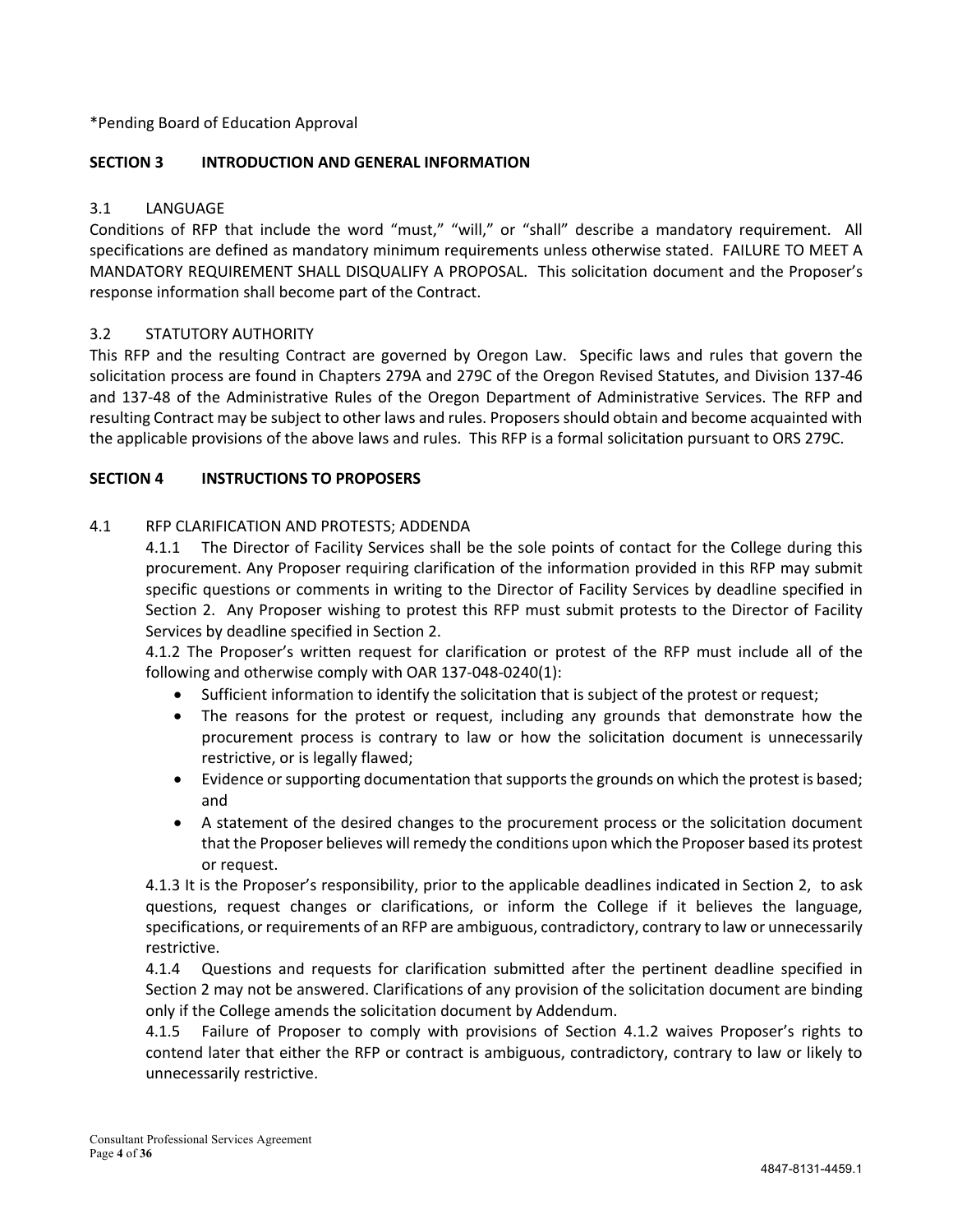#### 4.2 ADDENDA

4.2.1 College reserves the right to make changes to the RFP by written addenda. All changes to RFP documents shall be accomplished by addenda. Proposer shall acknowledge receipt of any addenda issued to this bid by filling in the appropriate space provided on the Proposal Response Form (ATTACHMENT A).

4.2.2 This Request for Proposal, including Contract terms, Conditions, Specifications or Addenda will be made available on OregonBuys. The State of Oregon's procurement website and the College's website at https://www.cgcc.edu/facilities. At its discretion, the College may extend the bid opening date and time to allow prospective Proposers to analyze and adjust to changes made by addenda. The College shall notify prospective Proposers of the new RFP closing date and time in the addendum.

4.2.3 Addenda shall be sent to all prospective Proposers known by the College to have received the RFP documents. Addenda shall be issued within a reasonable time to allow prospective Proposers to consider the addenda in preparing their Proposals, but in no case less than 72 hours before the RFP closing time unless it is in the public interest to do so.

4.2.4 Notwithstanding section 4.2.3 above, it is the Proposer's responsibility to check for addenda, responses to inquiries and/or questions, cancellations, or intents to award, and any and all additional information regarding this opportunity. It is not the College's responsibility to ensure that participating Proposers have received any of the above. By submitting a proposal, each Proposer thereby agrees that it accepts all risks, and waives all claims, associated with or related to its failure to obtain addendum information.

#### 4.3 RECEIPT AND OPENING OF PROPOSALS

4.3.1 No responsibility will be attached to any official of the College for the premature opening of, or the failure to open, a proposal not properly addressed and identified. It is the Proposer's responsibility to ensure that the proposal has been delivered to the location specified on the cover page and in accordance with all other requirements of this RFP.

4.3.2 At the time fixed for the opening, the proposals shall be opened to avoid disclosure of contents to competing proposers. No information, other than the name of the Proposer, will be disclosed before notice of award of the contract identified herein or until this solicitation is terminated or cancelled.

#### 4.4 IMPLIED REQUIREMENTS

Any products or services that are not specifically addressed in this solicitation but are necessary to provide functional capabilities proposed by the Proposer must be included in the proposal.

#### 4.5 [RESERVED]

#### 4.6 PROPOSAL ERRORS

The College is not responsible for any error or omission Proposer makes in submitting its proposal. Proposer will not be allowed to alter proposal documents after the deadline for submission. The College reserves the right to contact the Proposer for clarification of proposal contents.

#### 4.7 MODIFICATION OR WITHDRAWAL OF PROPOSAL

4.7.1 A submitted Proposal may not be withdrawn or canceled by the Proposer for ninety (90) calendar days following the time and date designated for the receipt of Proposals; nor may it be or modified except by College-requested non-material clarification and supplementary submittals. (Material content involves quality, quantity, price and delivery.)

4.7.2 Proposals submitted early may be modified or withdrawn only by notice to the Director of Facility Services prior to the time and date designated for receipt of proposals. Such notice shall be in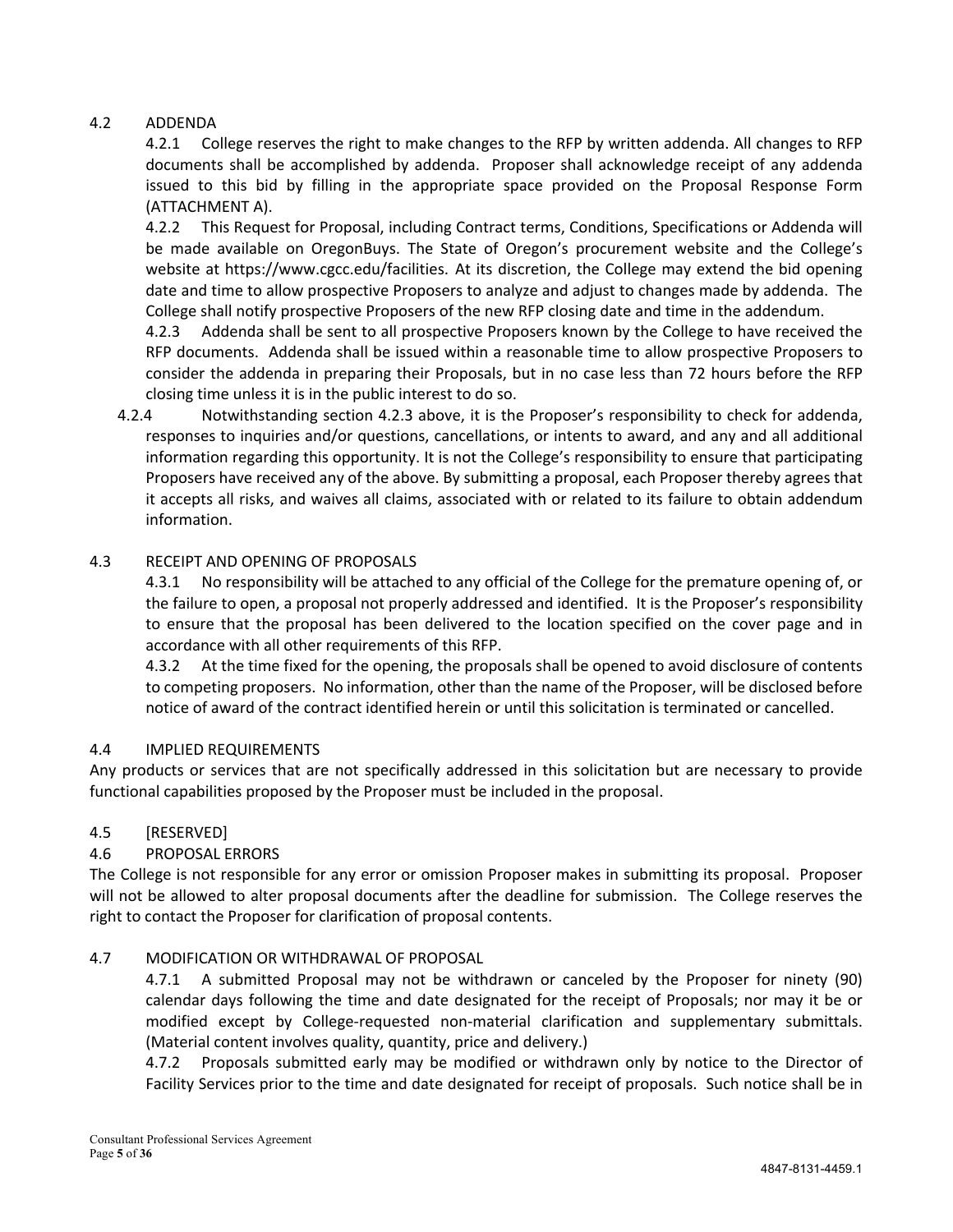writing or may be transmitted via email by an authorized representative of the Proposer. All such communications shall be so worded as not to reveal any material contents of the original proposal.

4.7.3 Withdrawn proposals may be resubmitted up to the time designated for the receipt of proposals provided they are fully in conformance with the Instructions to Proposers.

#### 4.8 [RESERVED]

#### 4.9 PROTEST OF AWARD

- 4.9.1 A Proposer may protest the intent to award a contract in accordance with OAR 137-048-0240, provided:
	- 1. The Proposer is adversely affected because the Proposer would be eligible to be awarded the contract in the event that the protest is successful; and
	- 2. The reason for the protest is:
		- All higher-ranked proposals (or, in the event multiple contracts are awarded, a sufficient number of proposals) are non-responsive or failed to meet the requirements of this RFP, or all higherranked Proposers (or, in the event multiple contracts are awarded, a sufficient number of proposers) are not qualified to perform the services required under this RFP;
		- College has failed to conduct the evaluation of proposals in accordance with the criteria or processes described in the solicitation materials;
		- College has abused its discretion in rejecting the protestor's proposal as non-responsive or;
		- College's evaluation of proposals or the College's subsequent determination of award is otherwise in violation of College's Public Contracting Rules or the Public Contracting Code.

3. The protest is clearly marked as a protest, includes a description of this RFP, and is delivered to the point of contact and address set forth on page 1 of this RFP.

4. All protests of award must be in writing and physically received no later than 5:00 p.m. on the deadline for submitting such protests set forth in Section 2.1

5. Protests must specify the grounds for the protest including the specific citation of law, rule, regulation, or procedure upon which the protest is based. The judgment used in scoring by individual evaluators is not grounds for protest.

4.9.2 Protests not filed within the time specified in this Section VII(A), or which fail to cite the specific law, rule, regulation, or procedure upon which the protest is based will be dismissed. An issue that could have been raised by request for clarification or protest of the solicitation is not a ground for protest of award.

4.9.3 College will resolve all protests in accordance with OAR 137-048-0240(3).4.10 CONFIDENTIALITY College is subject to the Oregon Public Records Law (ORS 192.311 to 192.478), which requires College to disclose all records generated or received in the transaction of College business, except as expressly exempted under ORS 192.338 to 192.355, or other applicable law.

Pursuant to ORS 279C.107, College need not open proposals for public inspection until after execution of the contract(s) awarded under this RFP. Thereafter, College will not disclose records submitted by a proposer that are exempt from disclosure under the Oregon Public Records Law, subject to the following procedures and limitations:

The Proposer must mark all proposal pages containing the records it has determined as confidential under Oregon Public Records Law and must segregate those pages in the following manner:

- Such pages must be clearly marked "Confidential" on each page of the confidential document.
- Proposer must separate confidential pages from its other proposal pages by providing the confidential pages to College in a separate envelope, package, or digital file.
- In its proposal, proposer must cite the specific statutory exemption in Oregon Records Law exempting such pages from disclosure.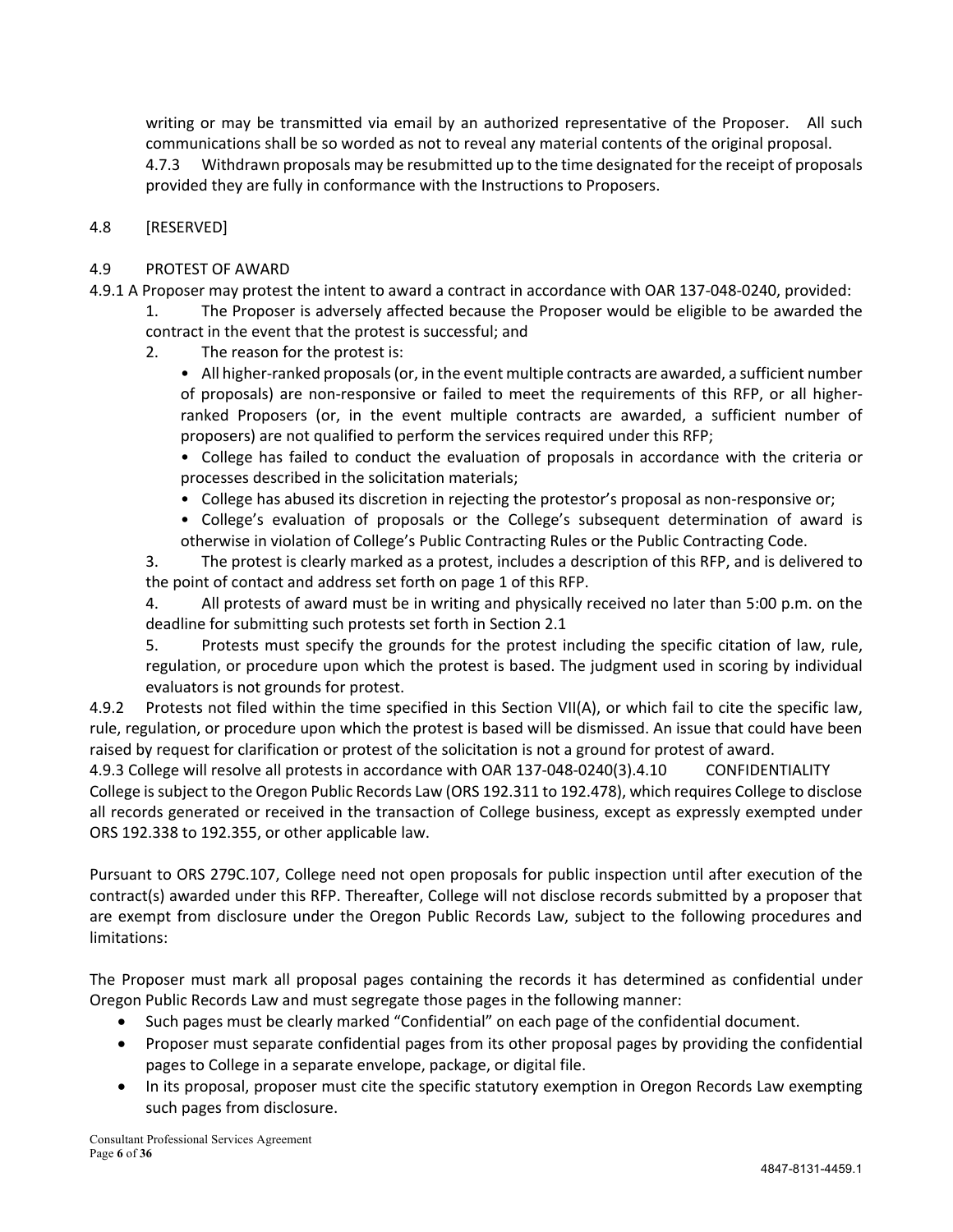- Subsections (i) and (ii) above will prevail in the event these provisions conflict with formatting or response instructions elsewhere in this document.
- Proposers may not mark an entire proposal confidential. Should a proposal be submitted in this manner, College will hold no portion of the proposal as confidential, unless such a portion is segregated as required under subsection (b) above and is determined exempt from Oregon Public Records Law.

Notwithstanding the above procedures, College reserves the right to disclose information that College determines, in its sole discretion, is not exempt from disclosure or that College is directed to disclose by the district attorney or a court of competent jurisdiction.

Prior to disclosing such information, College will make reasonable attempts to notify the Proposer of the pending disclosure

# 4.11 PROPOSER REPRESENTATION

Proposers, by the act of submitting their proposals, represent that they have read and understand the proposal documents, they have familiarized themselves with the local conditions under which the work will be done and their proposal is based on the requirements described in the proposal documents without exception. Further, proposals submitted are made in accordance therewith and all applicable laws, regulations, ordinances, and resolutions dealing with or related to this procurement have been reviewed. The failure or neglect of a Proposer to examine such documents, laws, regulations, ordinances, or resolutions shall in no way relieve the Proposer from any obligations with respect to the contract ultimately issued as a result of this RFP. No claim for compensation will be allowed which is based upon a lack of knowledge of any aspect of the RFP, attachments, addenda (if any), laws, regulations, ordinances, or resolutions.

#### 4.12 CONTRACT LANGUAGE

**4.12.1 The proposal package and the signed College-issued Proposal Response Form by Proposer shall be considered as an offer by Proposer for the Facilities Master Plan Consulting Services and acceptance of all terms and conditions of the Request for Proposal and its attachments, which may be accepted by the College as the contract for the Facilities Master Plan Consulting Services or, at College's option, modified as set forth hereinafter.**

4.12.2 Proposer shall carefully review all terms and conditions stated herein, and comment on any terms and conditions for which Proposer has concerns. Additionally, Proposer must submit any amended or additional terms they want the College to review with their proposal. Terms and conditions not submitted with the Proposal will not be considered at any later date.

4.12.5 Once this proposal has been awarded, and a valid contract has been signed, no other Proposer contract language will be considered. Any contracts language submitted by the Proposer after such award will be considered a counter offer and may be subject to rejection and/or cancellation.

# 4.13 CONFLICT OF INTEREST

By submitting a bid, a Proposer certifies that no officer, agent, or employee of the College who has a pecuniary interest in this Agreement has participated in preparation of the proposal or resulting Agreement, that the bid was made in good faith without fraud, collusion, or connection of any kind with any other Proposer of the same proposals, and that the Proposer is competing solely in its own behalf without connection with, or obligation to, any undisclosed person or firm.

#### 4.14 RESERVATIONS

The College reserves all rights regarding this RFP, including without limitation, the right to: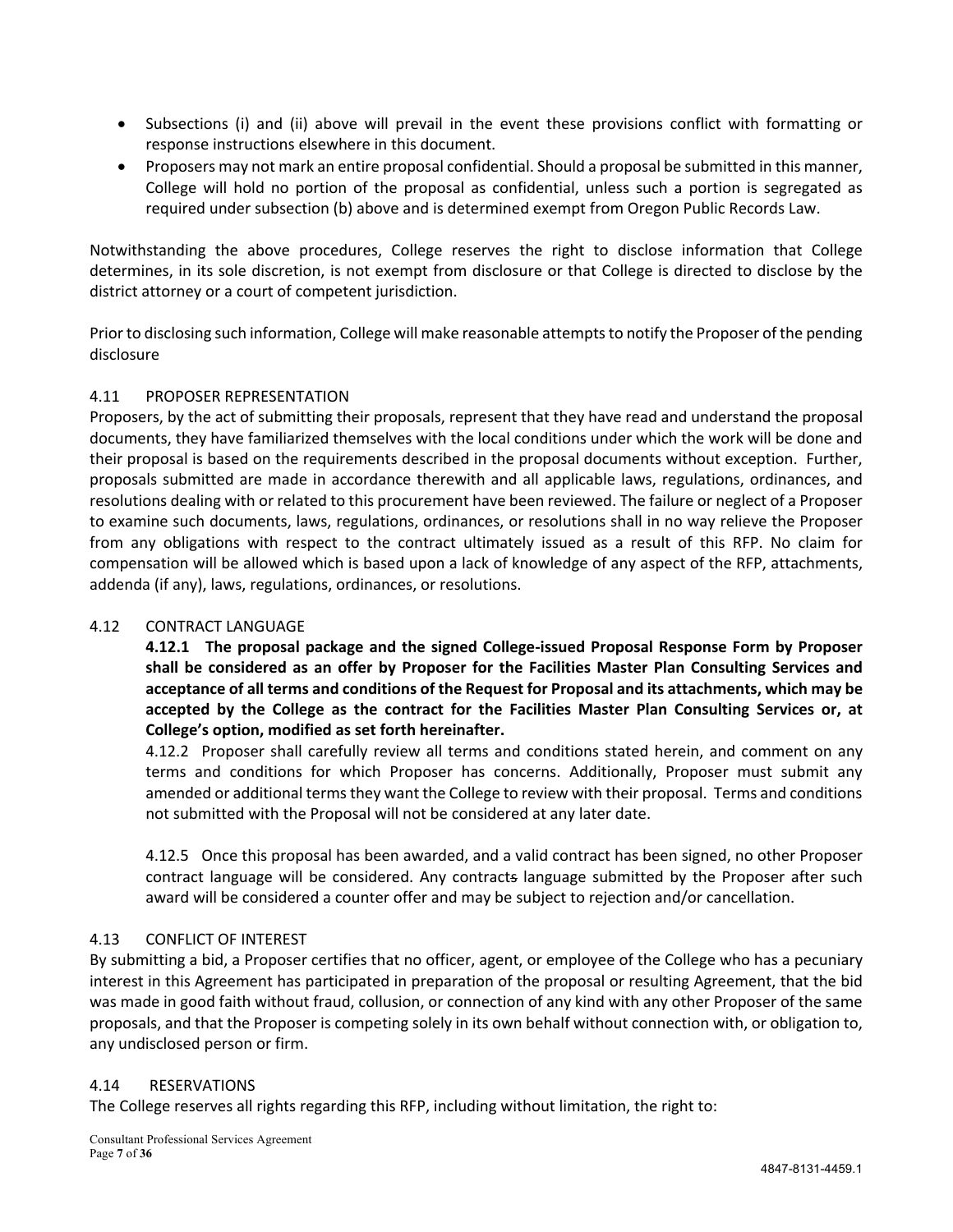4.14.1 At any time during the solicitation or negotiation process, reject all proposals and cancel the solicitation without liability if the College determines that doing so would be in the public interest

4.14.2 Waive any and all irregularities in proposals submitted

4.14.3 Seek clarification of each Proposer's proposal

4.14.4 Reject any proposal that fails to comply substantially with all prescribed solicitation procedures and requirements

4.14.5 Negotiate the statement of work within the scope of work described in this RFP and to negotiate the rate

4.14.6 Negotiate the final contract which is in the best interest of the College considering cost effectiveness and the level of Proposer time and effort required for the project

4.14.7 Amend or extend the term of any contract that is a result of this RFP

4.14.8 Engage Proposer for different or additional services independent of this RFP process and/or any contracts/agreements entered into pursuant hereto.

#### 4.15 REJECTION OF PROPOSALS

4.15.1 The College reserves the right to reject any or all proposals received as a result of this request. Proposals may be rejected for one or more of the following reasons, including but not limited to:

- i. Failure of the Proposer to adhere to one or more of the provisions established in this RFP.
- ii. Failure of the Proposer to submit a proposal in the format specified herein.
- iii. Failure of the Proposer to submit a proposal within the time requirements established herein.
- iv. Failure of the Proposer to adhere to ethical and professional standards before, during or following the Proposal process.
- v. Failure of the Proposer to provide all costs and fees requested and in the format specified.

4.15.2 The College may reject any proposal not in compliance with all prescribed public procurement procedures and requirements and may reject for good cause any or all proposals upon a finding of the College that it is in the public interest to do so.

#### **SECTION 5 SCOPE OF WORK**

#### 5.1 OVERVIEW

Columbia Gorge Community College seeks a qualified applicant to update the college's facilities master plan, taking into account programmatic and facility needs identified, at a preliminary level, by college staff and faculty (5.1.1, 5.1.2, 5.1.3). Beginning with this information, the consultant will lead a process to identify other facility needs through a series of focus group meetings. The consultant will assess existing facility capacity to identify which, if any, of these needs can be met within a five-year time horizon through renovation of existing facilities. The consultant will provide estimated capital cost, adjusted for anticipated price escalation, for each of these renovations. The consultant will also identify measures needed to support the college's growth over a ten-year time horizon, separate from renovations. The updated master plan will take into consideration appropriate College design considerations, branding, sustainability, historical significance, siting and development of new facilities and renovation of existing facilities, and conservation of natural space and wildlife. The planning process will involve a Master Plan Steering Committee, the College's Board of Education, and focus groups comprising faculty, staff, students and community members. Outcomes should encompass the following elements:

#### **5.1.1 Facility and equipment inventory**

Update inventory of existing spaces on The Dalles and Hood River campuses: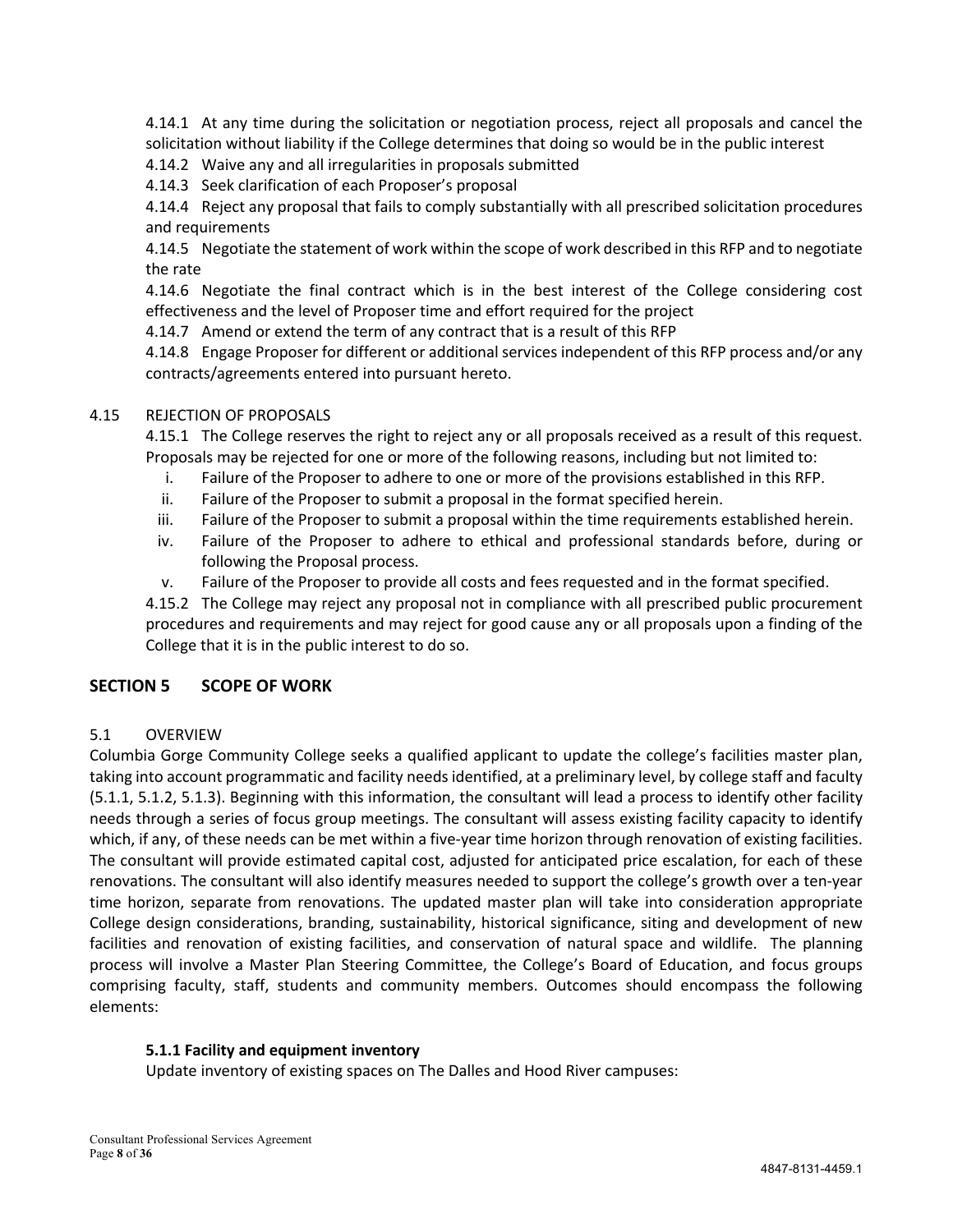• Confirm capacity to build out The Dalles Campus as allowed by 2005 CUP (138,562 SF less total of subsequent capital construction 2005-21 – Ref. CUP application Nov. 28, 2005) and identify maximum remaining capacity within 2005 CUP.

• Establish current assignable space – Classrooms, labs, faculty offices, IT, facility, storage

• Determine unmet space requirements for classrooms, labs, faculty offices, IT, facility, storage.

• Assess existing classroom and lab technology, distinguishing CTE from General Education requirements.

Identify requirements for new classroom technology

 $\circ$  Identify opportunities to support multiple instructional modalities, including flexible instructional delivery

- Identify requirements for additional CTE training equipment
- Recommendations for sequencing acquisition of new technology

• Assess current parking capacity for both campuses and recommend expansion options or alternatives including public transit.

- Evaluate and recommend improvements for:
	- o Signage
	- o Lighting
		- **Exterior**
		- Interior
	- o Life Safety
		- Emergency Lighting
		- § Door Locks
		- § Intercom/Alarm System
	- o Equipment Replacement
		- § Classrooms
		- **Instructional**
		- § Operational
		- **Technology**
	- o Deferred Maintenance
		- § Program Improvement
		- Asset Preservation
		- Safety/Code/Seismic
		- Reliability

#### **5.1.2 Facility renovation: Five-year time horizon**

Evaluate facility renovation needs and present recommendations

- Identify faculty office space Hood River Indian Creek Campus
- Identify location for child care center on The Dalles Campus, including infrastructure requirements
	- Assess accessibility improvements for Buildings 2, 3 on The Dalles Campus
	- Identify additional lab capacity requirements
	- Determine measures needed to transform unfinished basement in Building 3 into

health sciences lab (dental assisting, dental hygiene).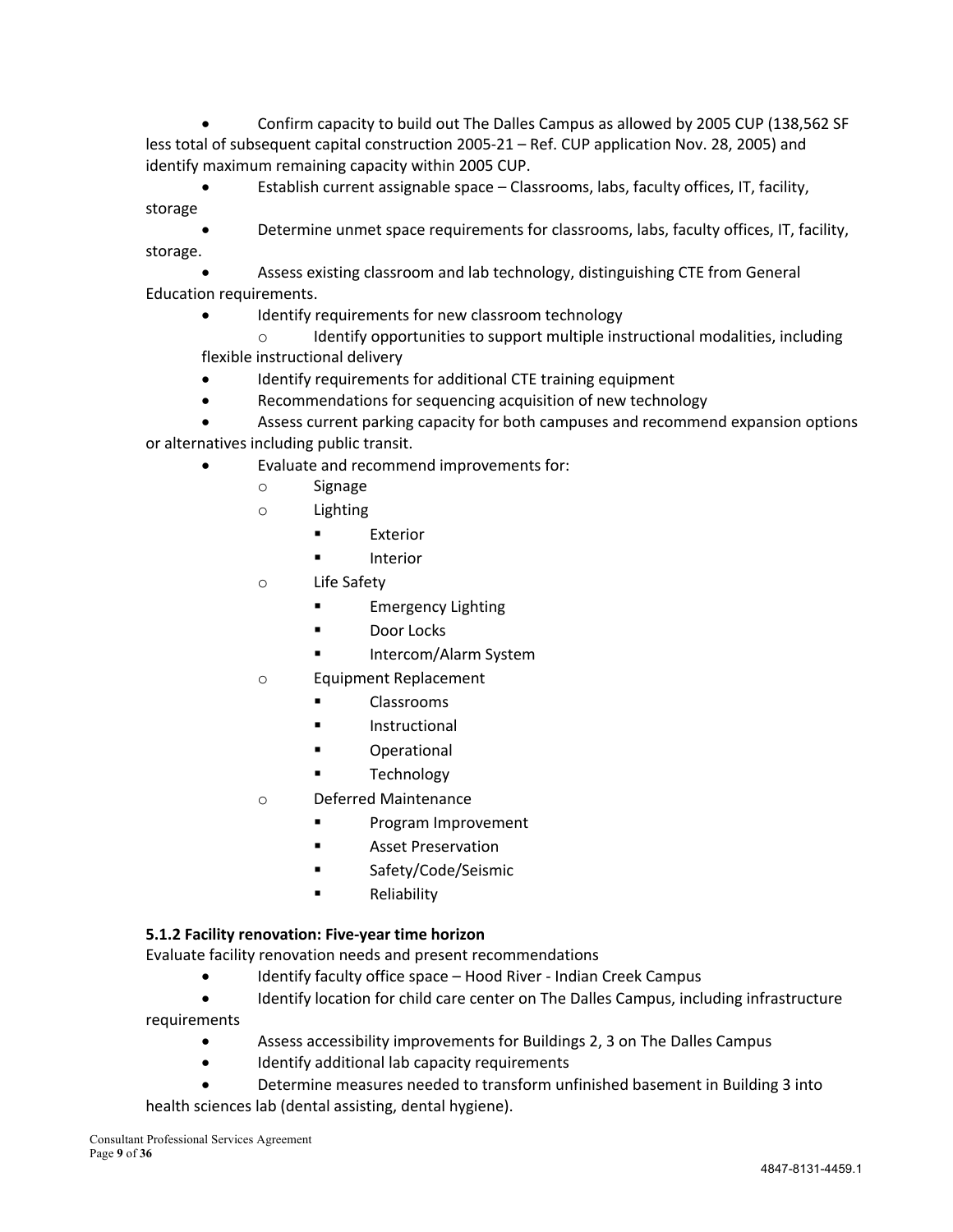- Building 4 renovation Requirements to meet current building codes ???
- Building 11 renovation for fire sciences training and MCF&R fire district equipment bay
- Building 12 Digital Media Room renovation.
- Student resource center Location and design
- Commercial kitchen Coordinate with SBDC fermentation study
	- Determine whether HR-ICC classroom building is physically capable of supporting

another floor, and whether this would this be allowed under zoning height restrictions in City of Hood River.

- Identify and project need for EV charging stations, both campuses
- Identify prospective athletic field locations

#### **5.1.3 Strategic expansion: Ten-year time horizon**

Evaluate 10-year facility and campus expansion opportunities

• Review 2012 The Dalles Campus master plan

o Assess upslope build-out capacity to National Scenic Area boundary and infrastructure requirements.

o Revise The Dalles Campus Master Development Plan to identify any new facilities identified in this report.

• Review and update Hood River – Indian Creek Campus master development plan, coordinating with current and anticipated work taking place between CGCC, City of Hood River, Hood River Valley Parks District and Mid-Columbia Housing Authority.

- Assess feasibility of constructing classroom building on HR-ICC parking lot
- Assess potential of  $13<sup>th</sup>$  Street storefront presence for Hood River campus o Ensure alignment and coordination with planning goals of the City of Hood

River including Heights urban renewal district

5.1.4 Coordinate with the Facilities Master Plan Steering Committee at key steps of the master planning process. The College anticipates a minimum of three meetings with the Master Plan Committee and a presentation of the final master plan to the College's Board. Deliverable: Final presentation to College Board.

5.1.5. Conduct a minimum of three focus groups or charrettes with College representatives and three focus groups or charettes with community partners (one in The Dalles, two in Hood River) to derive input for master plan concepts and elements. Deliverable: Draft and final technical memorandum summarizing input from College representatives and community partners.

5.1.6. Develop draft and final conceptual drawings and schematics for the proposed master plan. These drawings and schematics shall include conceptual facility footprints and circulation, vehicular circulation and parking, way finding and signage, open and green spaces, and topography, along with notation of relevant infrastructure, regulatory, environmental and community concerns. Lead discussion on the pros and cons of the various alternatives. Deliverable: Final conceptual drawings and schematics with technical memorandum summarizing discussion of the various alternatives.

5.1.7. Prepare draft and final master plan report, coordinating documentation and response for all comments received. Deliverable: Draft and final master plan reports with technical memorandum summarizing all comments received.

#### 5.2 PROFESSIONAL REQUIREMENTS

Proposer will have not less than 5 years of experience in providing all the types of services required within the Scope of Work and will demonstrate, to the satisfaction of the College, the ability to provide the services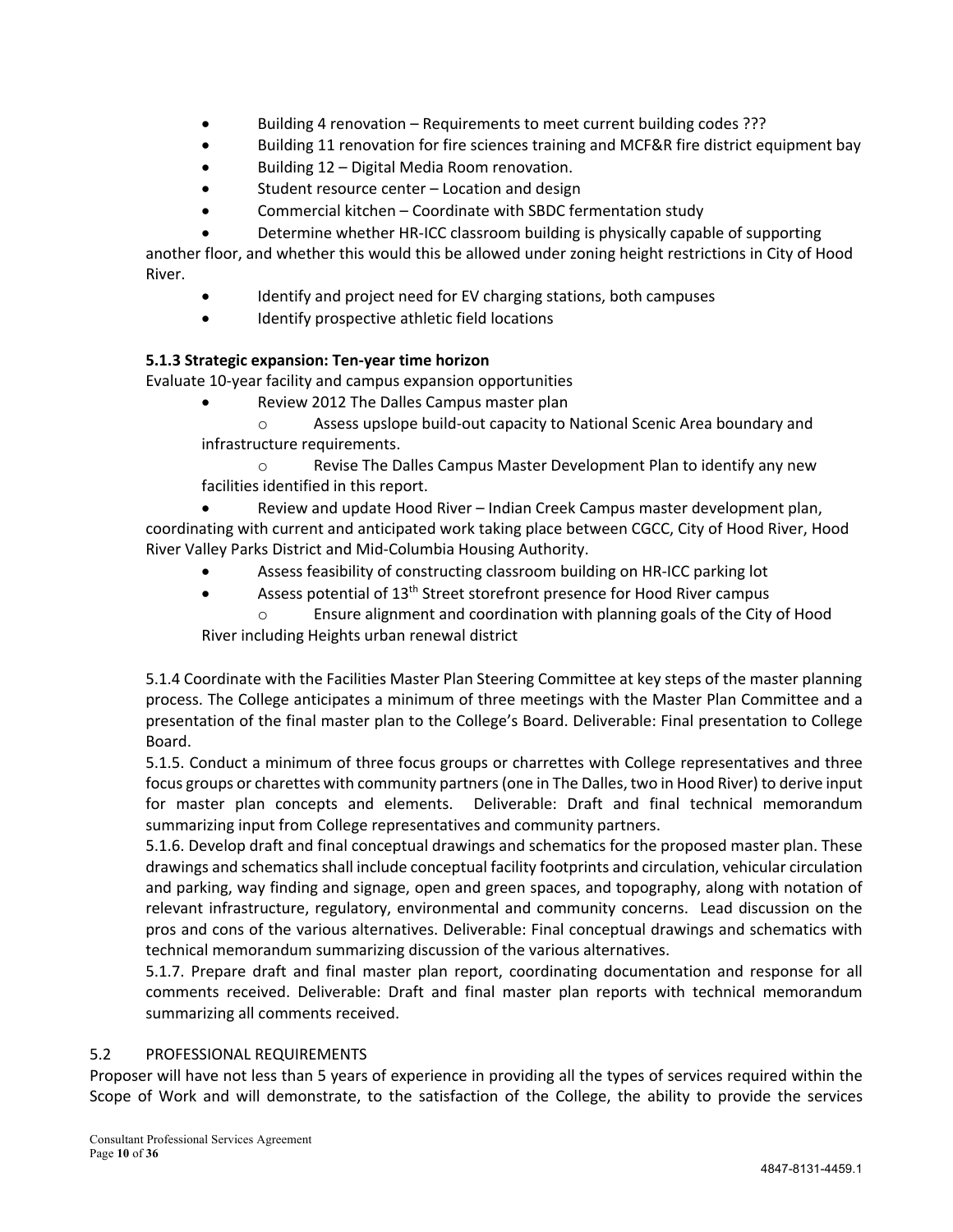required within the Scope of Work to the College and a proven history of providing such service for public agencies and specifically with college and/or universities. The College anticipates that the successful Proposer shall have brought together an interdisciplinary team that includes at minimum representatives from the planning, engineering, environmental science and public outreach professions. The successful Proposer shall demonstrate its ability to effectively coordinate communications and work product across these disciplines.

# 5.3 CONTRACTOR RESPONSIBILITIES

The services performed by Proposer under contract through this RFP process shall be rendered directly by it or under close personal supervision by it, and those services shall be faithfully performed with care and diligence. The Proposer will be available for communications from the College within a reasonable time. If it is not possible for the contacted party to respond, the Proposer will make arrangements for a designated member to respond to the College.

#### 5.4 [RESERVED]

5.5 SCHEDULE OF SERVICES

Proposer will provide a detailed project schedule and narrative of the process to develop the master plan.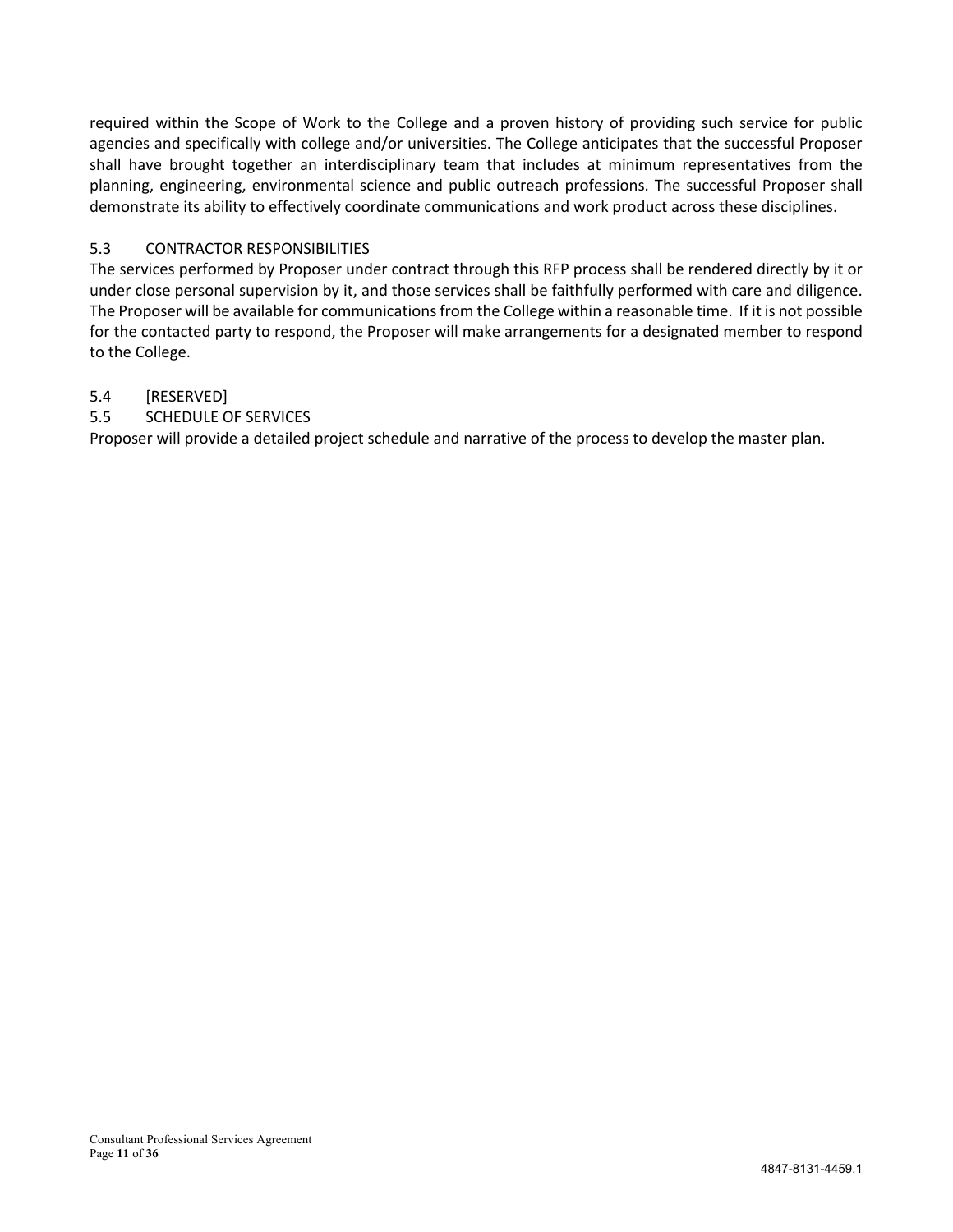# **SECTION 6 SPECIFICATIONS**

#### 6.1 MANDATORY QUALIFICATIONS

6.1.1 Basic Qualifications: Proposer shall provide basic data relative to Proposer's size, history, personnel and special expertise and general credits. Provide a list of at least five (5) projects, with brief descriptions, which show the Proposer's ability to complete projects of this scope. Relevant awards, associations, etc. for the Proposer may be included. Office brochures should be submitted separately as supplemental data.

6.1.4 Past Performance: Submit at least three reference letters from prior clients or client representatives.

#### **SECTION 7 PROPOSAL CONTENTS AND SUBMISSION**

#### 7.1 PROPOSAL SUBMISSION

All proposals shall be legibly written in ink or typed and comply in all regards with the requirements of the solicitation. Proposals submitted shall be in a sealed opaque container, clearly marked with the proposal number listed on the cover page of this solicitation. No facsimile proposals will be accepted.

#### 7.2 SIGNATURE

An Authorized representative of the Proposer must sign proposals in ink. Proposals by partnerships must bear the signature of one authorized representative from each of the partners. Signature on a proposal certifies that Proposer has read and fully understands all solicitation specifications, terms and conditions. No consideration will be given to any claim resulting from proposing without comprehending all requirements of the RFP.

#### 7.3 TIMELINESS

Proposals must be be submitted by the due date and time set forth in this RFP. Proposals received after the due date and time will be considered late proposals and will be returned unopened.

#### 7.4 FORMAT OF PROPOSAL

7.4.1. Proposals must conform to the requirements of the RFP. Submit all necessary attachments with the proposal and in the required format. Failure to comply with all requirements may result in proposal rejection.

7.4.2 Proposals should provide a straightforward, concise description of the Proposer's capabilities to satisfy the requirements of the RFP. Emphasis should be on completeness, organization, and clarity of content. Proposers should refrain from providing supplemental information not requested. Present information sequentially in the same order as the proposal content listed below in Section 7.5.

7.4.3. Proposal should be typed in a font size 12 or larger and be contained in a document not to exceed thirty (30) pages on 8.5" x 11" "letter sized" paper including pictures, charts, graphs, tables and text the firm deems appropriate to be part of the review of the firm's response. Pages larger than 8.5" x 11" will be counted as two pages. Pages printed on both sides will be counted as two pages. Pages submitted in excess of 30 will result in a five (5) point penalty for each additional page, deducted from the total combined proposal score prior to ranking.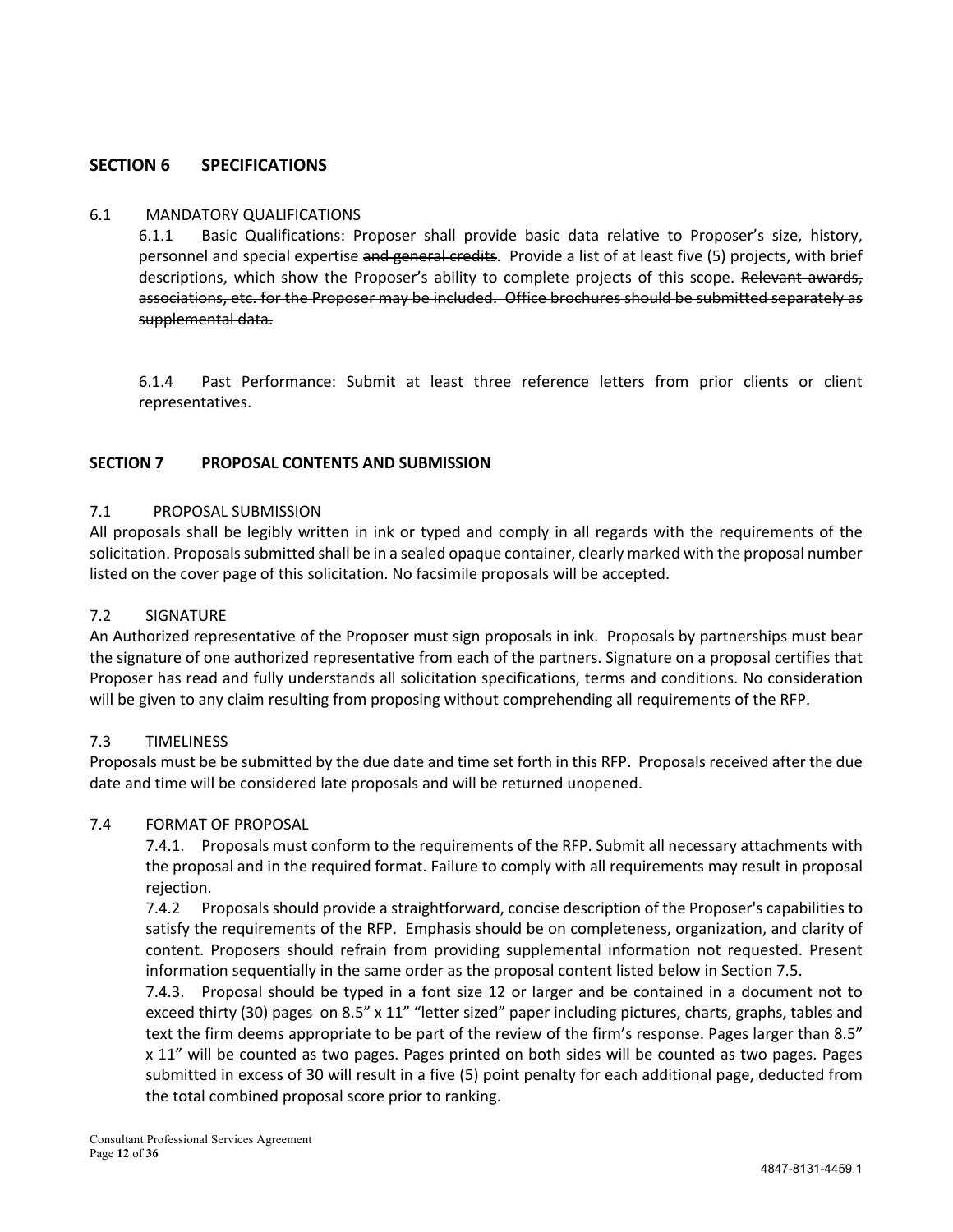7.4.4. Resumes of key individuals proposed to be involved in this project should be restricted to a single page per person. Show degrees, certifications, years and types of experience.

- 7.4.5. The following items will not count toward the 30-page limit:
	- o Two-page cover letter
	- o College-provided forms
	- o Table of contents
	- o Front and back covers
	- o Insurance certificates
	- o Single-page Resumes when appended
	- $\circ$  Blank section/numerical dividers. Dividers with text or photographs that display information about the Proposer will be included in the page count.
	- o Supplemental Information: Project examples and pamphlets

7.4.6 Fill out all College-provided forms completely. Alteration of the form beyond page orientation and font/page color may result in proposal rejection. Add pages only when indicated as acceptable on the form.

7.4.7 For ease in scoring the Proposals, please provide tabs keyed to each of the criteria. Submit the original and each copy with tabs between each section. Identify each section, as defined below, with a tab.

#### 7.5 PROPOSAL CONTENTS

7.5.1 Company Information: Include the following items in this section:

- Cover Letter. In narrative form, using a maximum of two (2) pages, provide sufficient information that will demonstrate the proposer's capacity to meet the expectation of this solicitation, including proposer's availability to complete the scopoe of work in timely fashion, and what specifically sets the company apart and above competitors.
- Attachment A: Proposal Response Form in this section. Submit the Proposal Form with every line item filled in; if any items are not applicable, use N/A to indicate this.
- Comments on College Terms & Conditions: Provide comment on which terms and conditions, if any, the Proposer will have difficulty accepting. Per Attachment D- General Terms and Conditions, Section D.6, submit any additional terms and conditions Proposer wishes the College to review.
- Insurance Certificate as required under Attachment D- General Conditions.
- 7.5.2 Reserved.
- 7.5.3 Staff Experience and Qualifications: Proposers shall list the team expected to accomplish this work including project leads, project staff and anticipated consultants. The Proposal shall describe who will perform the various tasks, the amount of their involvement and responsibilities, availability to respond to College requests and queries, and give their qualifications, including any required licenses or certifications.
- 7.5.4 Mandatory qualifications: Address all requirements in Section 6.
- 7.5.5 References: Using Attachment B, provide references from a minimum three clients of similar size and scope of work as is listed herein. Preference will be given to references from institutions of higher education.
- 7.5.6 Plan and Approach: Proposer shall provide a specific timeline and detailed description of their approach to this specific project and scope of work, master planning, and planning philosophy, including understanding of the program, alternative concepts and methods for consideration, specific steps, techniques, description of reports as set forth in Section 5.,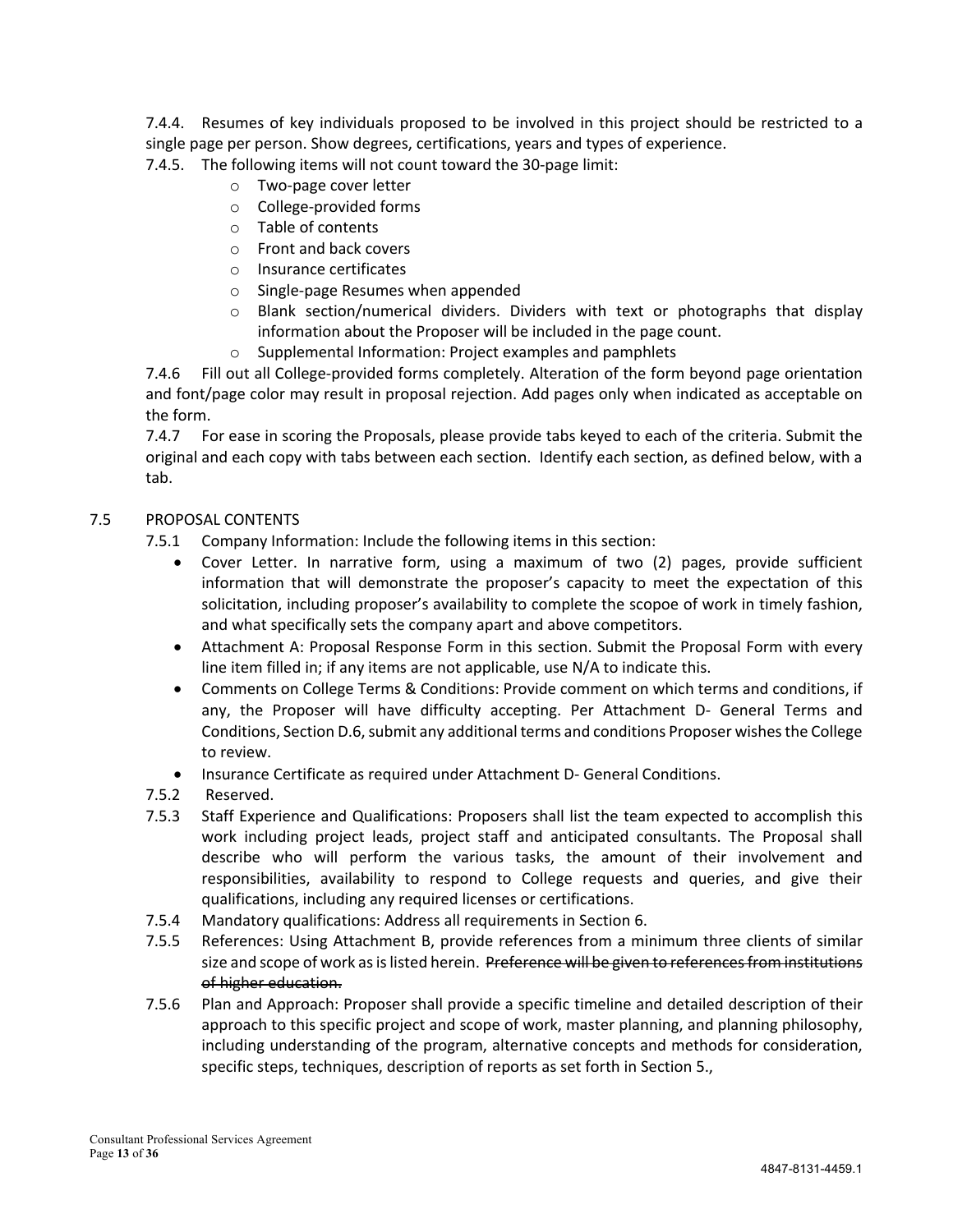- 7.5.7 Fees/Costs: Proposer should provide a detailed breakdown of the total fees and costs of conducting the scope of work set forth in this RFP, including staff billing rates and overhead.
- 7.5.8 Format: To assist evaluation it is desirable to format the proposal similar to the headings listed above. The submittals should be clear and to the point.

#### **SECTION 8 SELECTION CRITERIA AND METHOD OF AWARD**

#### 8.1 PROPOSAL ANALYSIS PROCESS

The evaluation process will be centered on the selection criteria set forth below. The steps described herein shall be taken to analyze and rank the proposals, and to finalize a contract for delivery of the services described herein.

8.1.1 An evaluation committee comprised of appropriate college staff, and as required, technical experts and/or community members, will convene to review the proposals.

8.1.2 Each member of the selection committee will independently score proposals in accordance with the evaluation criteria above. The College will then average the proposal scores per category and sum the category averages for a total score for each proposal.

8.1.3 After reaching a total score for each proposal, the evaluation committee may elect to proceed to interviews as described below should the evaluation committee consider it necessary or desirable.

8.1.4. If the College decides to conduct interviews, the evaluation committee will interview the three (3) highest-scored proposers whose proposals evidence the highest level of qualification and experience to proceed to an oral interview and presentation. Should fewer than three (3) proposals be received, the proposers submitting a proposal that meets minimum requirements will be interviewed. Each proposer selected to interview and present will require the proposer's proposed project manager for the Project to attend the interview and presentation.

#### 8.2. SELECTION CRITERIA

All proposals from qualified firms deemed responsive and that provide all the minimum requirements will be evaluated on the following criteria:

| PROPOSER'S BASIC QUALIFICATIONS     | P/F                |
|-------------------------------------|--------------------|
| STAFF EXPERIENCE AND QUALIFICATIONS | 35 points possible |
| PLAN & APPROACH                     | 40 points possible |
| REFERENCES/PAST PERFORMANCE         | P/F                |
| <b>EXAMPLES OF WORK</b>             | P/F                |
| <b>FEES/COSTS</b>                   | 25 points possible |
| TOTAL PROPOSAL POINTS AVAILABLE     | 100 points         |

#### 8.3 [RESERVED]

8.4 INTERVIEWS

8.4.1 If interviews are scheduled, an interview agenda will be provided to the firms being selected for an interview at least 72 hours prior to interview. The interview is a fact-finding and explanation session only and will not include negotiations. The College will schedule the time and location of presentations. If an oral presentation is requested, any specific requirements for the presentation will be provided in a written notice of the request. Agenda for each invitee may be different depending upon the particular aspects of their Proposal, which may require clarification or additional information.

8.4.2 [Reserved]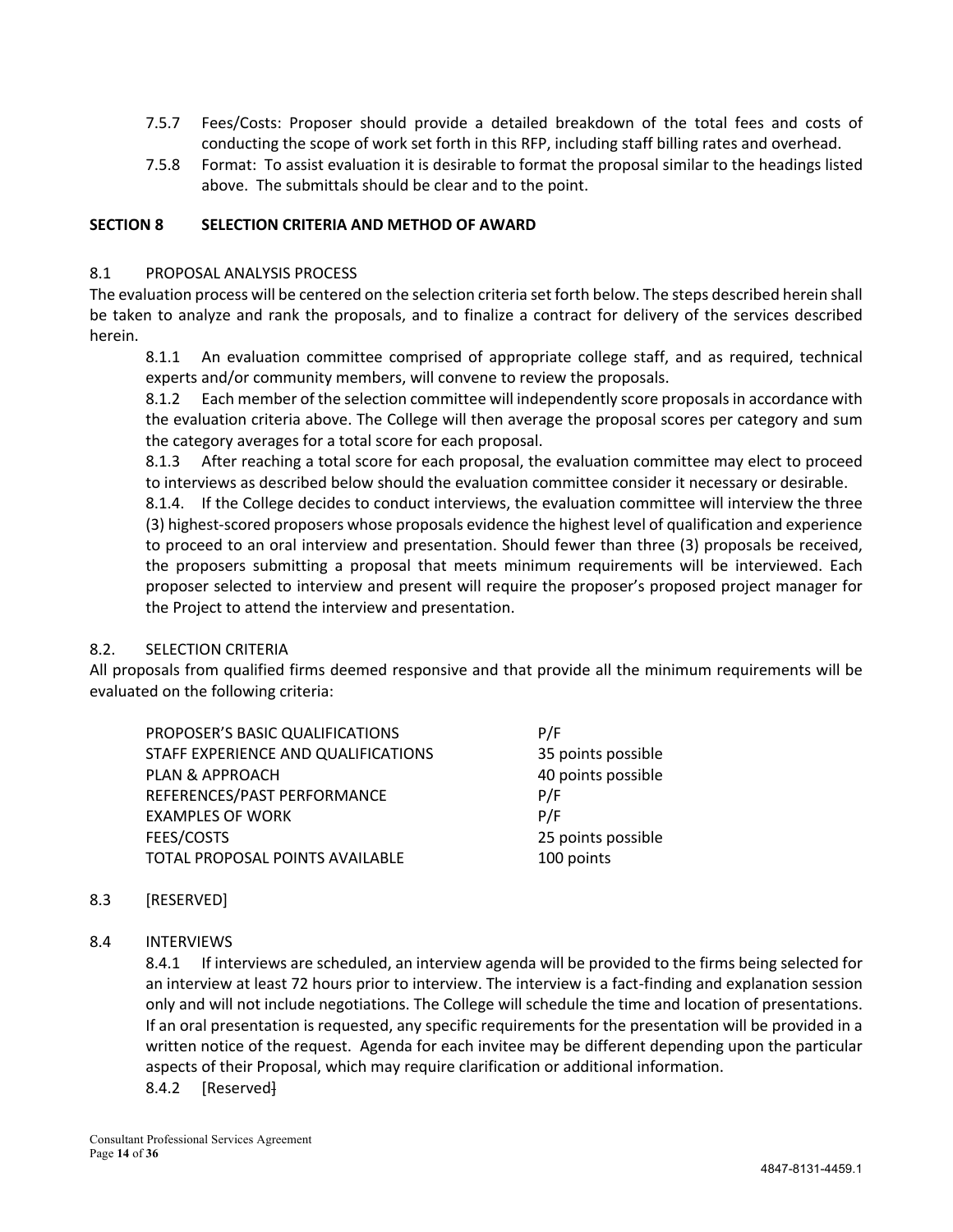| 8.4.3 | Evaluation criteria for the interviews will be as follows: |            |  |
|-------|------------------------------------------------------------|------------|--|
|       | Staff and Management approach                              | 30 points  |  |
|       | Comprehension of College needs                             | 30 points  |  |
|       | Presentation                                               | 15 points  |  |
|       | Clarity of responses                                       | 25 points  |  |
|       | TOTAL INTERVIEW POINTS AVAILABLE                           | 100 points |  |

8.4.5 Each member of the interview panel will independently score the interviews in accordance with the evaluation criteria above. The College will then average the interview scores per category and sum the category averages for a total score for each interview.

# 8.5 FINAL RANKING AND NOTICE OF AWARD

Following interviews, if implemented, the sum of the total score for the proposal and the total score for the interview will be used to determine the highest-ranked proposer. The highest-ranked Proposer thus selected, will be recommended for award to the Board of Education when required by College policy, a Notice of Intent to Award will be issued, and the College will enter into contract negotiations. During negotiation, the College may require any additional information it deems necessary to clarify the approach and understanding of the requested services. Any changes agreed upon during the contract negotiations will become part of the final contract. If the College cannot come to terms with the top-ranked proposer, the College may enter into negotiations with the second-ranked proposer. This process may continue until the College reaches an agreement which the College deems appropriate for the services.

# 8.6 RIGHT TO CLARIFICATION AND ADDITIONAL RESEARCH

The College reserves the right to obtain clarification of any point in a proposal or to obtain additional information necessary to evaluate a particular proposal. Failure of a Proposer to respond to such a request for additional information or clarification may result in a finding that the Proposer is non-responsive and consequent rejection of the proposal.

8.6.1 The College may obtain information from any legal source for clarification of any proposal or for information on any Proposer including, but not limited to, the Proposer's clients, police files, insurance files and agencies, credit bureaus and professional organizations. The College need not inform the Proposer of any intent to perform additional research in this respect or of any information thereby received.

8.6.2 The College may perform, at its discretion, investigations of any Proposer. Information sought may include, but shall not necessarily be limited to credit history, recent financial statements, insurance coverage and policies, current litigation, contacting references, etc. All such documents, if requested by the College, become part of the public records and may be disclosed accordingly. If the College finds that a Proposer is unable to demonstrate financial responsibility in the sole judgment of the College, that Proposer's proposal may be rejected.

8.6.3 The College may postpone the award or execution of the contract before or after Notice of Intent to Award to complete its investigation. The College reserves the right to consider past performance, historical information and fact, whether gained from the Proposer's proposal, question and answer conference, references, or any other source in the evaluation process. The College reserves the right to reject any proposal or to reject all proposals at any time prior to the College's execution of a contract in the event Proposer's reference checks prove unsatisfactory.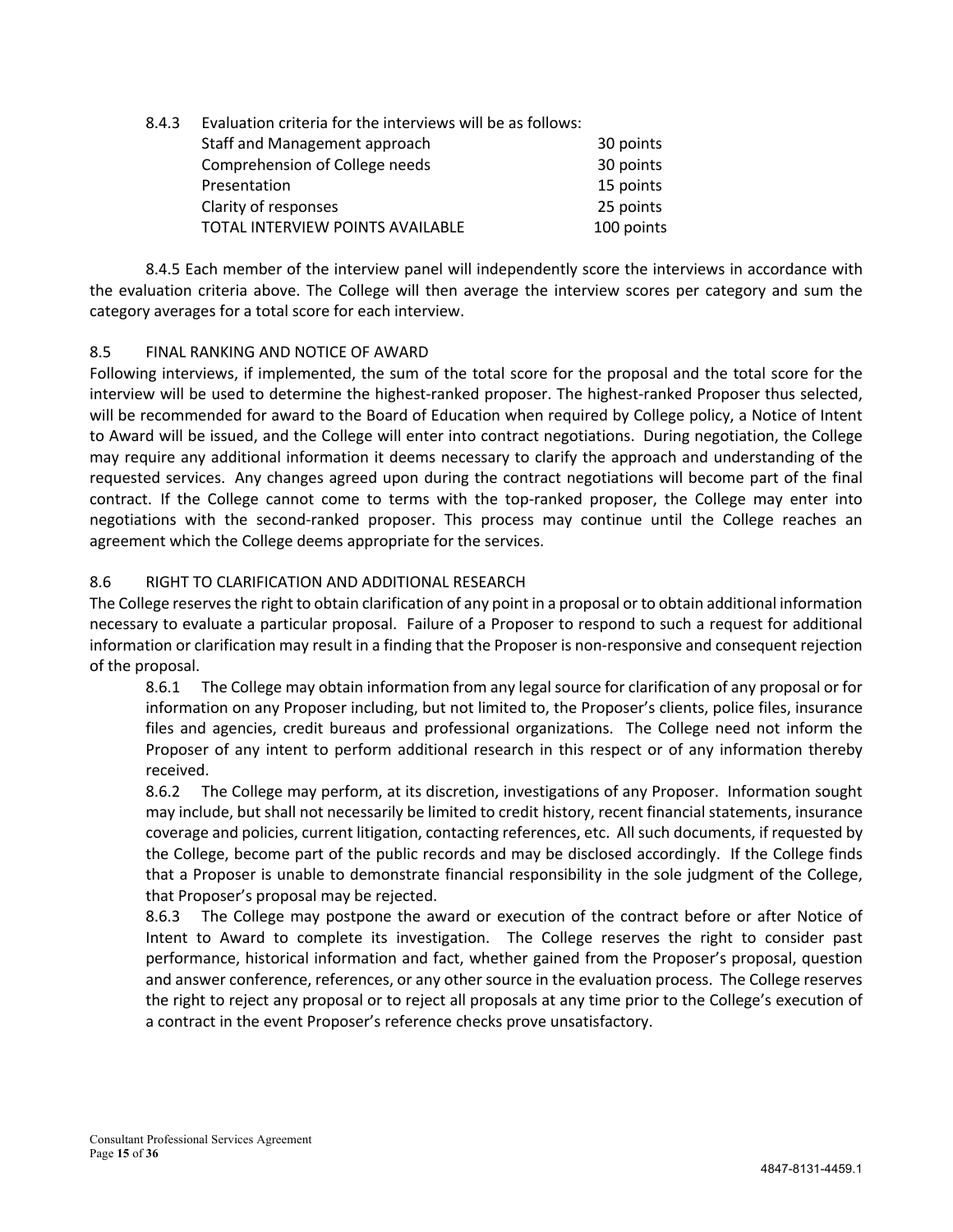# **SECTION 9**

# ATTACHMENT A: PROPOSAL RESPONSE FORM **Facilities Master Plan Consultant Services**

RFP Closing date: March 31, 2022 at 2:00 pm

The undersigned, through the formal submittal of this proposal response, declares that they have examined all related proposal documents and read the instruction and conditions, and hereby proposes to provide **Master Plan Consultant Services** as specified, in accordance with the proposal documents herein for the price set forth in the proposal submittal attached hereto and forming a part of this proposal.

The Proposer, by signature below, hereby certifies and represents as follows:

- That no officer or employee of Columbia Gorge Community College is personally interested directly, or indirectly, in this contract or the compensation to be paid hereunder, and that no representation, statement or statements, oral or in writing, of the College, its officers, agents, or employees had induced the Proposer to enter into this contract and the papers made a part hereof by its terms;
- Proposer does not discriminate in its employment practices with regard to age, disability, gender, marital status, national origin, color, race, religion, sexual orientation or veteran status. Proposer has not discriminated and will not discriminate, in violation of ORS 279A.110, against a disadvantaged business enterprise, a minority-owned business, a woman-owned business, a business that a service-disabled veteran owns or an emerging small business in awarding a subcontract.
- Proposer has complied with the applicable tax laws of this state or a political subdivision of this state, including but not limited to ORS 305.620 and ORS chapters 316, 317 and 318.
- Information and costs included in proposal shall remain valid for ninety (90) days after the RFP due date or until the contract is approved, whichever comes first.
- The statements contained in proposal are true and complete to the best of the Proposer's knowledge and the Proposer accepts as a condition of the contract, the obligation to comply with applicable state and federal requirement, policies, standards and regulations. The undersigned recognizes that this is a public document and open to inspection.
- The Proposer understands and accepts all the terms and conditions contained in the Request for Proposal.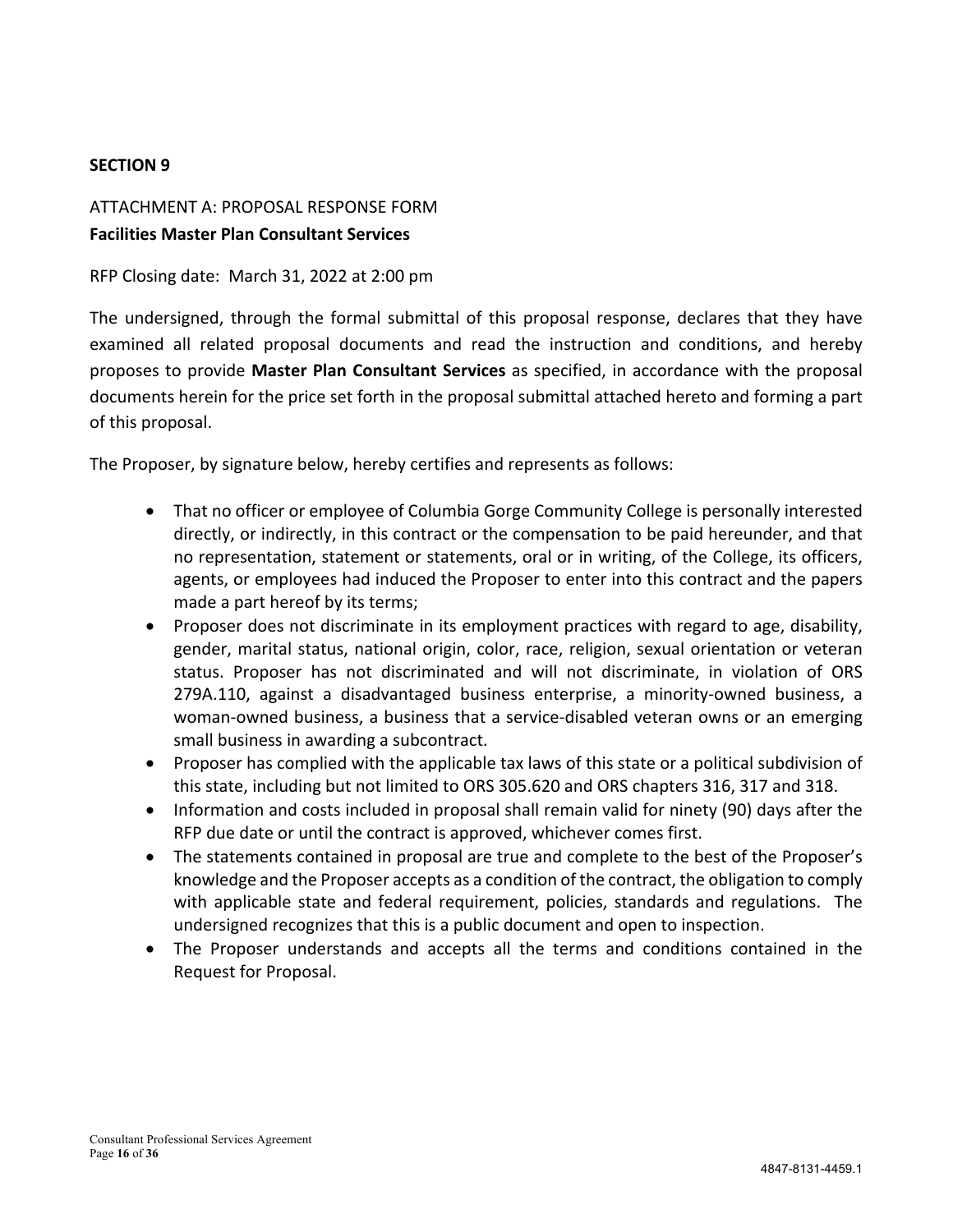| Acknowledges Receipt of Addenda No's.<br><u> Letter Letter Letter Letter Letter Letter Letter Letter Letter Addends</u>                                                            |             |  |
|------------------------------------------------------------------------------------------------------------------------------------------------------------------------------------|-------------|--|
| PROPOSER'S EMPLOYERS FEDERAL TAX IDENTIFICATION NUMBER (EIN)                                                                                                                       |             |  |
|                                                                                                                                                                                    |             |  |
| (Proposer)                                                                                                                                                                         |             |  |
| (Address)                                                                                                                                                                          |             |  |
| (Print Name and Title)                                                                                                                                                             |             |  |
| (Email address)                                                                                                                                                                    | (Telephone) |  |
| (Signature)                                                                                                                                                                        |             |  |
| <b>PRIMARY CONTACT</b><br>Provide the contact information for the person primarily responsible for any communication with the<br>College during the course of the work if awarded. |             |  |
| Contact Name (printed):                                                                                                                                                            |             |  |
| <b>Contact Title:</b>                                                                                                                                                              |             |  |
| <b>Contact Email Address:</b>                                                                                                                                                      |             |  |
|                                                                                                                                                                                    |             |  |
| FAILURE TO SIGN AND SUBMIT THIS FORM WILL BE CAUSE FOR PROPOSAL REJECTION Proposer                                                                                                 |             |  |

accepts and agrees to be bound by the terms and conditions stated in this Proposal. **END OF PROPOSAL RESPONSE FORM**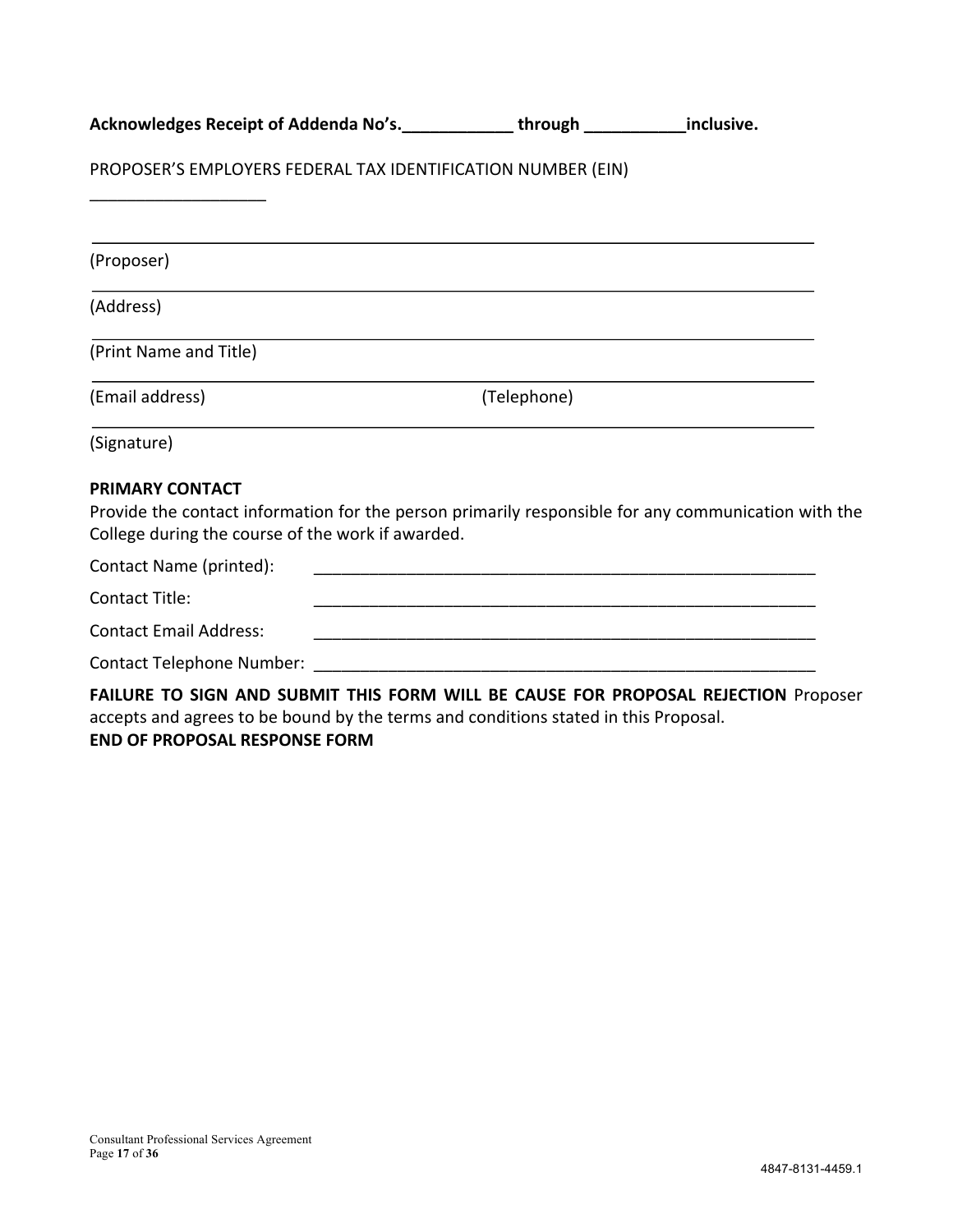# **ATTACHMENT B: REFERENCES**

Fill out Reference form completely and submit with Proposal. Failure to do so may result in Proposal being rejected for consideration.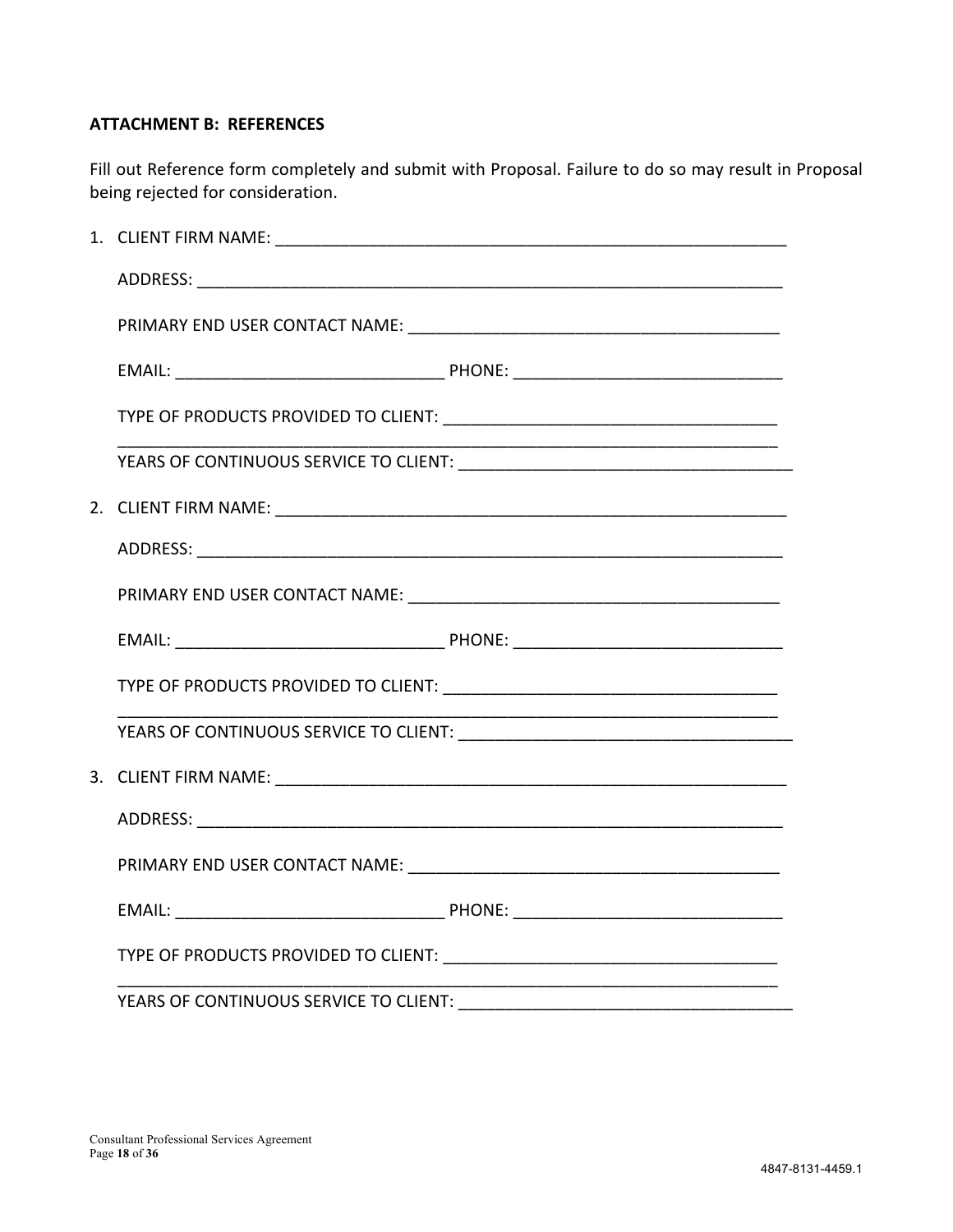# **ATTACHMENT C: SCHEDULE OF INSURANCE**

# 1. General Requirements

During the term of the Contract, Contractor shall maintain in full force and at its own expense each insurance coverage or policy noted below from insurance companies that are authorized to transact insurance and issue coverage in the State of Oregon. The Contractor shall pay for all deductibles, self-insured retention and selfinsurance included thereunder. If the Contractor is self-insured for any of the below required insurance coverage, the Contractor must provide proof of their organization's self-insurance program in the form and substance requested by the College. Any company or individual performing work for Southwestern Oregon Community College District (hereinafter "the College") shall be required to provide a certificate of insurance to the College for which the company is to perform such work, and name the College as an additional insured on the policy of insurance.

- 1. General Liability shall be a per occurrence form and must cover the time for which the work is being performed.
- 2. Proof of insurance of not less than the amount required is to be provided. Limits shown in the requirements are a minimum per occurrence limit.
- 3. If the College is required to use Federal or State insurance policy limits, or is subject to the Federal or State tort claim limits, the limits required through this statement shall be superseded by such limits.
- 4. If a claim occurs where the amount of the claim exceeds the insurance policy limits required by this directive, the company or individual performing work assumes full responsibility for the payment of such claim.
- 5. Waivers of the policy limits or provisions in this policy must be approved by the Vice President of Administrative Services, the College President and under certain circumstances, the College Board. Insurance policy limits may also be required to be higher based upon the College's review of the specific application for which insurance is required.
- 6. Tail Coverage": If any of the required liability insurance is on a "claims made" basis, recipient shall maintain either "tail" coverage or continuous "claims made" liability coverage, provided the effective date of the continuous "claims made" coverage is on or before the effective date of the Contract/Agreement, for a minimum of 24 months following the later of:
	- (1) Recipient's completion of all services and the College's acceptance of all services required under the Contract/Agreement, or
	- (2) The expiration of all warranty periods provided under the Contract/Agreement. Notwithstanding the foregoing 24-month requirement, if recipient elects to maintain "tail" coverage and the maximum time period "tail" coverage is reasonably available in the marketplace is less than the 24 month period described above, recipient shall maintain "tail" coverage for the maximum time period "tail" coverage is reasonably available in the marketplace for the coverage required.
- 7. Definitions:

Commercial General Liability: To cover bodily injury, death, and property damage. This insurance shall include contractual liability coverage for the indemnity provided under those listed in the Agreement/Contract, personal and advertising injury liability, products liability and completed operations liability. Coverage may be written in combination with Automobile Liability Insurance (with separate limits).

Professional Liability: To cover error, omission or negligent acts related to the professional services to be provided under the Agreement/Contract.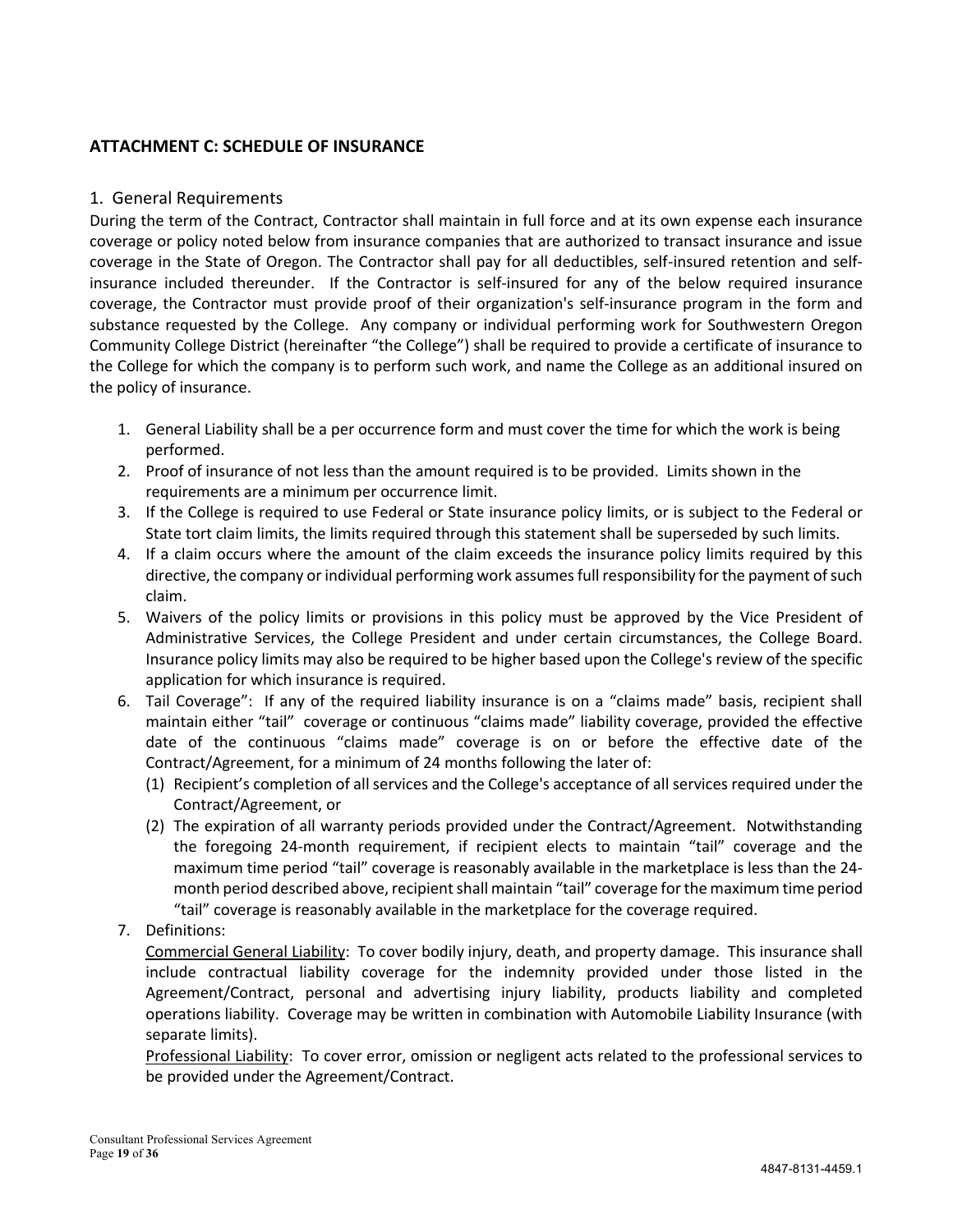Automobile Liability: To cover each accident for bodily injury and property damage, including coverage for owned, hired, non-owned, leased, or rented vehicles as applicable. This coverage may be written in combination with the Commercial General Liability Insurance (with separate limits).

Builders Risk: To cover structures being built, temporary structures at the building site, and building materials not yet having become part of the building. The building materials are covered while on the insured location, in transit, or in storage at another location.

Installation Floater: To cover materials, equipment, and personal property while in transit, installation, and until coverage terminates according to the terms of the floater. This coverage can cover the property of others in the contractor's care, custody or control that is often excluded under the contractor's general liability coverage.

Umbrella Liability: To cover excess liability over several of the insured's primary liability policies. An excess liability policy may be what is called a following form policy, which means it is subject to the same terms as the underlying policies; it may be a self-contained policy, which means it is subject to its own terms only; or it may be a combination of these two types of excess policies.

Umbrella policies provide three functions:

- (1) To provide additional limits above the each occurrence limit of the insured's primary policies;
- (2) To take the place of primary insurance when primary aggregate limits are reduced or exhausted; and
- (3) To provide broader coverage for some claims that would not be covered by the insured's primary insurance policies, which would be subject to the policy retention.

Most umbrella liability policies contain one comprehensive insuring agreement. The agreement usually states it will pay the ultimate net loss, which is the total amount in excess of the primary limit for which the insured becomes legally obligated to pay for damages of bodily injury, property damage, personal injury, and advertising injury.

8. Should the Umbrella/Excess Insurance coverage combined with Commercial General Liability coverage not equal or exceed the minimum combined coverage shown, coverage must be increased to equal or exceed the minimum total coverage limits shown.

If there is no Umbrella/Excess Insurance coverage, then the Commercial General Liability, Employers Liability, and Automobile Liability limits must be increased to equal or exceed the minimum total coverage limits shown.

9. Contractor will purchase and maintain property insurance for the entire work at the site on a replacement cost basis.

Contractor shall obtain, at Contractor's expense, and keep in effect until final acceptance of the work performed under this contract, an Installation Floater or equivalent property coverage for materials, equipment, supplies, and tools to be used for completion of the work performed under this contract. The Installation Floater shall include coverage for testing, if applicable.

The minimum amount of coverage to be carried shall be equal to the full amount of this contract.

The contractor will be responsible for any applicable deductibles.

10. The Certificate of Insurance(s) and Endorsement(s) will be a part of the Contract and shall be provided to the College with endorsement(s) indicating that the Commercial General Liability insurance coverage is in effect which shall be **primary and non-contributory** with any insurance maintained by the College. For construction contracts, a per project aggregate (form CG 2503 05/09 or equivalent) shall also be required.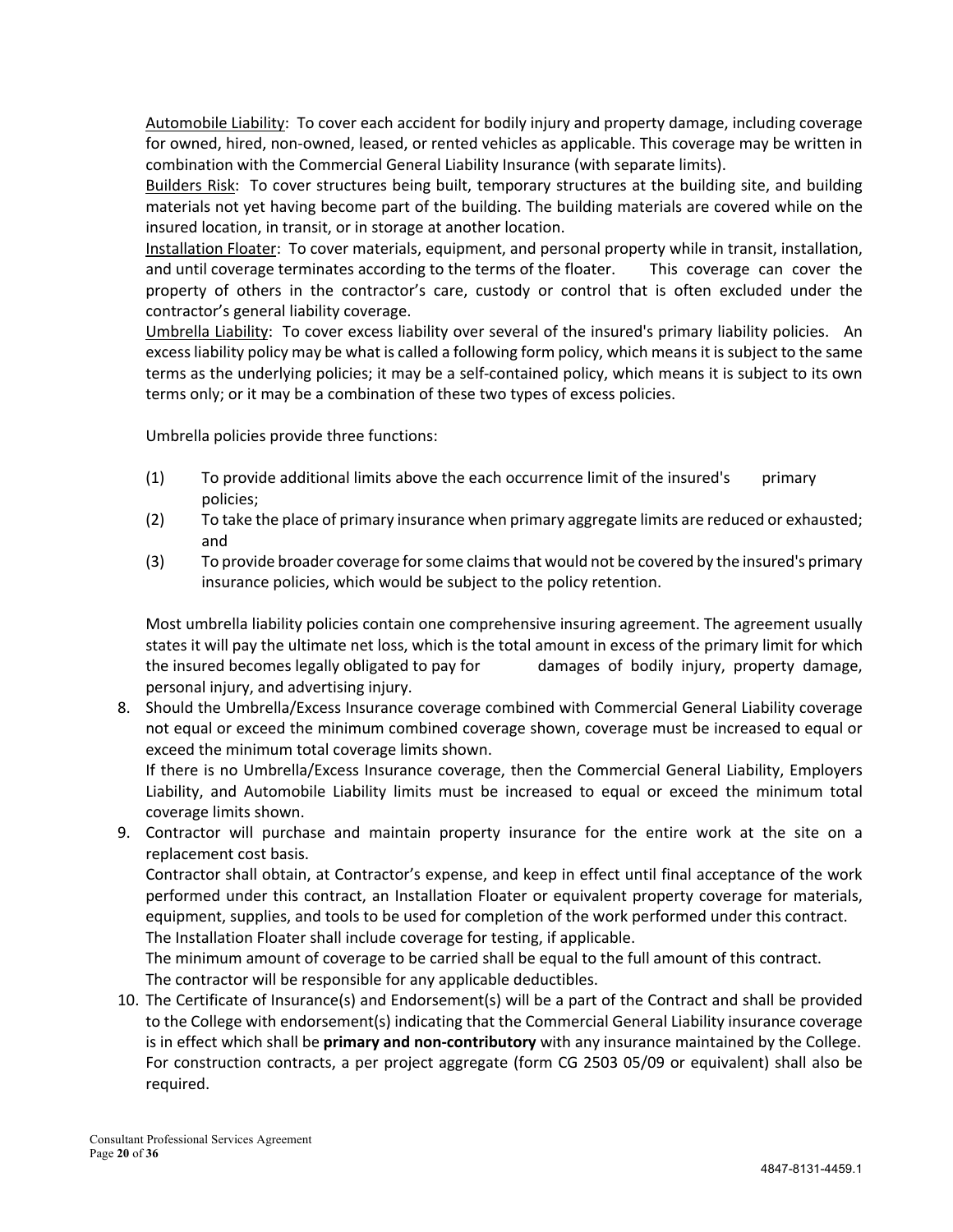The College shall be included as an additional insured under the commercial general liability, automobile liability, and umbrella liability policies.

A waiver of subrogation under the workers' compensation and commercial general liability policies shall be provided.

Copies of such endorsements or coverage enhancements **shall be attached to the certificate(s)** provided to the College and will become a part of the Contract.

Insurance Coverage provided must be underwritten by an insurance company deemed acceptable by the College. The College reserves the right to reject all or any insurance carrier(s) with an unacceptable financial rating.

#### *Level 2 Insurance Requirements:*

#### *Professional services contracts/agreements \$50,000 and under:*

| <b>Commercial General Liability</b>                       | \$1,000,000            |
|-----------------------------------------------------------|------------------------|
| <b>Professional Errors and Omissions Liability</b>        | \$2,000,000            |
| Workers' Compensation (if applicable)                     | <b>Statutory Limit</b> |
| Employer's Liability                                      | \$500,000              |
| <b>Automobile Liability</b>                               | \$1,000,000            |
| Umbrella/Excess Insurance                                 | \$1,000,000            |
| Level 4 Insurance Requirements:                           |                        |
| Professional services contracts/agreements over \$50,000: |                        |
| <b>Commercial General Liability</b>                       | \$1,000,000            |
| Professional Errors and Omissions Liability               | \$2,000,000            |
| <b>Workers' Compensation</b>                              | <b>Statutory Limit</b> |
| Employer's Liability                                      | \$500,000              |
| Umbrella/Excess Insurance                                 | \$2,000,000            |
| <b>Automobile Liability</b>                               | \$1,000,000            |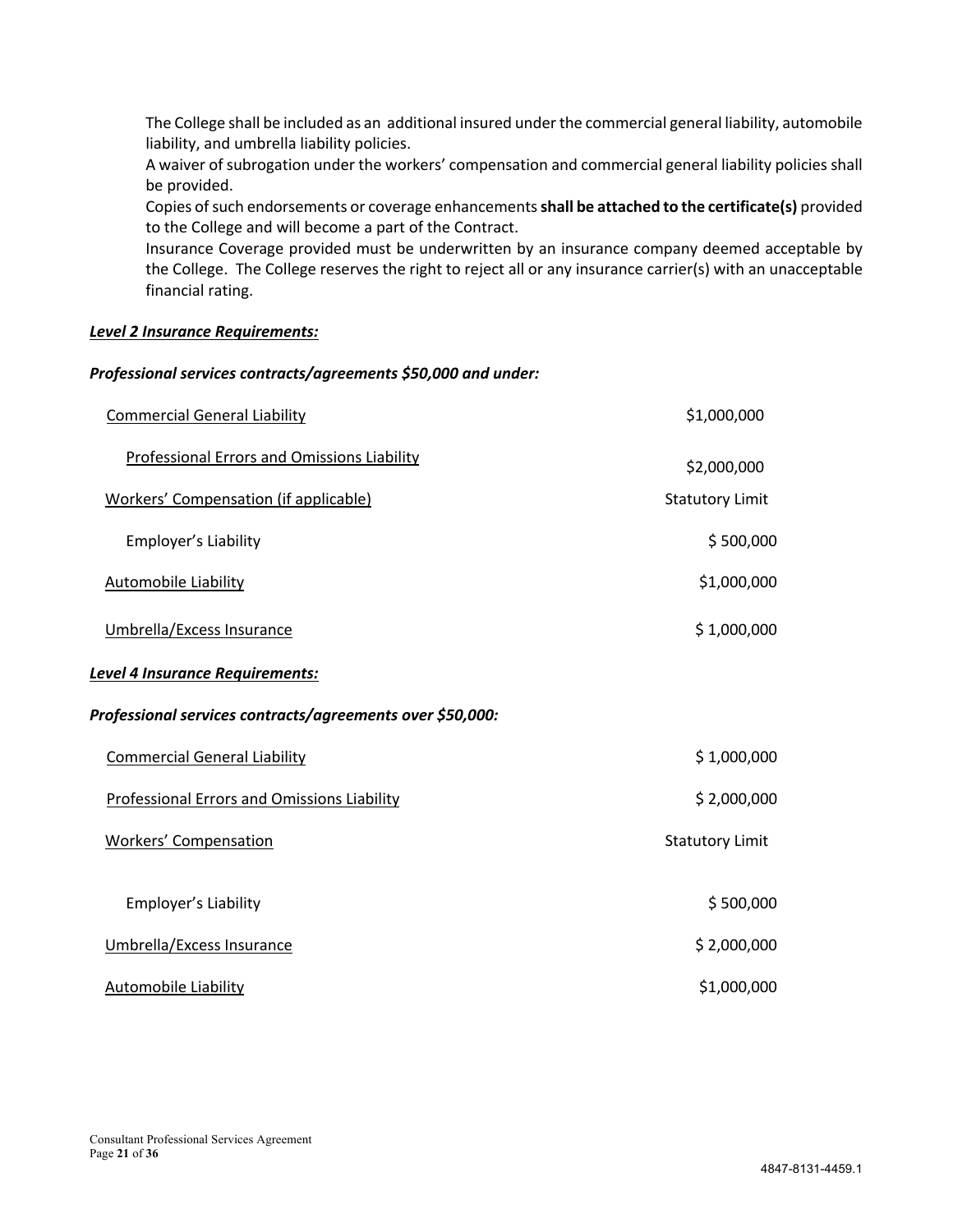# **ATTACHMENT D GENERAL TERMS AND CONDITIONS**

# **D.1 INCURRED COSTS**

Neither the College, nor its agents, is liable for any cost incurred by proposers prior to issuance of an agreement, contract, or purchase order. All prospective proposers who respond to a Southwestern Oregon Community College RFP do so solely at the Proposer's cost and expense.

#### **D.2 NO ASSIGNMENT OR TRANSFER OF CONTRACT RIGHTS**

Subsequent to executing a contract, Contractor shall not assign, sell, or transfer rights, nor delegate responsibilities, under a public contract, either in whole or in part, without first obtaining the College's prior written consent. Such written consent shall not relieve Contractor of any obligations under a public contract, and any transferee shall be considered the agent of the Contractor and bound to abide by all provisions of the public contract. Except in the event of novation, if the College consents in writing to an assignment, sale, or transfer of the Contractor's rights and responsibilities, the Contractor shall remain ultimately liable to the College for complete performance of the public contract as if no such assignment, sale, or transfer had occurred.

# **D.3 CONTRACT**

No other additional contract language, unless otherwise indicated by the Proposer at the time of the proposal submittal, will be considered. Should Proposer require that a standard company contract be signed, a copy of this contract must be submitted along with the proposal. If submitted, this contract will be evaluated to make certain that it does not deviate from the conditions of this proposal package. Should the submitted Proposer contract deviate from the terms and conditions of the proposal package, said contract will be modified by the College for compliance. Once this proposal has been awarded, and a valid contract has been signed, no other Proposer contract will be considered. Any contracts submitted by the Proposer after such award will be considered a counter offer and may be subject to rejection and/or cancellation.

#### **D.4 TERMINATION OF CONTRACT**

D.4.1 The Contract may be terminated at any time by mutual written consent of the parties.

D.4.2 The College may, at its sole discretion, terminate the contract, for convenience upon thirty (30) days written notice.

D.4.3 The College is excused from performance and may in its sole discretion terminate the contract immediately upon notice to the Contractor or at such later date the College may establish in such notice, upon the occurrence of any of the following events:

- The College fails to receive funding, or appropriations, limitations or other expenditure authority at levels sufficient to pay for the Goods/Services to be purchased under the contract; or
- Federal or state laws, regulations, or guidelines are modified or interpreted in such a way that either the purchase of the Goods/Services by the College under the contract is prohibited, or the College is prohibited from paying for such Goods/Services from the planned funding source; or
- Contractor commits any material breach of the contact.

#### **D.5 INDEPENDENT CONTRACTOR STATUS**

The Contractor is engaged as an independent contractor and is responsible for any federal, state, and local taxes and fees applicable to payments hereunder. The Contractor, it's Subcontractors, and their employees are not employees of the College and are not eligible for any benefits through the College including, without limitation, federal social security, health benefits, worker's compensation, unemployment compensation, and retirement benefits.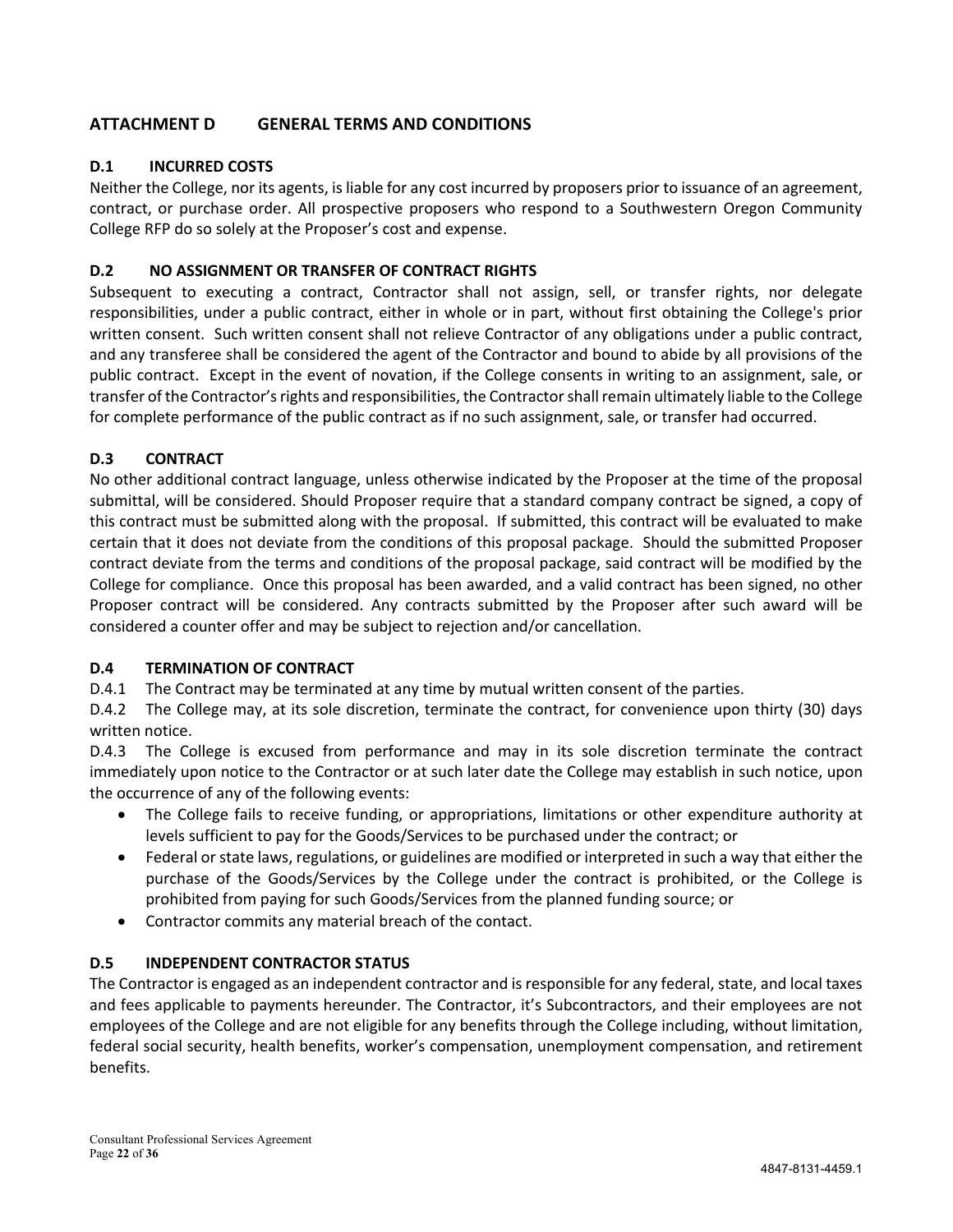# **D.6 NO THIRD PARTY BENEFICIARIES**

The Contractor and the College are the only parties to a Contract awarded from this solicitation and are the only Parties entitled to enforce its terms. Nothing in this document gives, assigns or provides any benefit or right, whether directly or indirectly, or otherwise, to third persons.

# **D.7 GOVERNING LAW/VENUE**

The provision of the contract shall be construed in accordance with the provisions for the laws of the State of Oregon without reference to its conflict of laws provisions. Any actions or suits involving any question arising under the Contract shall be brought in the appropriate court in Coos County, Oregon.

# **D.8 COMPLIANCE WITH LAWS**

The Contractor certifies that in performing the Contract it will comply with all applicable provisions of the federal, state and local laws, regulations, rules, orders, codes, and ordinances applicable to the provision of goods and/or services under this solicitation, including, without limitation, the provisions of ORS 279C.505, 279C.515, and 279B.235, as set forth below and the provisions of: (i) Title VI of the Civil Rights Act of 1964; (ii) Section V of the Rehabilitation Act of 1973; (iii) the Americans with Disabilities Act of 1990 (Pub L No. 101- 336), ORS 659.800 et al, and all amendments of regulations and administrative rules established pursuant to those laws; and (iv) all other applicable requirements of federal and state civil rights and rehabilitation statutes, rules, and regulations.

# **D.9 CONTRACTOR'S REPRESENTATIONS AND WARRANTIES**

Contractor represents and warrants to the College that:

D.9.1 Contractor has the power and authority to enter into and perform this Contract.

D.9.2 This Contract, when executed and delivered, is a valid and binding obligation of Contractor, enforceable in accordance with its terms.

D.9.3 Contractor (to the best of Contractor's knowledge, after due inquiry), for a period of no fewer than six calendar years preceding the date of Closing of this solicitation listed herein for this Contract, faithfully has complied with:

i. All tax laws of this state, including but not limited to ORS 305.620 and ORS chapters 316, 317, and 318;

ii. Any tax provisions imposed by a political subdivision of this state that applied to Contractor, to Contractor's property, operations, receipts, or income, or to Contractor's performance of or compensation for any work performed by Contractor;

iii. Any tax provisions imposed by a political subdivision of this state that applied to Contractor, or to goods, services, or property, whether tangible or intangible, provided by Contractor; and

iv. Any rules, regulations, charter provisions, or ordinances that implemented or enforced any of the foregoing tax laws or provisions.

D.9.4. Any purchases including but not limited to, Goods, Items, Equipment, Components, Hardware, Software/Intellectual Property Rights, etc. delivered to the College under this Contract, and Contractor's Services rendered in the performance of Contractor's obligations under this Contract, shall be provided to the College free and clear of any and all restrictions on or conditions of use, transfer, modification, or assignment, and shall be free and clear of any and all liens, claims, mortgages, security interests, liabilities, charges, and encumbrances of any kind.

#### **D.10 CONTRACTOR's COMPLIANCE WITH TAX LAWS**

D.10.1 Contractor must, throughout the duration of this Contract and any extensions, comply with all tax laws of this state and all applicable tax laws of any political subdivision of this state. For the purposes of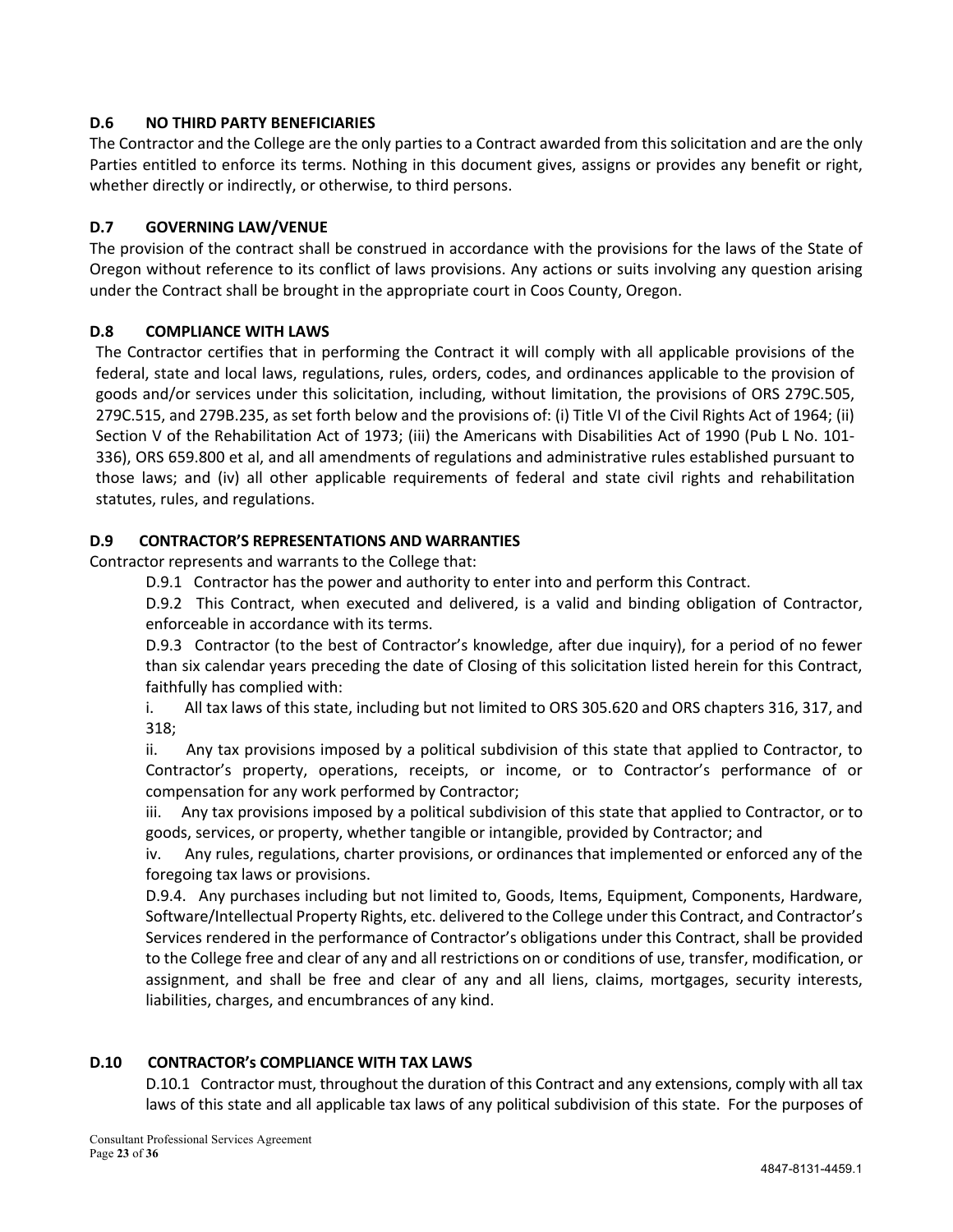this Section, "tax laws" includes all the provisions described in subsection D.10.3 (i) through (iv) of this Contract.

D.10.2 Any violation of subsection 1 of this section shall constitute a material breach of this Contract. Further, any violation of Contractor's warranty, in subsection D10.3 of this Contract, that Contractor has complied with the tax laws of this state and the applicable tax laws of any political subdivision of this state also shall constitute a material breach of this Contract. Any violation shall entitle the College to terminate this Contract, to pursue and recover any and all damages that arise from the breach and the termination of this Contract, and to pursue any or all of the remedies available under this Contract, at law, or in equity, including but not limited to:

- i. Termination of this Contract, in whole or in part;
- ii. Exercise of the right of setoff, and withholding of amounts otherwise due and owing to Contractor, in an amount equal to the College's setoff right, without penalty; and
- iii. Initiation of an action or proceeding for damages, specific performance, declaratory or injunctive relief. The College shall be entitled to recover any and all damages suffered as the result of Contractor's breach of this Contract, including but not limited to direct, indirect, incidental and consequential damages, costs of cure, and costs incurred in securing replacement services and/or goods as listed herein.

These remedies are cumulative to the extent the remedies are not inconsistent, and the College may pursue any remedy or remedies singly, collectively, successively, or in any order whatsoever.

# **D.11 AMENDMENTS**

All changes to the Contract, including changes to the scope of work and Contract amount, must be made by written amendment and approved by the Vice President for Administration or their designee to be valid.

#### **D.12 WARRANTIES**

Unless otherwise stated, all goods shall be new and current model and shall carry full manufacturer warranties. The Contractor warrants to the College that all goods and services furnished hereunder will conform in all respects to the terms of this order, including any drawings, specifications, standards incorporated herein, materials, workmanship, and be free from such defects in design. Contractor warrants and represents that all goods and services contained herein are free and clear of all liens, claims, or encumbrances of any kind whatsoever. In addition, Contractor warrants the goods and services are suitable for and will perform in accordance with the purposes for which they were intended. Contractor agrees to accept for credit, repair, or replacement, at no charge, any items received defective by the College or proven defective during the agreed warranty period and to be responsible for all transportation costs for return to the Contractor, and when repaired or replaced, returned to the College. All implied and expressed warranty provisions of the Uniform Commercial Code (ORS chapter 72) are incorporated in this Contract. All warranties shall run to the College.

#### **D.13 COMPLIANCE WITH COLLEGE POLICIES**

The College retains the right to stop any activity and/or to require dismissal from the job site of any worker whose behavior does not comply, or gives the College reasonable suspicion to believe the worker's behavior does not comply, with pertinent Southwestern Oregon Community College policies, including but not limited to providing a respectful workplace, a harassment free workplace, and a drug and alcohol free workplace, or the activity is deemed hazardous to members of a user group, the public, or College facilities. Southwestern Oregon Community College is a college campus; however, there are a large number of minors on College property. Contractors are responsible and shall be held liable for any misconduct of its employees and/or subcontractors.

#### **D.14 OWNERSHIP OF WORK PRODUCT**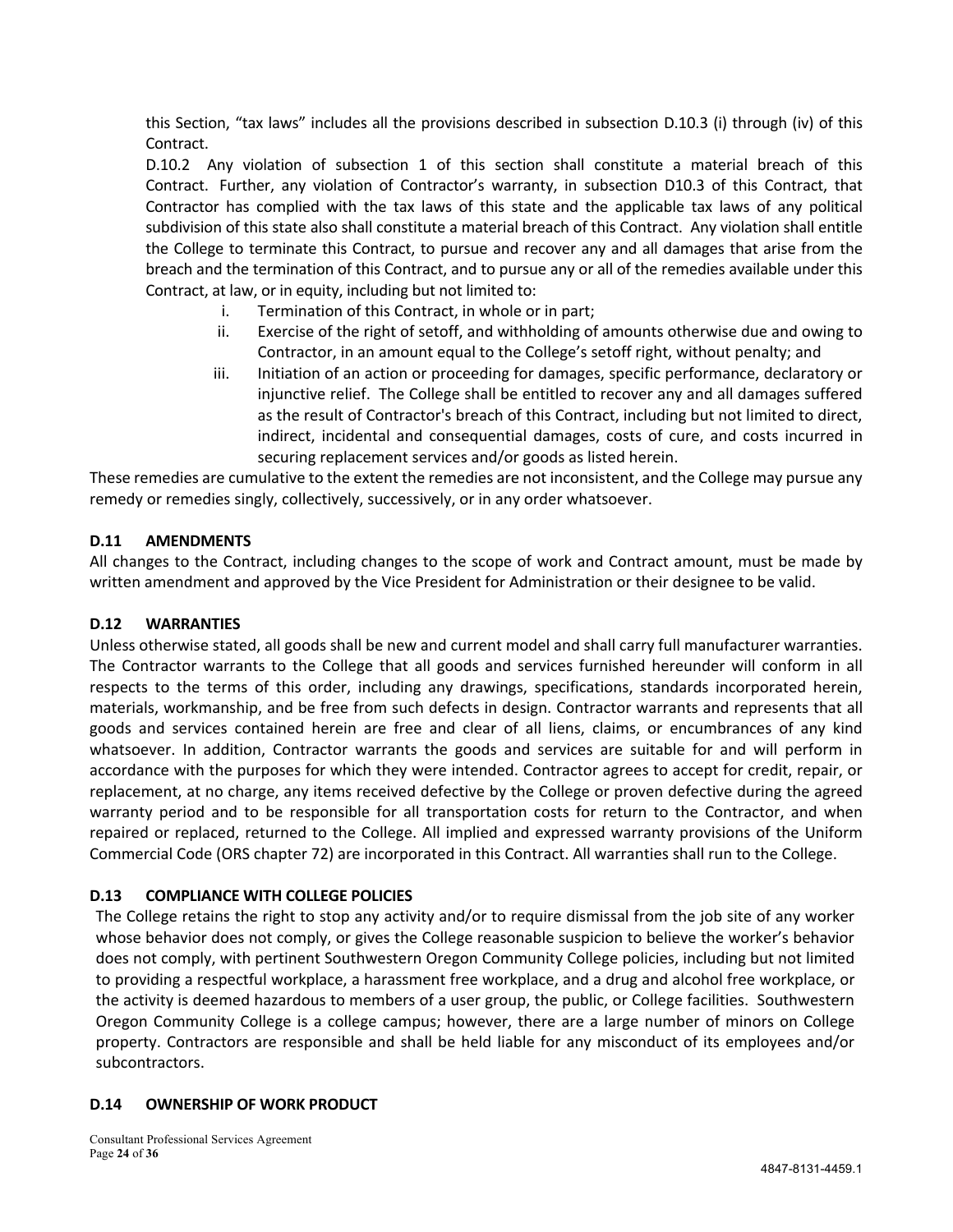All Work Product created by Contractor pursuant to this Contract, including derivative works and compilations, and whether or not such Work Product is considered a "work made for hire" or an employment to invent, shall be the exclusive property of the College. The Contractor and College agree that such original works of authorship are "work made for hire" of which the College is the author within the meaning of the United States Copyright Act. If for any reason the original Work Product created pursuant to the Contract is not "work made for hire," Contractor hereby irrevocably assigns to the College any and all of its rights, title, and interest in all original Work Product created pursuant to this Contract, whether arising from copyright, patent, trademark, trade secret, or any other state or federal intellectual property law or doctrine. Upon the College's reasonable request, Contractor shall execute such further documents and instruments necessary to vest fully such rights in the College. Contractor forever waives any and all rights relating to original Work Product created pursuant to this Contract, including without limitation, any and all rights arising under 17 USC §106A or any other rights of identification of authorship or rights of approval, restriction or limitation on use or subsequent modifications.

# **D.15 FUNDS AVAILABLE AND AUTHORIZED**

The College reasonably believes at the time of entering into the Contract that sufficient funds are available and authorized for expenditure to finance the cost of the Contract within the College's appropriation or limitation. Contractor understands and agrees that, to the extent that sufficient funds are not available and authorized for expenditure to finance the cost of this Contract, The College's payment of amounts under the Contract attributable to Services performed after the last day of the current biennium is contingent on the College appropriations, limitations or other expenditure authority sufficient to allow The College, in the exercise of its reasonable administrative discretion, to continue to make payments under this Contract.

# **D.16 INDEMNITY**

Contractor shall hold harmless, defend and indemnify the College, its officers, employees and agents, from all claims, demands, suits, actions, losses, damages, liabilities, costs and expenses of whatsoever nature, including all attorney's fees and costs, resulting from or arising out of the activities of the Contractor or its officers, employees, Subcontractors, or agents including intentional acts, or of its Subcontractors, agents or employees under this contract.

# **D.17 BREACH OF CONTRACT**

In the event of a breach by the Contractor of any of the provisions of this Contract, the College reserves the right to cancel and terminate the Contract forthwith upon giving oral or written notice to the Contractor. Contractor shall be liable for any and all damages suffered by the College as a result of Contractor's breach of contract including, but not limited to, incidental and consequential damages, as provided in ORS 72.7110 to 72.7170; in the event of repeated breach of public and/or private contracts, Contractor shall be subject to disqualification on College contracts, as provided in ORS Public Contracting Code (279A, 279B, and 279C, and OAR as applicable).

#### **D.18 SEVERABILITY**

If any provision of the Contract is declared by a court of competent jurisdiction to be illegal or in conflict with the law, the validity of the remaining terms and provisions shall not be affected, and the rights and obligations of the parties shall be construed and enforced as if the Contract did not contain the particular provision held invalid.

#### **D.19 DEFAULT BY PROPOSER**

In case of default by the Proposer, the College may procure the articles or services from other sources and may deduct from any monies due, or that may thereafter become due to the Contractor, the difference between the price named in the contract or purchase order and actual cost thereof to the College. Prices paid by the College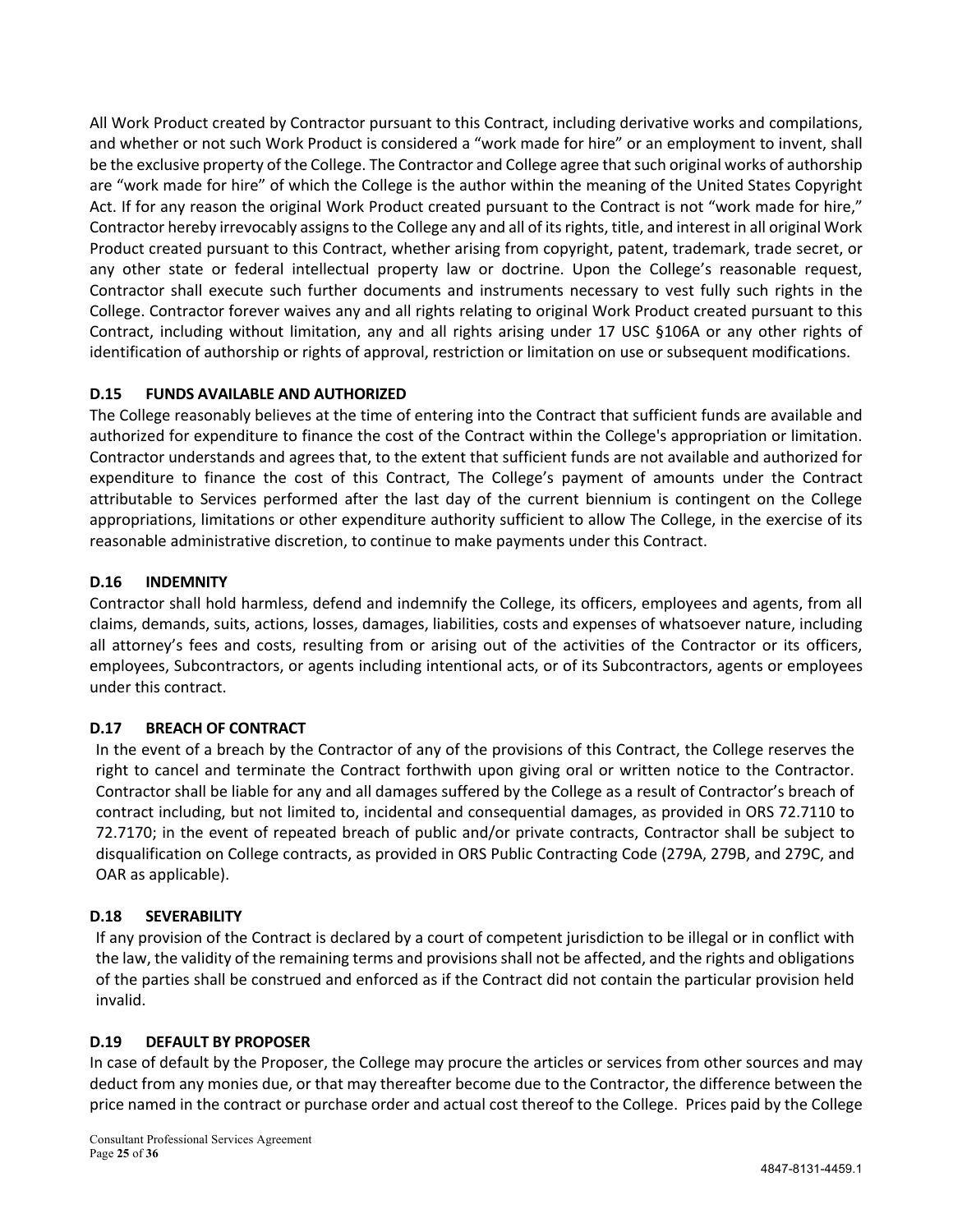shall be considered the prevailing market price at the time such purchase is made. Periods of performance may be extended if the facts as to the cause of delay justify such extension in the opinion of the Vice President of Administration of Southwestern Oregon Community College.

# **CONSULTANT PROFESSIONAL SERVICES AGREEMENT Between COLUMBIA GORGE COMMUNITY COLLEGE and [NAME OF CONSULTANT]**

This Consultant Professional Services Agreement ("Agreement") is made by and between Columbia Gorge Community College ("College") and [Name of Consultant] ("Consultant"), for [Description of Services] ("Services"). The parties agree as follows:

#### **CONSULTANT DATA**

Consultant attests that it is an independent contractor solely responsible for the work performed under this Agreement. Consultant, its subconsultants, employees, and agents shall not be deemed employees of College. Consultant shall be responsible for all federal, state, and local taxes and any and all fees applicable to payments for Services under this Agreement.

| <b>Full Business Name:</b>                                                   |
|------------------------------------------------------------------------------|
| <b>Address:</b>                                                              |
| City, State, ZIP:                                                            |
| <b>Business Telephone:</b>                                                   |
| <b>Facsimile:</b>                                                            |
| E-mail:                                                                      |
| Federal Tax Identification Number ("TIN") or Social Security Number ("SSN"): |

Consultant must submit a completed "Request for Taxpayer Identification Number and Certification" (Form W-9) with this signed Agreement. Payment information will be reported to the Internal Revenue Service under the name and TIN or SSN, whichever is applicable, provided by Consultant.

#### **Consultant certifies under penalty of perjury that Consultant is a:**

| sole  |
|-------|
| Partn |

 $\Box$   $\Box$  Other [describe: ]

Proprietor  $\Box$  Corporation  $\Box$  Limited Liability Company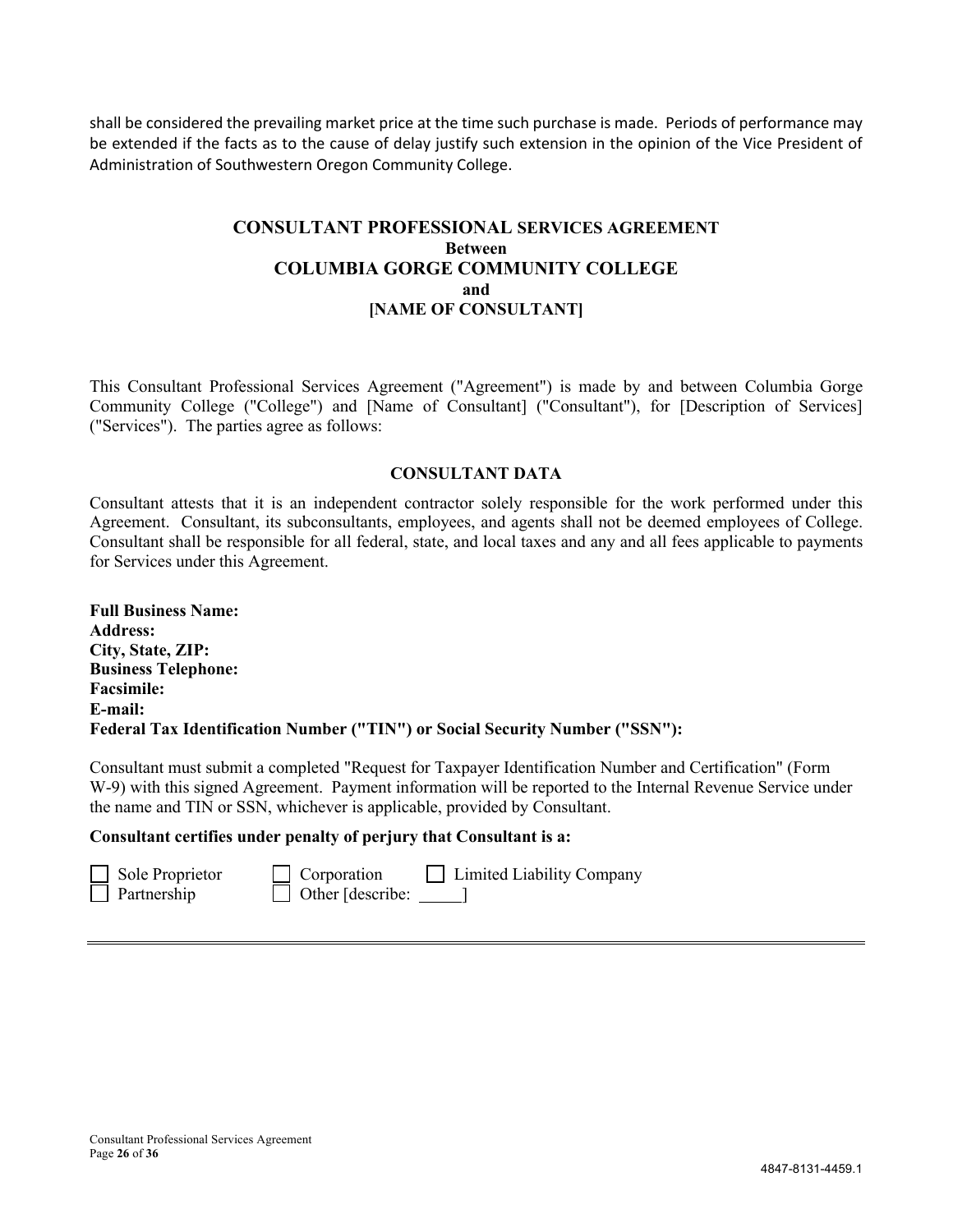#### **TERMS AND CONDITIONS**

#### **1. Initial Project Information.**

a. Project Description: Assist College in [**facility planning services for renovation and remodeling of existing structures on The Dalles and Hood River campuses**] as more fully described in '""Exhibit C, Scope of Services (the "Services").

b. Consultant's Project Team: The Consultant's team is as set forth in Consultant's Response to College's RFP ("Consultant Response") submitted on  $\Box$  and incorporated by reference herein.

c. The Agreement consists of these Terms and Conditions and the following Exhibits:

| Exhibit A: | Payment Schedule              |
|------------|-------------------------------|
| Exhibit B: | <b>Insurance Requirements</b> |
| Exhibit C: | Scope of Services             |

#### **2. Consultant's Duties.**

- a. Consultant Representative. Consultant shall identify a representative authorized to act for Consultant on the Project. College has the right to review and approve any representative proposed by Consultant, which approval shall not be unreasonably withheld. Consultant shall not appoint a representative to whom College has reasonably and timely objected. Consultant shall not substitute representatives without College's review and approval. Consultant acknowledges that this Agreement was awarded in part on the basis of the unique background and abilities of the key personnel and subconsultants identified by Consultant. Consultant shall not remove, reassign, or replace key personnel without College's prior written consent.
- b. Subconsultants. Consultant shall identify by firm, name, and title, the primary subconsultants who will perform Services under this Agreement. Consultant shall not engage or assign any person or entity to whom College has made a reasonable and timely objection. College has the right to review and approve any subconsultant substitutions proposed by Consultant. College shall not unreasonably withhold its review and approval of these substitutions. Upon College's request, Consultant shall promptly provide copies of Consultant's agreements with subconsultants.
- c. Conflicts. Consultant represents that Consultant has no existing interest and shall not acquire any interest, direct or indirect, that would reasonably appear to interfere in any manner or degree with the performance of Services under this Agreement and that Consultant shall employ no person having such interest.
- d. Insurance. Before beginning Services, Consultant shall obtain and maintain for the duration of this Agreement all insurance coverages listed in Exhibit B (Insurance Requirements). Maintenance of insurance coverage is a material element of this Agreement and Consultant's failure to maintain or renew coverage or to provide evidence of renewal during the term of this Agreement, as required or when requested, may be treated as a material breach.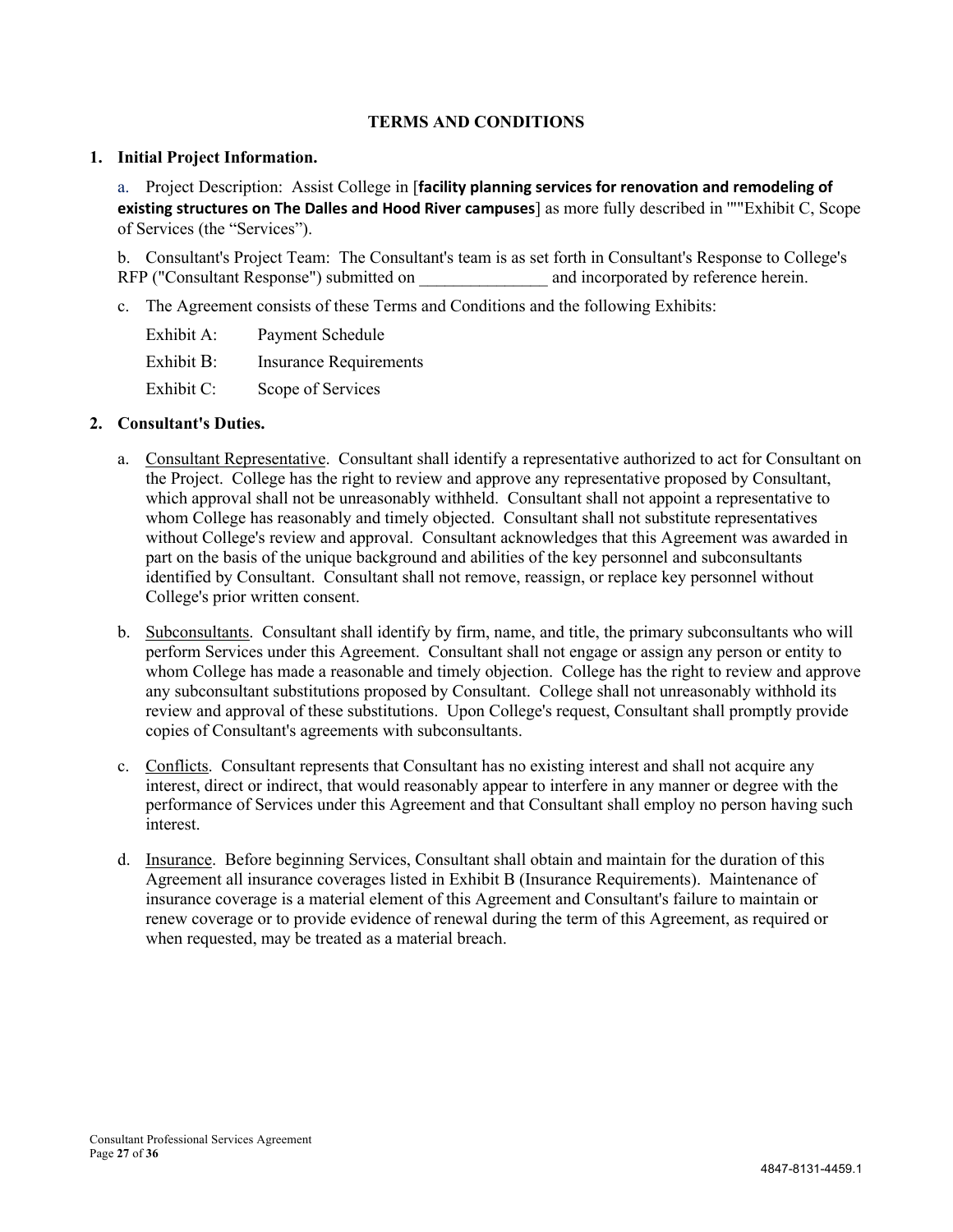#### **3. Scope of Consultant's Services.**

- a. Legal and Policy Compliance. Consultant shall provide the Services described in detail in the RFP in accordance with the terms of this Agreement, federal, state, or local law or ordinance, and applicable College rules, policies, and administrative directives. Consultant shall provide the Services so that the Project will be completed as expeditiously and economically as possible within the total budgeted cost to College and in College's best interests.
- b. Standard of Care. Consultant shall perform the Services with skill, care, and diligence in accordance with the standard of care applicable to such Services performed by recognized firms providing similar services in the Dalles, Oregon and Columbia River Gorge region, and on projects similar to the Project. Consultant shall be responsible to College for all Services provided whether provided by Consultant or by subconsultants it engages.
	- 1. All persons or entities providing Services under this Agreement shall be licensed, as may be required by Oregon law.
	- 2. Consultant shall rely on its professional judgment as to the accuracy and completeness of Collegeprovided services and information. Consultant shall provide prompt written notice to College if Consultant becomes aware of any material deficiencies, errors, omissions, or inconsistencies in College services or information'.
- c. Time is of the Essence. Time is of the essence in the performance of this Agreement. Consultant shall be responsible for delay in its performance to the extent those delays are caused by circumstances within Consultant's reasonable control and the delay has not been approved in writing by the College.
- d. Additional Services. Consultant shall perform only the Services authorized by this Agreement. Additional Services will be compensated only as authorized in writing by College. College will not pay for Additional Services made necessary by Consultant or any subconsultant mistakes.
- e. Approvals; Permits. Consultant represents that it and its subconsultants have expertise and working knowledge of the applicable approval and permit application requirements of any governmental jurisdiction and shall be responsible to provide the Services in the form and at the time required to obtain such approvals or permits, if required under this Agreement.
- f. Independent Contractor. Consultant shall perform all Services as an independent contractor. Although College reserves the right to set the delivery schedule for the Services and to evaluate quality of completed Services, College cannot and will not control the means and manner of Consultant's performance. Consultant is responsible to determine the appropriate means and manner of performing the Services. Consultant, Consultant's employees, and any subconsultants are not "officers, employees, or agents" of the State of Oregon or College (as those terms are used in ORS 30.265) and shall have no authority to bind College for the payment of any cost or expense without College's express written approval.
- g. Other Service Providers. College reserves the right to enter into other agreements for work additional or related to the Project, and Consultant agrees to cooperate fully with these other contractors and with College personnel. When requested by College, Consultant shall coordinate its performance under this Agreement with such additional or related work. Consultant shall not interfere with the work performance of any other contractor or College employees.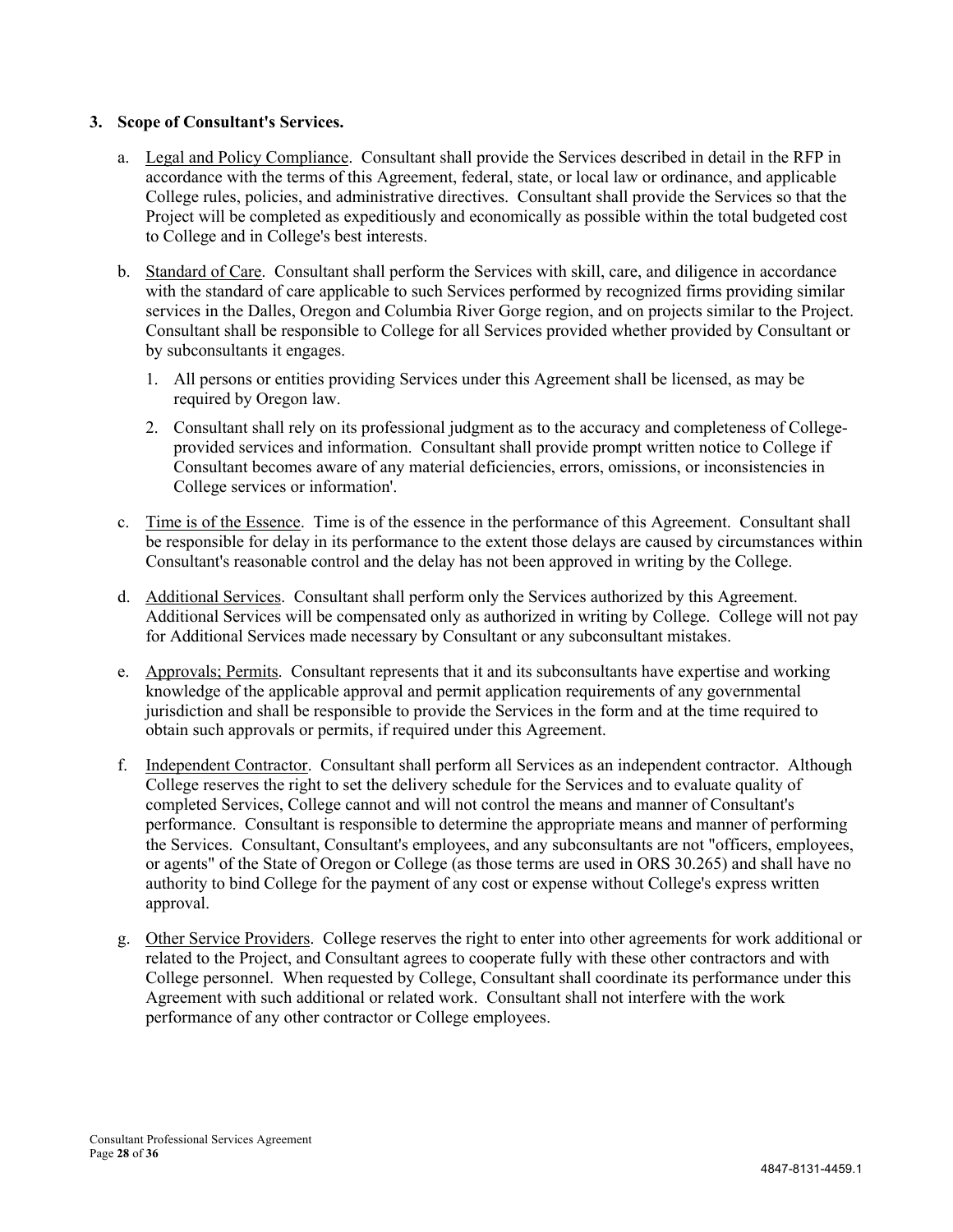#### **4. College's Duties.**

- a. Written Information. Unless otherwise provided for under this Agreement, College shall provide written information in a timely manner on requirements and limitations on the Project. This information shall include College's objectives, schedule, constraints and criteria, including space requirements and relationships, flexibility, expandability, special equipment, systems, and site requirements.
- b. College Representative. College shall identify a representative authorized to act on its behalf on all Project matters. The College Representative will have the sole authority to make decisions for the College under this Agreement.
- c. Other Consultants. College shall coordinate the services of its own consultants with Consultant's Services. Upon Consultant's request, College shall furnish copies of the scope of services in the contracts between College and College's consultants.
- d. Site Access. College shall provide Consultant access to the Project site before Services begin and shall cause College contractors to provide Consultant access to their work wherever it is in preparation or progress.

# **5. Access to Records.**

- a. The Consultant agrees that the College and its authorized representatives shall have access to the books, documents, papers, and records of the Consultant which are directly pertinent to the specific Contract for the purpose of making audit, examination, excerpts, and transcripts.
- b. Consultant shall maintain all fiscal records directly relating to this Contract in accordance with generally accepted accounting principles. In addition, Consultant shall maintain any other records pertinent to this Contract in such a manner as to clearly document Consultant's performance. Consultant acknowledges and agrees that College's duly authorized representatives shall have access to such fiscal records and other books, documents, papers, plans, and writings of Consultant that are pertinent to this Contract to perform examinations and audits and make excerpts and transcripts. Consultant shall retain and keep accessible all such fiscal records, books, documents, papers, plans, and writings for a minimum of three (3) years, or such longer period as may be required by applicable law, following final payment and termination of this Contract, or until the conclusion of any audit, controversy, or litigation arising out of or related to this Contract, whichever date is later.

#### **6. Ownership of Work Product.**

a. All work products created by the Consultant as part of Consultant's performance of this Contract, including background data, documentation, and staff work that is preliminary to final reports, shall be the exclusive property of College. College and Consultant agree that such original works of authorship are "work made for hire" of which College is the author within the meaning of the United States Copyright Act. To the extent that College is not the owner of the intellectual property rights in such Work Product, Consultant hereby irrevocably assigns to College any and all of its rights, title, and interest in all original Work Product created pursuant to this Contract, whether arising from copyright, patent, trademark, trade secret, or any other state or federal intellectual property law or doctrine. Upon College's reasonable request, Consultant shall execute such further documents and instruments necessary to fully vest such rights in College. Consultant forever waives any and all rights relating to original Work Product created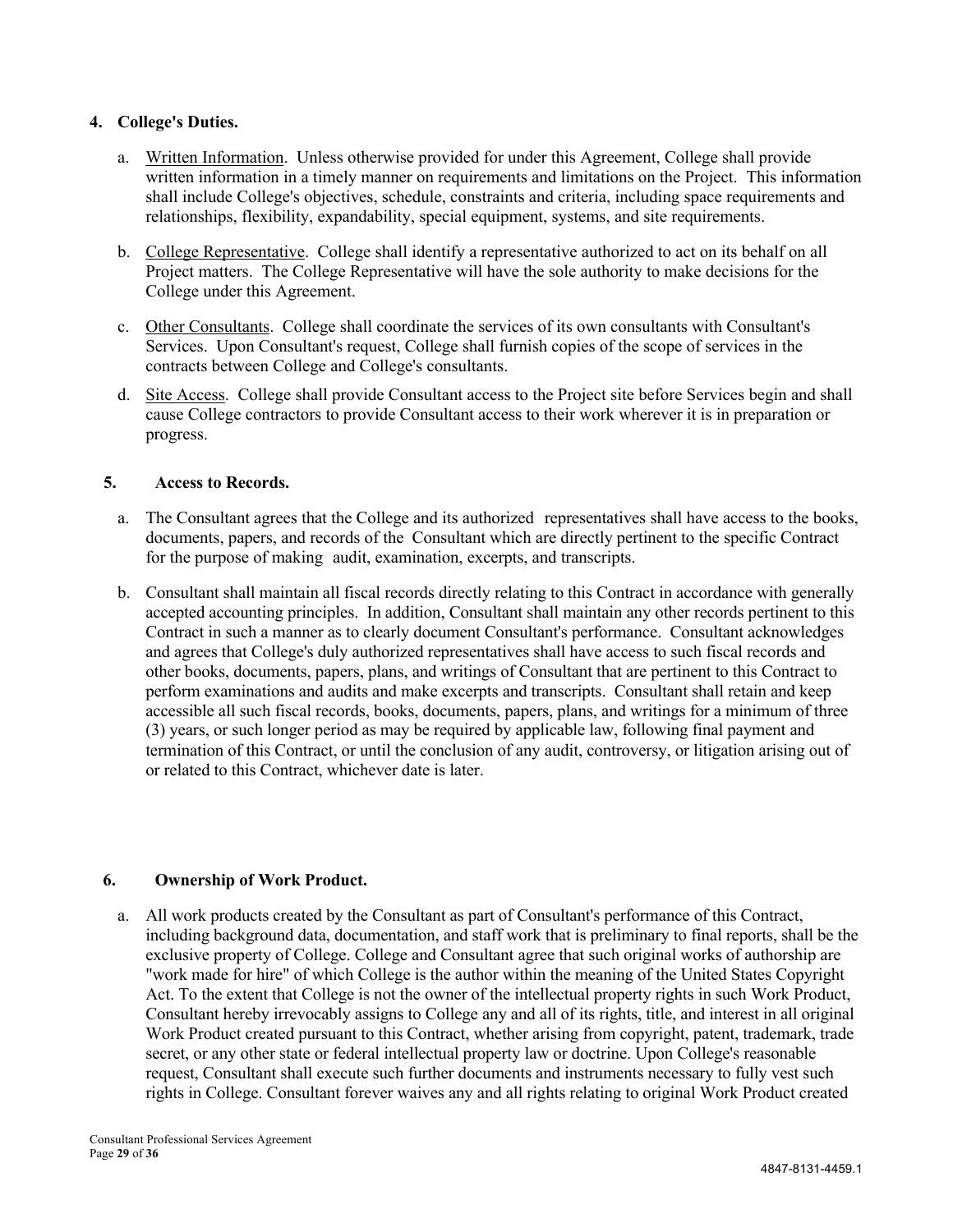pursuant to this Contract, including without limitation, any and all rights arising under 17 USC §106A or any other rights of identification of authorship or rights of approval, restriction or limitation on use or subsequent modifications.

- b. In the event that Consultant Intellectual Property is necessary for the use of any Work Product, Consultant hereby grants to College an irrevocable, non-exclusive, non-transferable, perpetual, royaltyfree license to use Consultant Intellectual Property, including the right of College to authorize contractors, consultants and others to use Consultant Intellectual Property, for the purposes described in this Contract.
- c. If this Contract is terminated by either party or by default, College, in addition to any other rights provided by this Contract, may require Consultant to transfer and deliver such partially completed work products, reports, or other documentation that Consultant has specifically developed or specifically acquired for the performance of this Contract.

#### **7. Term and Termination.**

- a. Start and End Dates. This Agreement becomes effective on the date of the last authorized signature below. Unless earlier terminated as provided below, this Agreement shall continue through
- b. Unilateral. College may terminate the Agreement in writing at any time for its convenience. If College terminates for convenience, Consultant may invoice College and College shall pay all undisputed invoice(s) for Services performed until College's notice of termination.
- c. Mutual. Either party may terminate this Agreement in the event of a material breach by the other. To be effective, the party seeking termination must give to the other party written notice of the breach and its intent to terminate. If the breaching party fails to cure the breach within 15 days of the date of the notice, the non-breaching party may terminate this Agreement at any time thereafter by giving a written notice of termination.
- d. Other. Except as indicated in this section, termination will have no effect upon any of the rights and obligations of the parties arising out of any transaction occurring before the effective date of such termination.

#### **8. Payments.**

- a. Exhibit A (Payment Schedule). College shall pay Consultant for Services performed under this Agreement according to the provisions of Exhibit A.
- b. Monthly Invoices. Consultant shall provide College with monthly invoices detailing Services rendered and reimbursable expenses incurred in the preceding month. Invoices shall include itemization of all approved Agreement amendments whether or not they are currently being billed. Consultant expressly waives any right to additional payment for any Services in the absence of College's written authorization or request.
- c. Payment Method. Upon work completion and acceptance, invoice approval, and according to this Agreement's Terms and Conditions, College shall pay Consultant for Services rendered and for reimbursable expenses authorized under this Agreement net 30 days. College shall make no deductions from Consultant's compensation on account of penalty, liquidated damages, or other sums withheld from payments to contractors or on account of the cost of construction changes other than those for which Consultant is liable.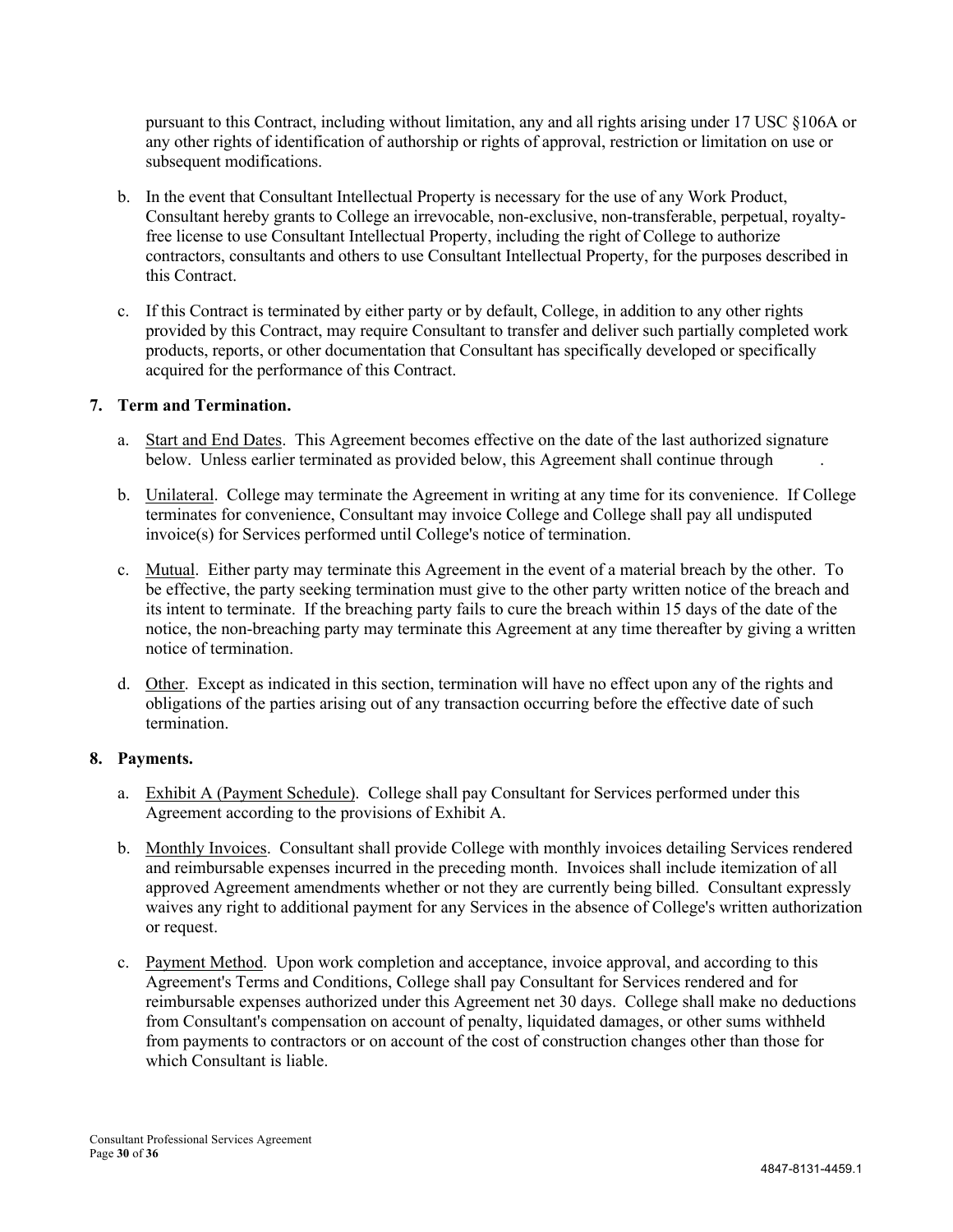- d. Reimbursables. Upon College's request, Consultant shall provide to College all records of reimbursable expenses, expenses pertaining to a change in Services, and any Services performed on the basis of hourly rates or expense, and shall be available to College or College's authorized representative at mutually convenient times. Consultant shall save these records for at least three years after final payment.
- e. Errors and Omissions; Fee Adjustments. College will not pay for any change order fee increases due to Consultant's errors or omissions. Regardless of the structure of Consultant's fee, the fee may be adjusted downward if, in accordance with this Agreement, College reduces the Services to be provided under this Agreement.
- f. Non-Appropriation; Adequate Funding. College is prohibited from contracting for Services for which it has not received appropriated funds. If payment for Services under this Agreement extends into College's next fiscal year, College's obligation to pay for such work shall be subject to approval of future Board of Directors appropriations to fund this Agreement. Moreover, continuation of this Agreement at specified levels is specifically conditioned on adequate funding under College's budget adopted in June of each year. College reserves the right to adjust the level of Services provided for in this Agreement in accordance with funding levels adopted by College's Board of Directors.

# **9. Indemnification.**

- a. Claims for Other Than Professional Liability. Consultant shall indemnify, defend, save, and hold harmless College, and its officers, directors, agents, representatives, and employees from, for, and against all claims, suits, actions, losses, damages, liabilities, costs and expenses of whatsoever nature resulting from or arising out of the acts or omissions of Consultant or its subconsultants, subcontractors, agents, or employees under this Contract.
- b. Claims for Professional Liability. Consultant shall indemnify the College and its officers, directors, agents, representatives, and employees, from, for, and against all claims, suits, actions, losses, damages, liabilities, costs, and expenses of whatsoever nature arising out of the professionally negligent acts, errors, or omissions of Consultant or its sub-consultants, subcontractors, agents, or employees in the performance of professional services under this Contract.
- c. Exception. Nothing in Sections  $9(a)$  or  $9(b)$  requires Consultant or Consultant's surety or insurers to indemnify College, its officers, directors, agents, representatives, and employees against liability for damages for death or bodily injury to persons or damage to property caused in whole or in part by the negligence of College, its officers, agents, and employees. Nothing in the foregoing limits or otherwise affects any requirement in Sections 9(a) or 9(b) that requires Consultant to indemnify College, its officers, directors, agents, representatives, and employees against liability for damages for death or bodily injury to persons or damage to property arising from the fault of the Consultant or Consultant's agents, representatives, employees, or subconsultants.

# **10. Compliance with State of Oregon Public Contracting Code.**

- a. Nondiscrimination. As required by ORS 279A.110, Consultant shall not discriminate against a disadvantaged business enterprise, minority-owned, women-owned, or emerging small businesses certified under ORS 200.055 or a business enterprise that is owned or controlled by or employs a service-disabled veteran.
- b. Tax Compliance Warranty. As required by ORS 279B.045, Contractor represents and warrants that Contractor has complied with the applicable tax laws of this state or a political subdivision of this state,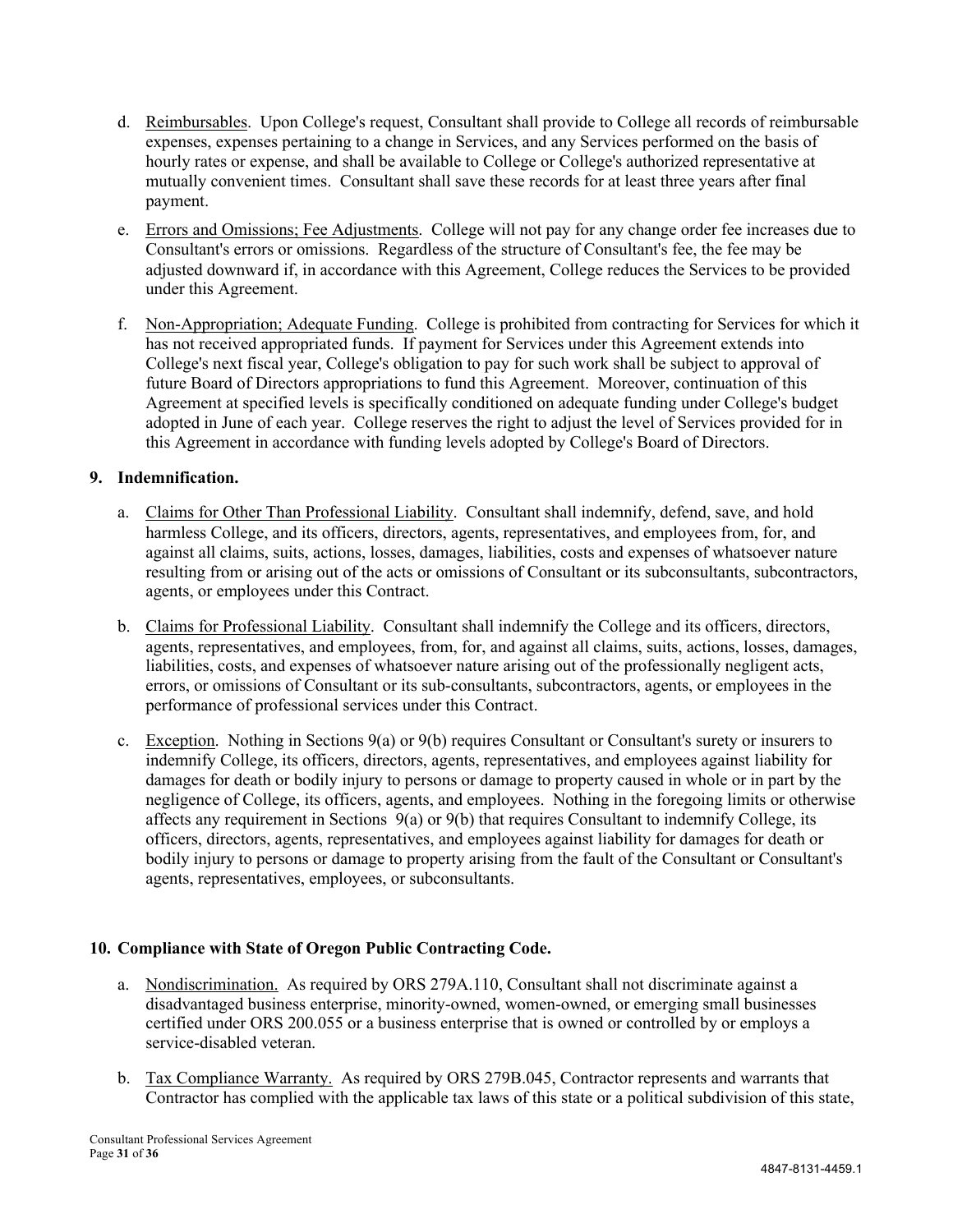including but not limited to ORS 305.620 and ORS chapters 316, 317 and 318. Contractor covenants that contractor will continue to comply with the tax laws of this state or a political subdivision of this state during the term of this contract. Failure by the Contractor to comply with the applicable tax laws of this state or a political subdivision of this state before the execution of this Contract or during the term of this Contract is a default for which the College may terminate this Contract and seek damages and other relief available under the terms of this Contract or under applicable law.

- c. Payment of Labor. As required by ORS 279B.220 and 279C.505**,** Consultant shall:
	- 1. Make payment promptly, as due, to all persons supplying labor or material to Consultant for the performance of the Services provided for in this Contract;
	- 2. Pay all contributions or amounts due the Industrial Accident Fund from Consultant or subconsultant incurred in the performance of this Contract;
	- 3. Not permit any lien or claim to be filed or prosecuted against Metro on account of any labor or material furnished; and
	- 4. Pay to the Department of Revenue all sums withheld from employees under ORS 316.167.
- d. Payment for Medical Care and Workers' Compensation. As required by 279B.230 and 279C.530:
	- 1. Consultant shall promptly, as due, make payment to any person, copartnership, association, or corporation furnishing medical, surgical, and hospital care services or other needed care and attention, incident to sickness or injury, to the employees of Consultant, of all sums that Consultant agrees to pay for the services and all moneys and sums that Consultant collected or deducted from the wages of employees under any law, contract, or agreement for the purpose of providing or paying for the services.
	- 2. All subject employers working under this Contract are either employers that will comply with ORS 656.017 or employers that are exempt under ORS 656.126.
- e. Hours of Labor, Pay Equity, Salary Discussions. As required by ORS 279B.020(5), 279B.235(3), and 279C.540(6), for Consultant's employees subject to Oregon employment laws:
	- 1. Maximum Hours. Employees shall be paid at least time and a half for all overtime worked in excess of 40 hours in any one week and for work performed on Saturdays, Sundays, New Year's Day (January 1), Memorial Day (last Monday in May), Independence Day (July 4), Thanksgiving Day (fourth Thursday in November), and Christmas Day (December 25).
	- 2. Exemption. These requirements do not apply to individuals who are excluded under ORS 653.010 to 653.261 or under 29 U.S.C. 201 to 209 from receiving overtime.
	- 3. Notice to Employees. Consultant shall give notice in writing to its employees who perform work under this Contract, either at the time of hire or before commencement of work on this Contract, or by posting a notice in a location frequented by employees, of the number of hours per day and days per week that the employees may be required to work.
	- 4. Consultant shall comply with ORS 652.220 (Prohibition of discriminatory wage rates based on sex; employer not to discriminate against employee who is a complainant). Compliance is a material element of the Contract. Failure to comply is a breach that entitles the College to terminate the contract for cause.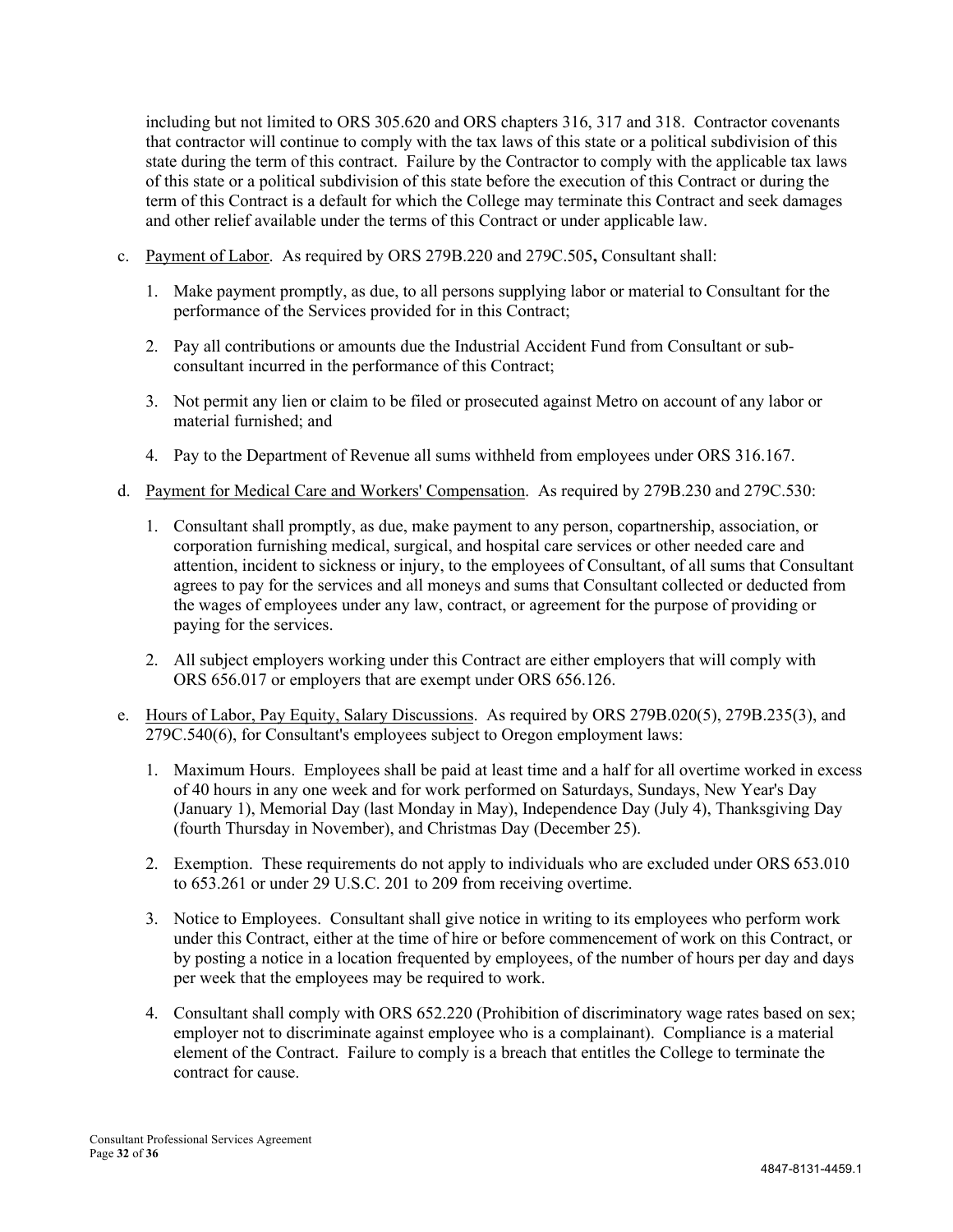- 5. Consultant may not prohibit any of Consultant's employees from discussing the employee's rate of wage, salary, benefits or other compensation with another employee or another person, and may not retaliate against an employee who does so.
- f. Limitation on Claims. For Consultant's employees subject to Oregon employment laws and as required by ORS 279C.545, any worker employed by Consultant shall be foreclosed from the right to collect for any overtime provided in ORS 279C.540 unless a claim for payment is filed with Consultant within 90 days from the completion of this Contract, providing Consultant has:
	- 1. Caused a circular clearly printed in boldfaced 12-point type and containing a copy of this Section to be posted in a prominent place alongside the door of the timekeeper's office or in a similar place that is readily available and freely visible to workers employed on the work; and
	- 2. Maintained such circular continuously posted from the inception to the completion of this Contract on which workers are or have been employed.

# **11. Other Provisions.**

- a. Services Performed on College Property. Consultant's personnel performing Services on College property shall carry photo identification and shall present such to anyone on request. If such identification cannot be produced by Consultant, or it is not acceptable to College, College may provide at its sole discretion such identification tags to Consultant. Consultant shall bear the entire cost of producing and assigning such identification. Consultants that do not have specific uniforms for employees shall provide identification tags as described above, and/or any other mechanism College in its sole discretion determines is required to easily identify Consultants.
- b. No Smoking or Drugs. All College properties are tobacco-free zones; Consultant is prohibited from using any tobacco product on College property at occupied facilities. All College properties are drugfree zones.
- c. No Weapons or Firearms. Except as provided by Oregon statutes and College policy, all College properties are weapons- and firearms-free zones; Consultant is prohibited from possessing on its persons or in its vehicles any weapons or firearms while on College's property.
- d. No Unsupervised Contact with Students. Unsupervised contact with students means contact with students that provide the person opportunity and probability for personal communication or touch when not under direct supervision. Consultant will ensure that Consultant, subconsultants, any subcontractors, and their officers, agents, and employees will have no direct unsupervised contact with students while on College property. Consultant will work with the College to ensure compliance with this requirement. If Consultant is unable to ensure through a security plan that none of its officers, agents, or employees will have direct, unsupervised, contact with students in a particular circumstance or circumstances, Consultant shall so notify the College prior to beginning any work that could result is such contact. Consultant authorizes College to conduct a criminal background check, including fingerprinting, of any officer, agent, or employee of Consultant that will have unsupervised contact with students. Consultant also agrees to cause Consultant's employees and/or Subcontractors, if any, to authorize College to conduct such background checks. Consultant shall pay all fees assessed by Oregon Department of Education for processing the background check. College may deduct the cost of such fees from a progress or final payment to the Consultant under this contract, unless the Consultant elects to pay such fees directly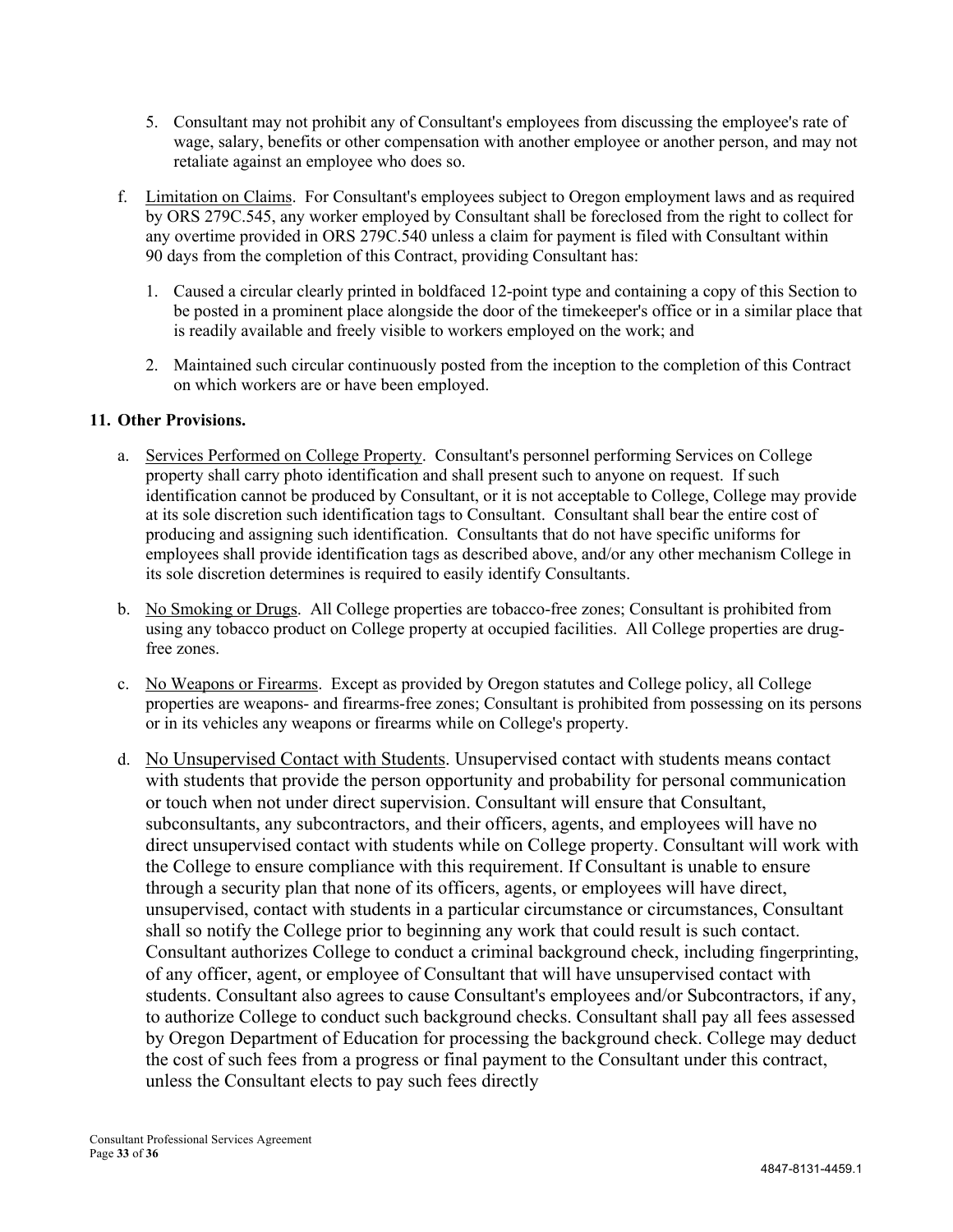- e. Confidentiality. As required by the Family Educational Rights and Privacy Act, 20 USC 1232(g) ("FERPA") and ORS 326.565, Consultant shall not disclose any information or records regarding students or their families that Consultant may learn or obtain in the course and scope of its performance of this Agreement. The parties recognize that FERPA imposes strict penalties for improper disclosure or redisclosure of confidential student information, including but not limited to denial of access to personally identifiable information from education records, for at least five years (34 CFR 99.33(e)). Therefore, consistent with FERPA's requirements, personally identifiable information obtained by Consultant in the performance of this Agreement may not be redisclosed to third parties without the written consent of the student's parent/guardian and must be used only for the purposes identified in this Agreement.
- f. Security. Any disclosure or removal of any College matter or property by Consultant will be cause for immediate termination of this Agreement. Consultant shall bear sole responsibility for any liability, including but not limited to attorney fees, resulting from any action or suit brought against College as a result of Consultant's willful or negligent release of information, documents, or property contained in or on College property. College hereby deems all information, documents, and property contained in or on College property privileged and confidential.
- g. Employee Removal. At College's request, Consultant shall immediately remove any employee from all College properties in cases where College determines in its sole discretion that removal of that employee is in College's best interests.
- h. Payment for Workers' Compensation. As required by 279C.530, all subject employers working under this Agreement are either employers that will comply with ORS 656.017 or employers that are exempt under ORS 656.126.
- i. Controlling Law; Venue. Any dispute under this Agreement or related to this Agreement will be governed by Oregon law, and any litigation arising out of the Agreement will be conducted in courts located in Washington County, Oregon.
- j. Claims/Mediation. Any claim or dispute arising under this Agreement will be delivered in writing to the other party within a reasonable time after the claim, dispute, or other matters in question have arisen. Consultant and College will meet within ten days of the date of delivery of the claim to attempt to resolve the claim. Consultant and College agree that both parties shall try to resolve the dispute amicably and at a Project level. If the dispute is not settled, both parties shall consider mediation as a next alternative for dispute resolution prior to the commencement of litigation or arbitration. Such mediation will occur in the Dalles, Oregon, and the mediator's fees and expenses will be shared equally by the parties who agree to exercise their best efforts in good faith to resolve all disputes in the mediation.
- k. Waiver; Severability. Waiver of any default or breach under this Agreement by College will be effective only in the specific instance and for the specific purpose given. Any such waiver does not constitute a waiver of any subsequent default or a modification of any other provisions of this Agreement. If any term or provision of this Agreement is declared by a court of competent jurisdiction to be illegal or in conflict with any law, the validity of the remaining terms and provisions will not be affected, and the rights and obligations of the parties shall be construed and enforced as if this Agreement did not contain the particular term or provision held invalid.
- l. Amendments. Any amendments, consents to, or waivers of the terms of this Agreement shall be in writing and signed by the authorized representatives of both parties.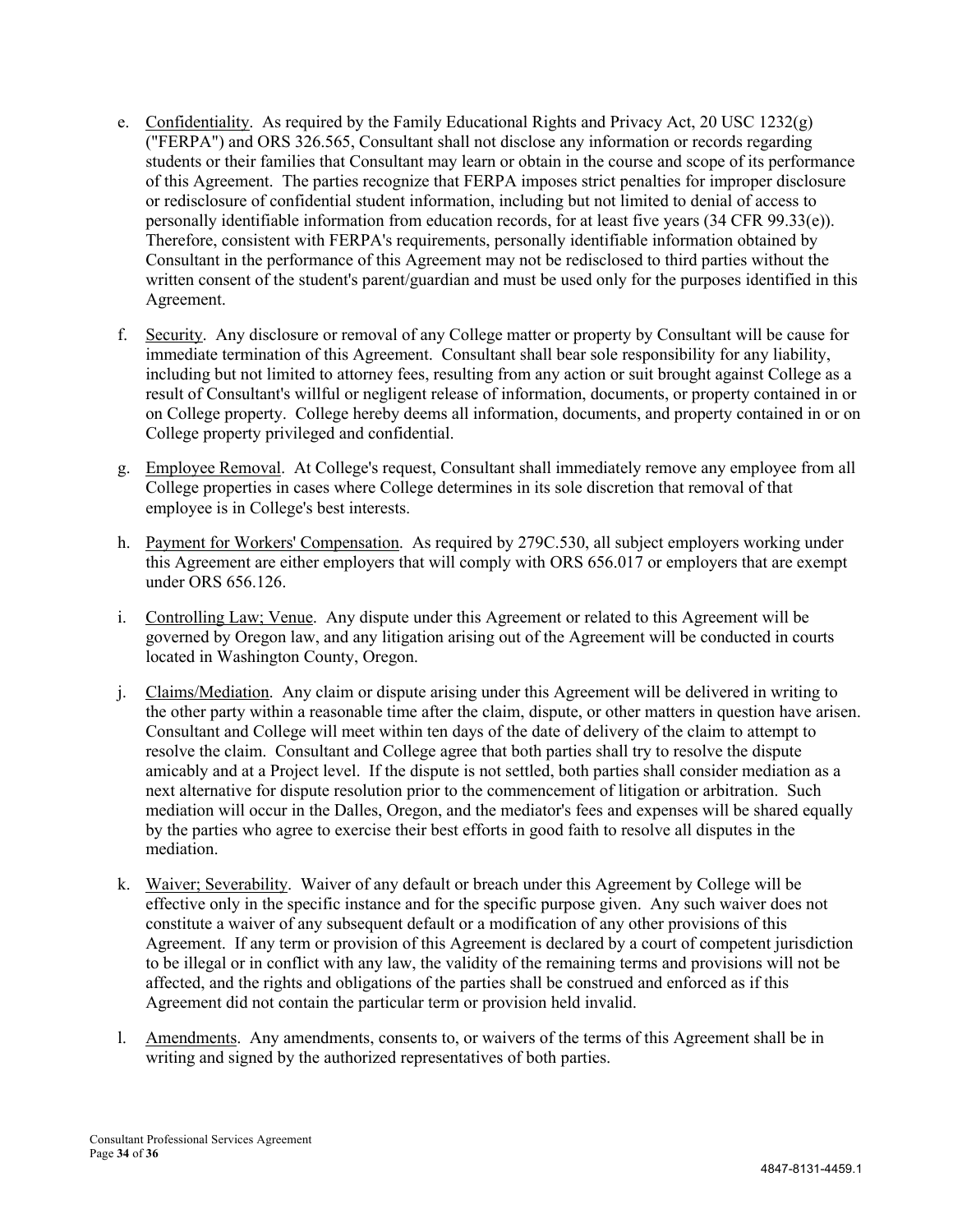- m. Media/Publications. Consultant shall issue no news release, press release, or other statement to members of the news media or any other publication regarding this Agreement or the Project within one year of Project completion without College's prior written authorization. Consultant shall not post or publish any textual or visual representations of the Project without approval of College.
- n. Nondiscrimination. Consultant shall comply with all applicable requirements of federal and state civil rights law and rehabilitation statutes and shall not discriminate based on race, color, gender, age, religion, national origin, U.S. military veteran status, marital status, sexual orientation, disability, source of income, or political affiliation in programs, activities, services, benefits, or employment in connection with this Agreement.
- o. Successors in Interest. This Agreement will bind and inure to the benefit of, the parties, their successors, and approved assigns, if any. Except as previously disclosed and approved, Consultant shall not enter into any subconsultant agreements for any of the Services or assign or transfer any of its interest in this Agreement without College's prior written consent.
- p. No Third-Party Beneficiaries. College and Consultant are the only parties to this Agreement and are the only parties entitled to enforce its terms. Nothing in this Agreement provides any benefit or right, directly or indirectly, to third persons unless they are individually identified by name in this Agreement and expressly described as intended beneficiaries of this Agreement.
- q. Entire Agreement. When signed by the authorized representatives of both parties, this Agreement (and the attached exhibits) is their final and entire agreement. As their final and entire expression, this Agreement supersedes all prior and contemporaneous oral or written communications between the parties, their agents, and representatives. There are no representations, promises, terms, conditions, or obligations other than those contained herein.
- r. Notices and Communications. Notices and communications between the parties to this Agreement must be sent to the following addresses:

#### **College Consultant**

[Name, title, and address] [Name, title and address]

The party giving notice will provide notice in writing, dated and signed by a duly authorized representative of that party. Notice is not effective for any purpose whatsoever unless served in one of the following manners:

- 1. If notice is given by personal delivery, it is deemed delivered on the day of delivery.
- 2. If notice is given by overnight delivery service, it is deemed delivered one day after the date deposited, as indicated by the delivery service.
- 3. If notice is given by United States mail, it is deemed delivered three days after the date deposited, as indicated by the postmarked date.
- 4. If notice is given by registered or certified mail with postage prepaid, return receipt requested, it is deemed delivered on the day the notice is signed for.

#### **I HAVE READ THIS AGREEMENT, INCLUDING ALL EXHIBITS. I CERTIFY THAT I HAVE THE AUTHORITY TO SIGN AND ENTER INTO THIS AGREEMENT, AND TO BE BOUND BY ITS TERMS ON BEHALF OF THE PARTY I REPRESENT.**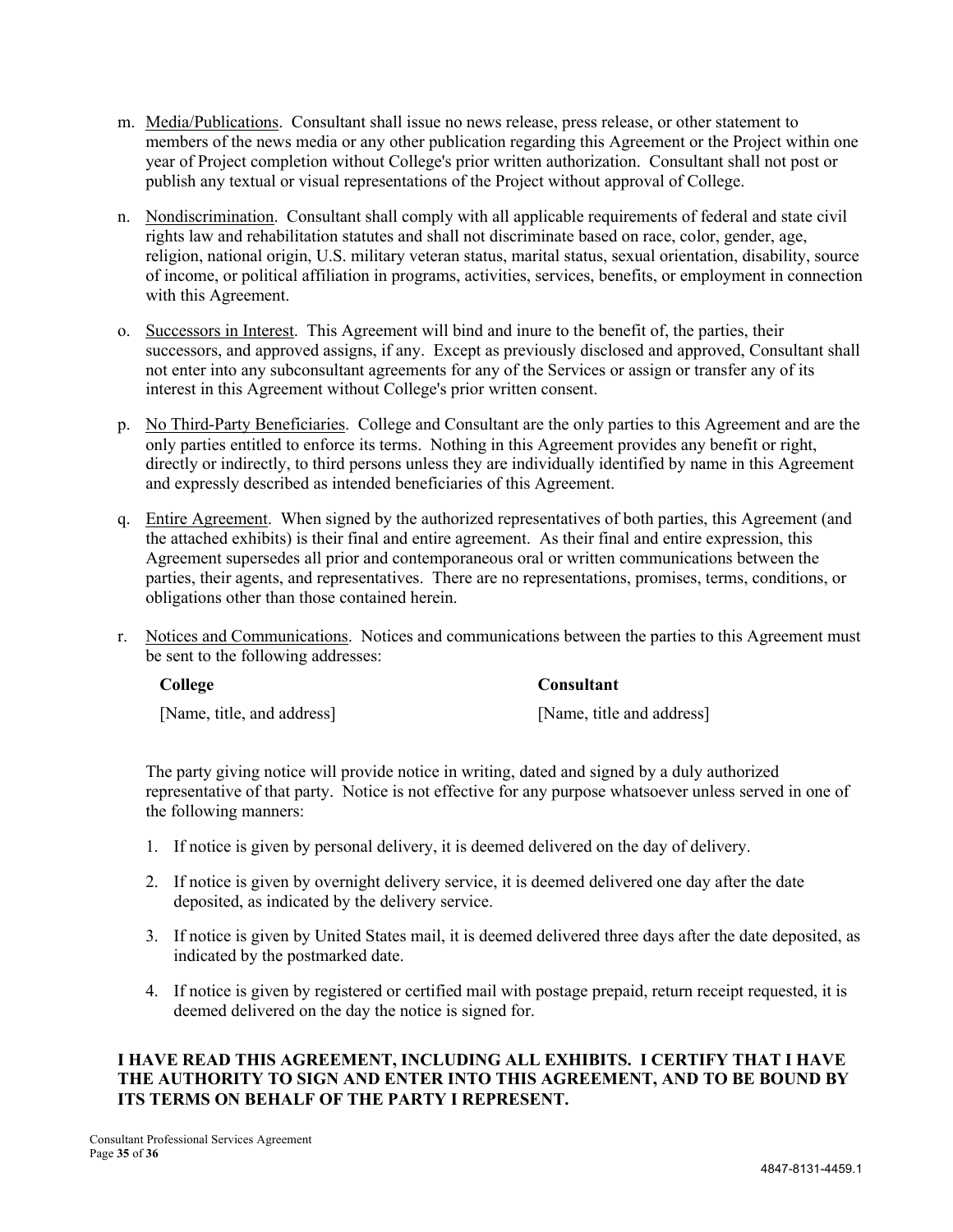# **CONSULTANT COLLEGE**

Consultant Name Columbia Gorge Community College

Signature Signature Signature

Consultant Printed Name and Title College Official Printed Name & Title

Date of Signature Date of Signature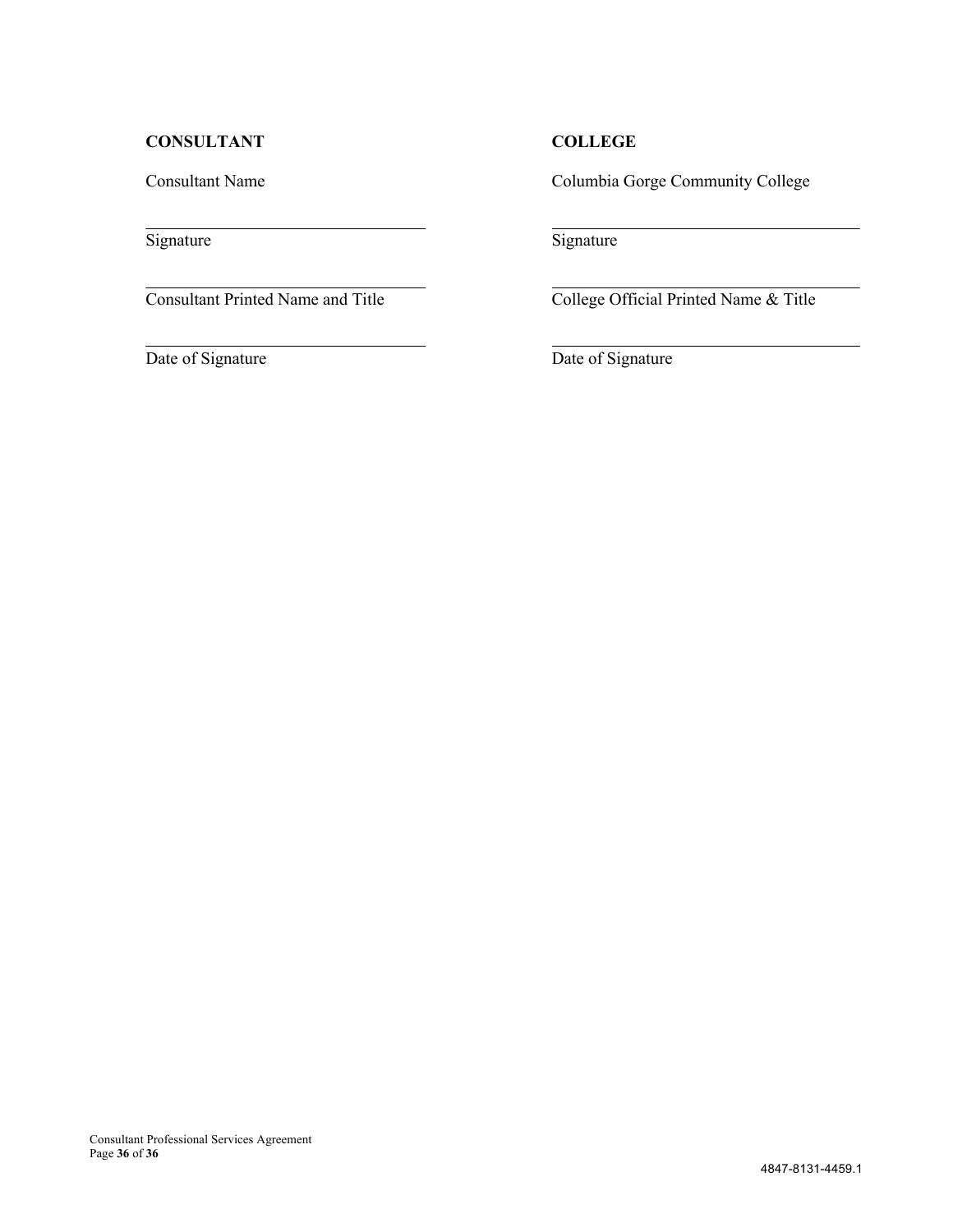# **EXHIBIT A PAYMENT SCHEDULE**

# **A. COMPENSATION**

Lump sum paid upon completion.

# **B. PAYMENT METHOD**

- 1. Consultant shall submit to College's authorized representative all monthly invoices in a form approved by College.
- 2. Payment terms are net 30 days upon receipt of goods and department sign off. All invoices must reference the purchase order number and forwarded to the address indicated on the purchase order.
- 3. Invoices shall be detailed and include the following:
	- a. Itemization of all Project components and the percentages completed;
	- b. A breakdown of costs and receipts, invoices, and other documentation in support of the breakdown of costs;
	- c. Previously billed and currently invoiced;
	- d. Previously approved contract amendments, whether or not they are being invoiced; and
	- e. Separate itemization of any reimbursables that are billable but not a part of the base compensation under this Agreement.
- 4. Upon College request, Consultant shall provide to College documentation showing proof that payments were made to its vendors and subconsultant(s).
- 5. Upon receipt and approval of Consultant's properly submitted invoices, College agrees to make payments within 30 days of receipt.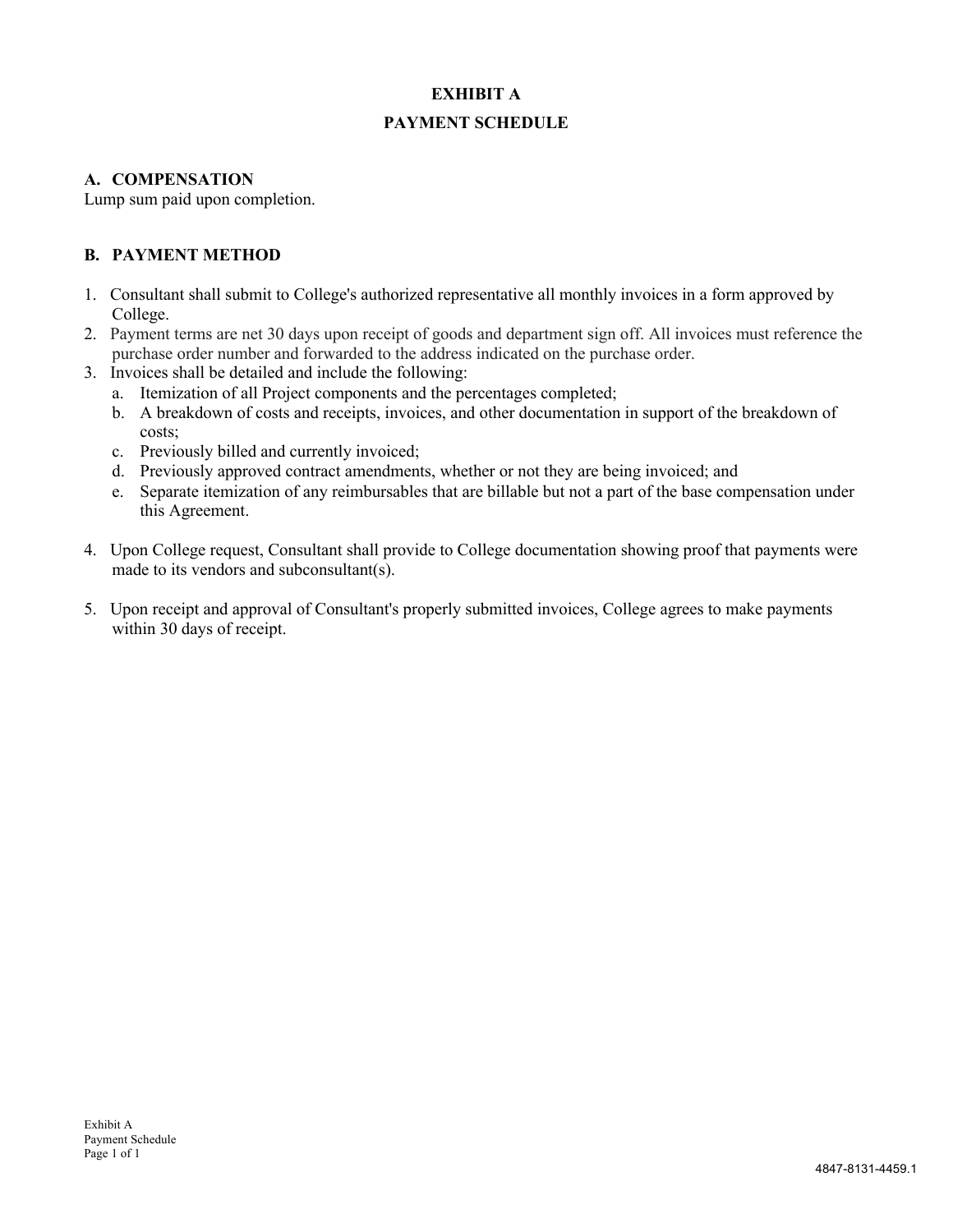# **EXHIBIT B**

# **INSURANCE REQUIREMENTS**

- **A. MINIMUM INSURANCE LIMITS.** Consultant shall procure, prior to commencement of the Services of this Agreement, and shall maintain for the duration of this Agreement, insurance against claims for injuries to persons or damages to property that may arise from or in connection with the performance of the Services hereunder by Consultant, its agents, representatives, employees, and subconsultant(s). Consultant's liabilities, including but not limited to Consultant's indemnity obligations under this Agreement, will not be deemed limited in any way to the insurance coverage required herein. Maintenance of specified insurance coverage is a material element of this Agreement, and Consultant's failure to maintain or renew coverage or to provide evidence of renewal during the term of this Agreement, as required or when requested, may be treated as a material breach of contract by College. Coverage shall be at least as broad as the following scopes and limits:
- 1. **Commercial General Liability.** \$1,000,000 per occurrence and \$1,000,000 aggregate for bodily injury, personal injury, and property damage.
- 2. **Commercial Automobile Liability.** \$1,000,000 per accident for bodily injury and property damage.
- 3. **Workers' Compensation Liability.** Consultant shall require and ensure that each of its subconsultants or subcontractors comply with this requirement.
- 4. **Employers' Liability.** \$500,000 per occurrence.
- 5. **Professional Liability.** \$2,000,000 per claim and \$2,000,000 aggregate limits subject to no more than \$10,000 per claim deductible. Consultant shall maintain professional liability coverage through completion of construction and two years thereafter.

College reserves the right to modify the limits and coverages described herein, with appropriate credits or changes to be negotiated for such changes.

- **B. DEDUCTIBLES AND SELF-INSURANCE RETENTION.** Consultant shall inform College in writing if any deductibles or self-insured retention exceeds \$10,000. At its sole discretion, College may (1) accept the higher deductible, (2) require Consultant to insure such deductibles or self-insured retention as respects College, its officers, officials, employees, and volunteers, or (3) require Consultant to provide a surety bond guaranteeing Consultant's payment of deductible or self-insured losses and related investigations, claim administration, and defense expenses.
- **C. OTHER INSURANCE PROVISION.** The general liability and automobile liability policies are to contain, or be endorsed to contain, the following provisions:
- 1. College, College's Program Manager, or both, their representatives, consultants, trustees, officers, officials, employees, agents, and volunteers ("Additional Insureds") are to be covered as Additional Insureds with respect to liability arising out of activities performed by or on behalf of Consultant; Instruments of Service and completed operations of Consultant; premises owned, occupied, or used by Consultant; or automobiles owned, leased, hired, or borrowed by Consultant. The coverage will contain no special limitations on the scope of protection afforded to the Additional Insureds.
- 2. For any claims related to the Project, Consultant's insurance coverage shall be the primary insurance with respect to the Additional Insureds. Any insurance or self-insurance maintained by the Additional Insureds shall be in excess of Consultant's insurance and not contributory.
- 3. Any failure to comply with reporting or other provisions of the policies, including breaches of warranties, will not affect coverage provided to the Additional Insureds.
- 4. Consultant's insurance shall apply separately to each insured against whom claim is made or suit is brought, except with respect to the limits of the insurer's liability.
- 5. Each insurance policy required by this clause shall be endorsed to state that coverage will not be suspended, voided, or canceled by either party, or reduced in coverage or in limits, except after 30 days' prior written notice by certified mail, return receipt requested, has been given to College.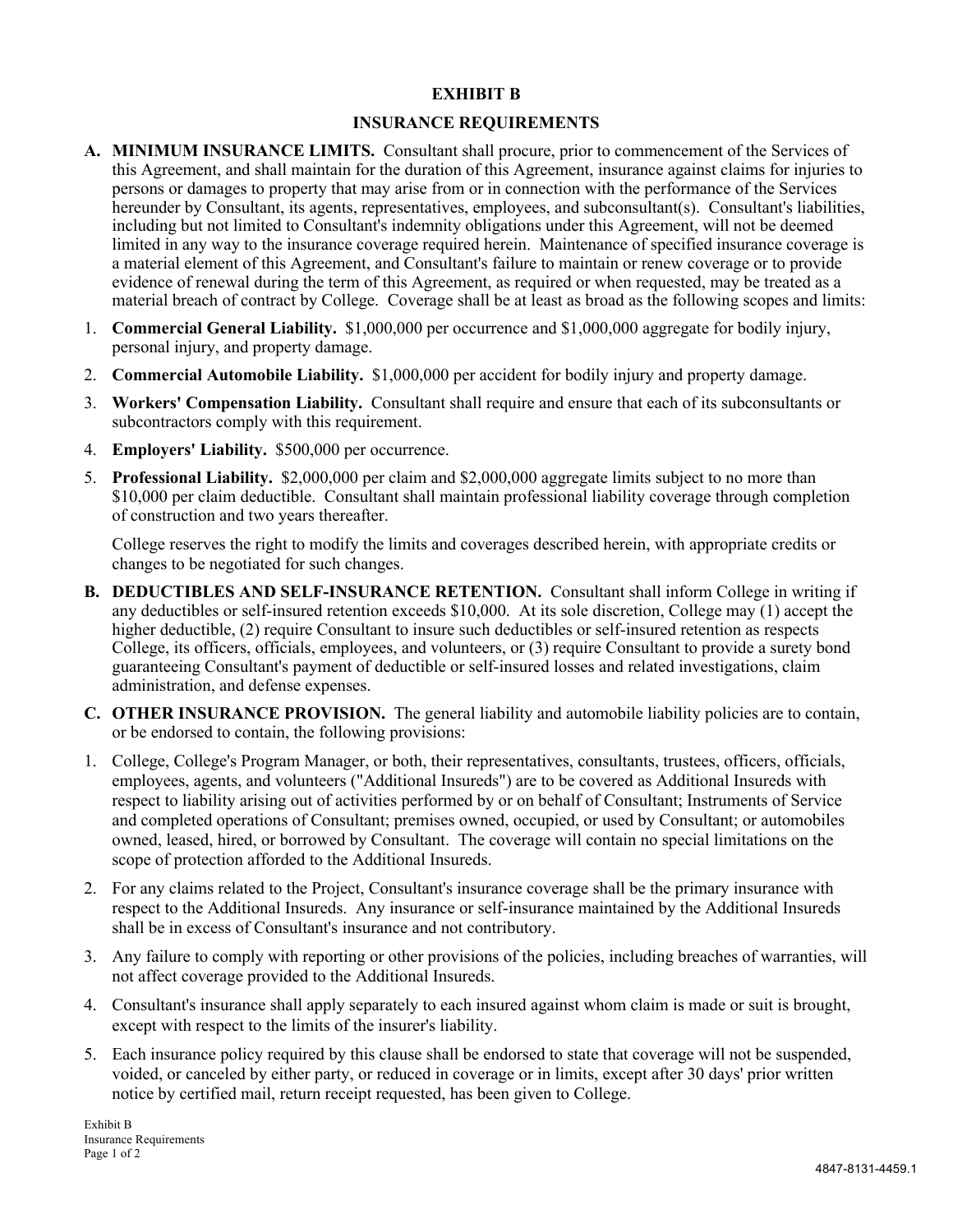- **D. ACCEPTABILITY OF INSURERS.** Insurance shall be placed with insurers admitted in Oregon with a current A.M. Best's rating and FSC no lower than A-VII. Consultant shall inform College in writing if any of its insurers have a rating and FSC lower than A-VII. At its sole discretion, College may (1) accept the lower rating or (2) require Consultant to procure insurance from another insurer.
- **E. VERIFICATION OF COVERAGE.** Consultant shall furnish College with:
- 1. Certificates of insurance showing maintenance of the required insurance coverage; and
- 2. Original endorsements affecting general liability and automobile liability coverage. The endorsements are to be signed by a person authorized by that insurer to bind coverage on its behalf. All endorsements shall be received and approved by College before Services commence.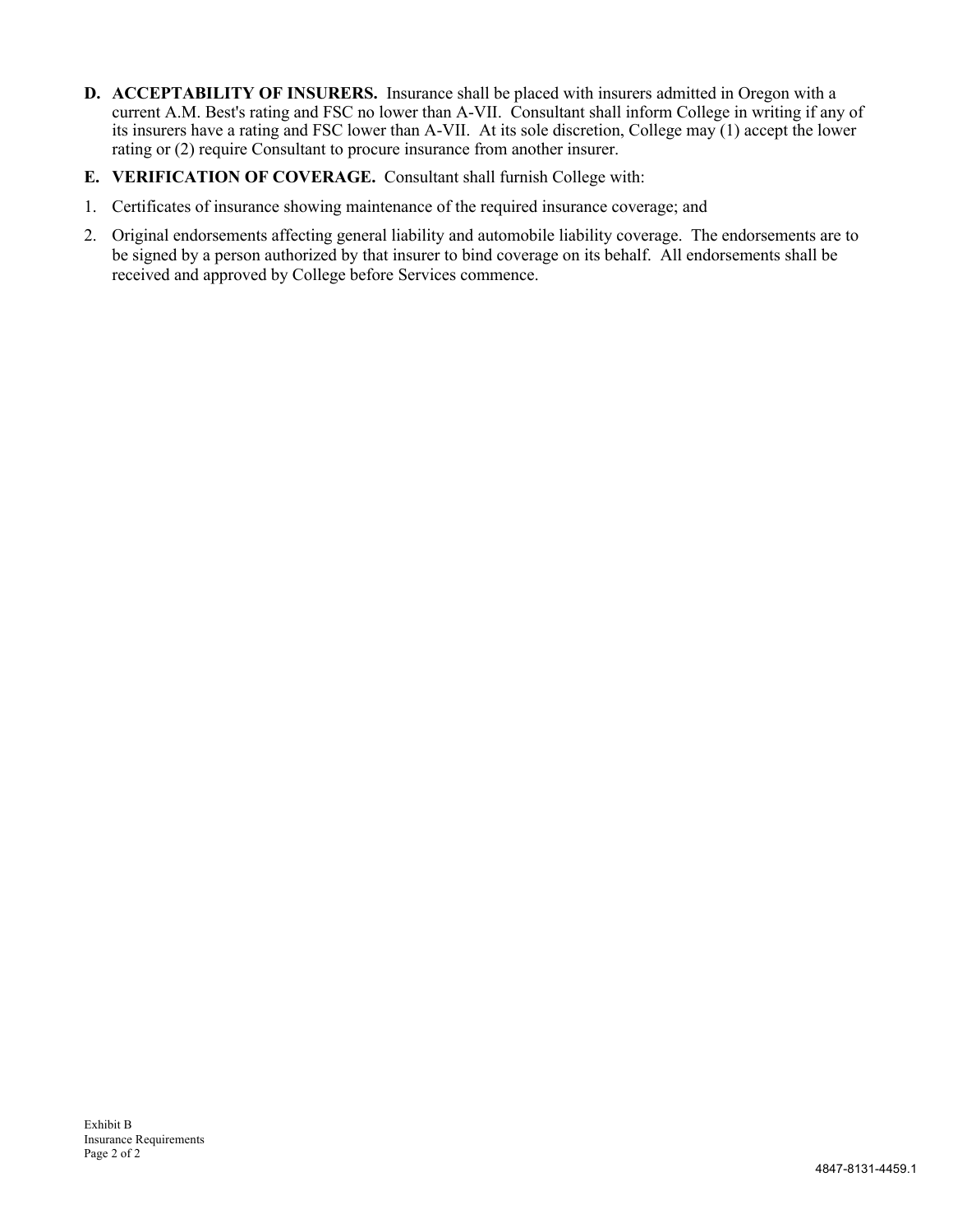# **EXHIBIT C**

#### **SCOPE OF SERVICES**

*[Note to proposers: Columbia Gorge Community College seeks a qualified applicant to update the college's facilities master plan, taking into account programmatic and facility needs identified, at a preliminary level, by college staff and faculty (5.1.1, 5.1.2, 5.1.3). Beginning with this information, the consultant will lead a process to identify other facility needs through a series of focus group meetings. The consultant will assess existing facility capacity to identify which, if any, of these needs can be met within a five-year time horizon through renovation of existing facilities. The consultant will provide estimated capital cost, adjusted for anticipated price escalation, for each of these renovations. The consultant will also identify measures needed to support the college's growth over a ten-year time horizon, separate from renovations. The updated master plan will take into consideration appropriate College design considerations, branding, sustainability, historical significance, siting and development of new facilities and renovation of existing facilities, and conservation of natural space and wildlife. The planning process will involve a Master Plan Steering Committee, the College's Board of Education, and focus groups comprising faculty, staff, students and community members. Outcomes should encompass the following elements. The College and selected consultant will collectively determine final schedule for deliverables, including due dates.]*

#### **5.1.1 Facility and equipment inventory**

Update inventory of existing spaces on The Dalles and Hood River campuses:

• Confirm capacity to build out The Dalles Campus as allowed by 2005 CUP (138,562 SF less total of subsequent capital construction 2005-21 – Ref. CUP application Nov. 28, 2005) and identify maximum remaining capacity within 2005 CUP.

• Establish current assignable space – Classrooms, labs, faculty offices, IT, facility, storage

• Determine unmet space requirements for classrooms, labs, faculty offices, IT, facility, storage.

• Assess existing classroom and lab technology, distinguishing CTE from General Education requirements.

- Identify requirements for new classroom technology
	- Identify opportunities to support multiple instructional modalities,

including flexible instructional delivery

- Identify requirements for additional CTE training equipment
- Recommendations for sequencing acquisition of new technology
- Assess current parking capacity for both campuses and recommend expansion options or alternatives including public transit.
	- Evaluate and recommend improvements for:
		- o Signage
		- o Lighting
			- Exterior
				- **Interior**
		- o Life Safety
			- § Emergency Lighting
			- Door Locks
				- § Intercom/Alarm System
		- o Equipment Replacement

RFP FACILITIES MASTER PLAN CONSULTANT SERVICES COLUMBIA GORGE COMMUNITY COLLEGE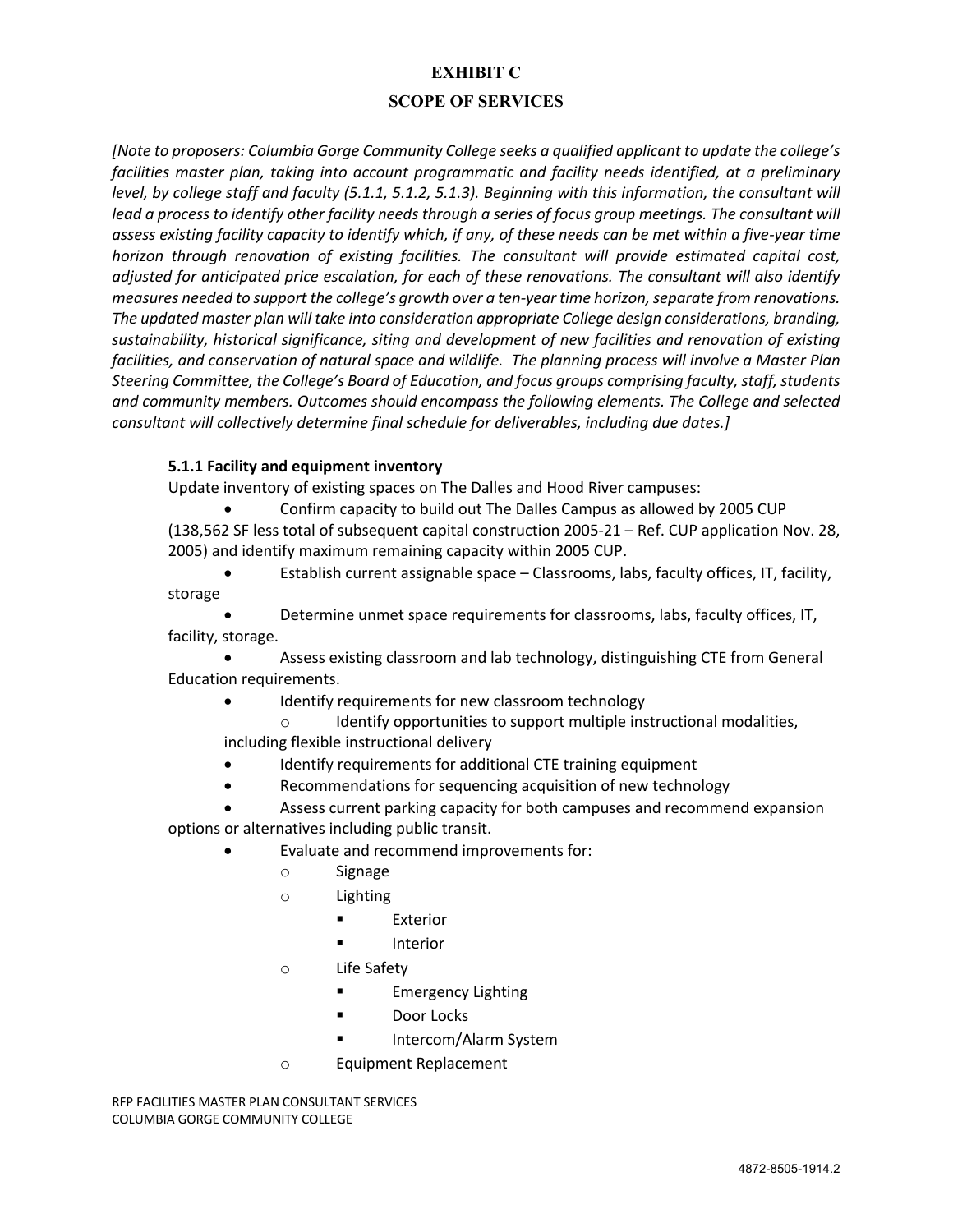- § Classrooms
	- **Instructional**
- **Operational**
- **Technology**
- o Deferred Maintenance
	- § Program Improvement
	- **E** Asset Preservation
	- § Safety/Code/Seismic
	- § Reliability

# **5.1.2 Facility renovation: Five-year time horizon**

Evaluate facility renovation needs and present recommendations

- Identify faculty office space Hood River Indian Creek Campus
- Identify location for child care center on The Dalles Campus, including infrastructure requirements
	- Assess accessibility improvements for Buildings 2, 3 on The Dalles Campus
	- Identify additional lab capacity requirements
- Determine measures needed to transform unfinished basement in Building 3 into health sciences lab (dental assisting, dental hygiene).
	- Building 4 renovation Requirements to meet current building codes ???
- Building 11 renovation for fire sciences training and MCF&R fire district equipment bay
	- Building 12 Digital Media Room renovation.
	- Student resource center Location and design
	- Commercial kitchen Coordinate with SBDC fermentation study
	- Determine whether HR-ICC classroom building is physically capable of

supporting another floor, and whether this would this be allowed under zoning height restrictions in City of Hood River.

- Identify and project need for EV charging stations, both campuses
- Identify prospective athletic field locations

# **5.1.3 Strategic expansion: Ten-year time horizon**

Evaluate 10-year facility and campus expansion opportunities

• Review 2012 The Dalles Campus master plan

o Assess upslope build-out capacity to National Scenic Area boundary and infrastructure requirements.

o Revise The Dalles Campus Master Development Plan to identify any new facilities identified in this report.

• Review and update Hood River – Indian Creek Campus master development plan, coordinating with current and anticipated work taking place between CGCC, City of Hood River, Hood River Valley Parks District and Mid-Columbia Housing Authority.

- Assess feasibility of constructing classroom building on HR-ICC parking lot
- Assess potential of 13<sup>th</sup> Street storefront presence for Hood River campus

Ensure alignment and coordination with planning goals of the City of Hood River including Heights urban renewal district

RFP FACILITIES MASTER PLAN CONSULTANT SERVICES COLUMBIA GORGE COMMUNITY COLLEGE